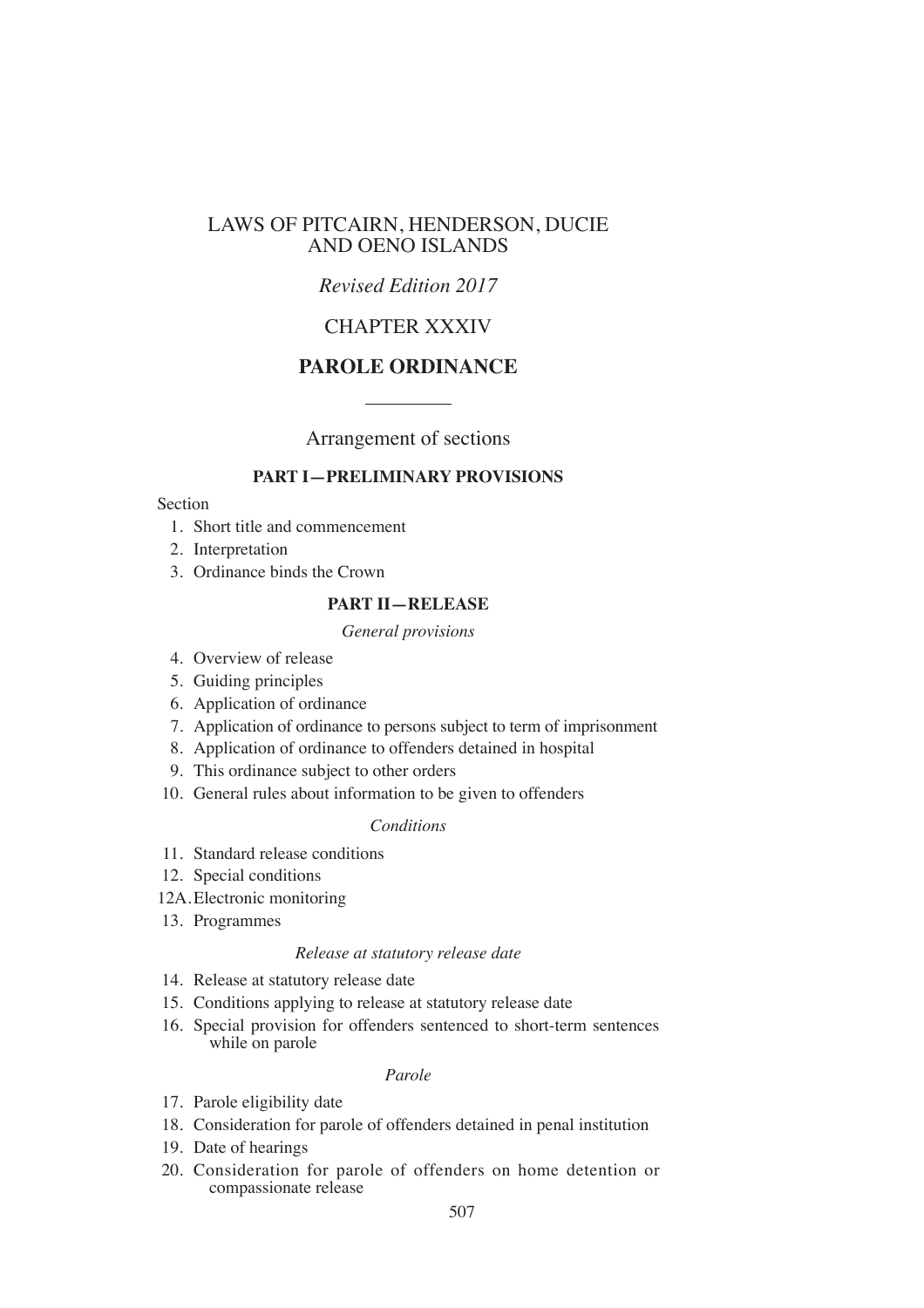- 21. Consideration of offenders unlawfully at large when due to be considered for parole
- 22. Early referral and consideration for parole
- 23. Other times when Commission may consider offenders for parole
- 24. Postponement of consideration for parole
- 25. Direction for release on parole
- 26. Release conditions applying to parole
- 27. Release conditions applying to offenders detained in hospital who are released on parole
- 28. When release conditions discharged or suspended
- 29. When parole ends

#### *Home detention*

- 30. Application for home detention
- 31. Report on suitability for home detention
- 32. Direction for detention on home detention
- 33. Detention conditions
- 34. Expiry and revocation of direction for home detention
- 35. Entitlements under Social Welfare Benefits Ordinance
- 36. When detention conditions suspended or cancelled
- 37. When home detention ends

#### *Compassionate release*

38. Commission may direct early release on compassionate grounds

#### *Procedures for certain hearings*

- 39. Application of procedures set out in section 40 to 47
- 40. Start of process
- 41. Information for victims
- 42. Decision on type of hearing
- 43. Review of decision on type of hearing
- 44. Interviews before hearings
- 45. Unattended hearings
- 46. Attended hearings
- 47. Decisions must be notified

#### *Actual release*

- 48. Date of release
- 49. Release of offenders released at statutory release date
- 50. Licence issued on release
- 51. Police must be advised
- 52. Release for purpose of deportation

#### *Variation and discharge of conditions*

53. Application for variation or discharge of conditions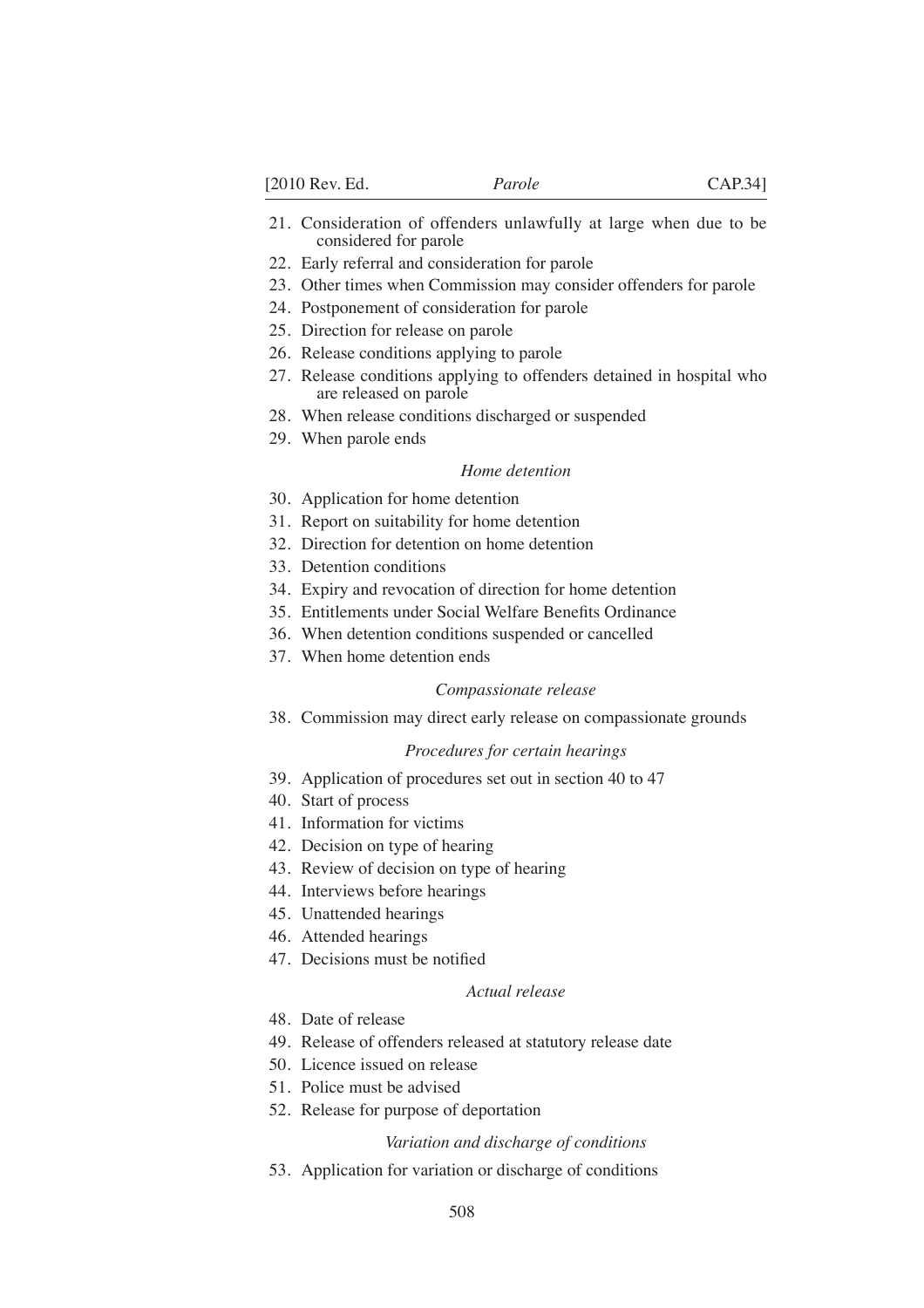- 54. Procedure for determining applications
- 55. Commission determines application for variation or discharge

#### *Recall*

- 56. Definition of recall application
- 57. Making recall application
- 58. Grounds for recall
- 59. Making an interim recall order
- 60. What happens when interim recall order made
- 61. What happens if no interim recall order made
- 62. Procedure for determining recall applications
- 63. Commission may make final recall order

#### *Reviews and appeals from decisions*

- 64. Review of decisions
- 65. Appeals to Supreme Court
- 66. Procedure on Appeals
- 67. Powers of Court on appeal

#### *Offences*

- 68. Offence to commit breach of conditions
- 69. Offence to refuse entry to home detention residence

#### *Arrest of offenders*

70. Arrest without warrant

#### *Regulations*

71. Regulations

#### *Sentence calculation—Cumulative sentences*

72. Cumulative sentences form notional single sentence

#### *Start date of sentence of imprisonment*

- 73. General rules about start date of sentence of imprisonment
- 74. Start date of notional single sentence
- 75. Deferred start date
- 76. Start date if new sentence replaces original sentence
- 77. Start date after temporary surrender to Pitcairn
- 78. Start date of sentence of imprisonment when term imposed

#### *Sentence expiry dates*

79. Sentence expiry date

#### *Non-parole periods*

80. Non-parole periods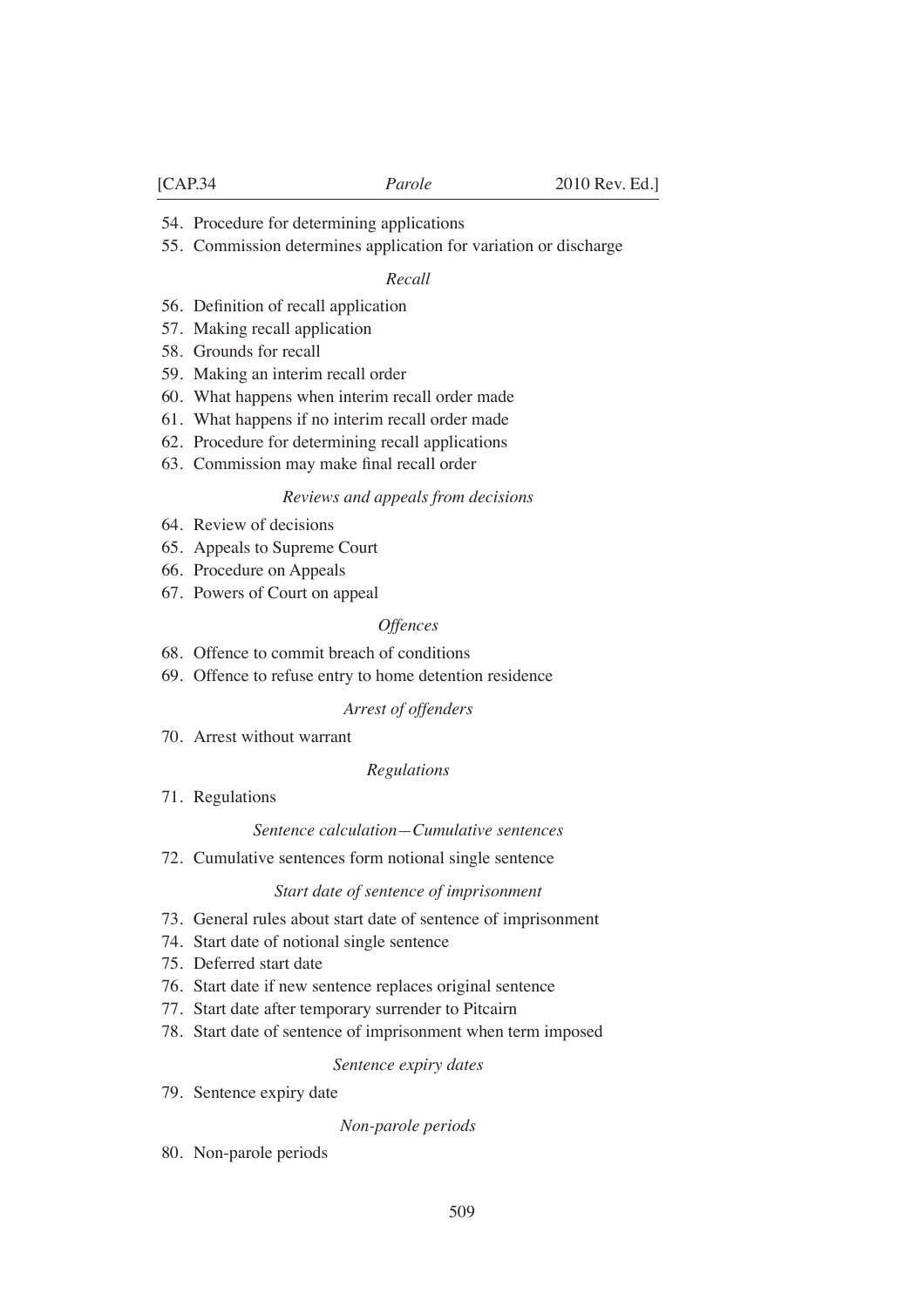#### *Release dates*

81. Release date of sentence

#### *Determining key dates*

- 82. Supervision Officer must determine key dates, etc.
- 82A.Period spent in pre-sentence detention deemed to be time served
- 82B. Meaning of pre-sentence detention
- 82C. Islands time to be used in calculating key dates
- 83. Time ceases to run in certain circumstances
- 84. Time on bail pending appeal does not count as time served
- 85. Period between quashed sentence and new sentence does not count as time served

#### **Part III Pitcairn Parole Commission**

#### *Establishment of Commission*

- 86. Pitcairn Parole Commission established
- 87. Functions of Commission
- 88. Administrative and training support for Commission

#### *Membership of Commission*

- 89. Membership of Commission
- 90. Chairperson of Commission
- 91. Delegation of chairperson's functions, powers and duties
- 92. Committee convenors

#### *How Commission performs its functions*

- 93. Parole committees
- 94. Decisions of Commission
- 95. Information before Commission
- 96. Avoiding actual or perceived bias

#### *General provisions about Commission and members*

- 97. Annual report
- 98. Term of appointment and reappointment
- 99. Members ceasing to hold office
- 100. Remuneration and expenses of members
- 101. Immunity of members

An ordinance to reform the law relating to the release from detention of offenders serving sentences of imprisonment

[18 September 2002]

# **PART I—PRELIMINARY PROVISIONS**

Short title

No. 6 of 2002 No. 2 of 2007 No. 4 of 2010 No. 1 of 2016

**1.** This ordinance may be cited as the Parole Ordinance.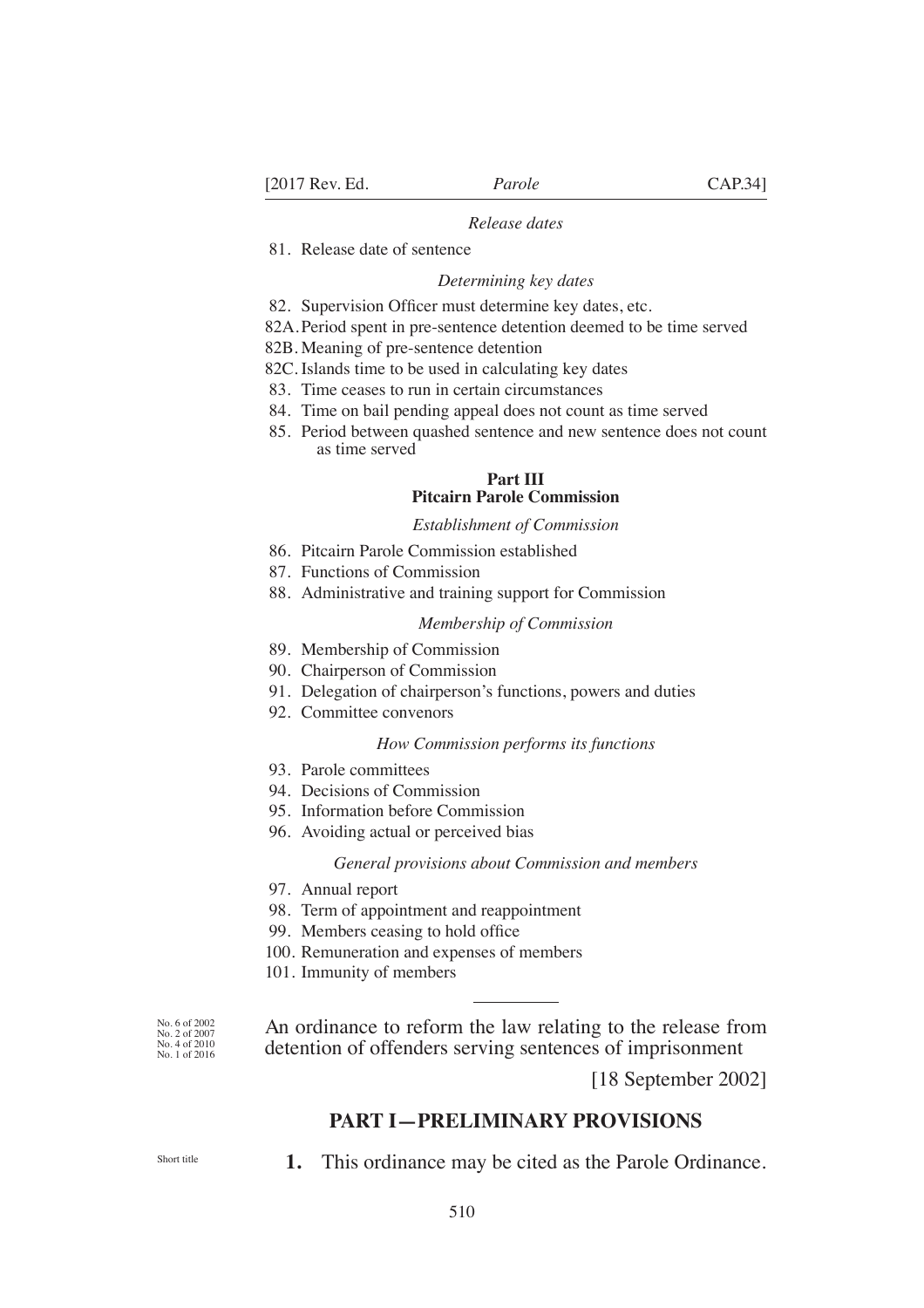**2.** In this ordinance, unless the context otherwise requires—

**chairperson** means the chairperson of the Commission appointed under section 90

**Commission** means the Pitcairn Parole Commission established under section 86; and includes a committee of the Commission, a committee convenor and the chairperson acting within their respective jurisdictions

**compassionate release** means release under section 38 **determinate sentence** means a sentence of imprisonment for a fixed term

- **final recall order** means a final recall order made under section 63
- [**home detention** has the meaning given to it in section 3(1) of the Sentencing Ordinance]
- [**home detention residence** has the meaning given to it in section 3(1) of the Sentencing Ordinance]
- **hospital** means a hospital wholly or partly for the treatment of mentally disordered persons as compulsory inpatients
- **indeterminate sentence** means a sentence of imprisonment that is imprisonment for life or preventive detention
- **interim recall** order means an interim recall order made under section 59
- **key date**, in relation to a sentence of imprisonment, means the start date, sentence expiry date and release date of the sentence
- **long-term sentence** means a sentence of imprisonment that is—
	- (a) a determinate sentence of more than 24 months; or
	- (b) a notional single sentence of more than 24 months; or
	- (c) an indeterminate sentence
- **non-parole period** means the term within, or proportion of, a long-term sentence during which the offender who is subject to the sentence is not eligible to be released on parole from the sentence
- **non-release day** means the Sabbath, Christmas Day, New Year's Day, the Sovereign's Birthday and Bounty Day
- **notional single sentence** means the notional single sentence of imprisonment that is created when one determinate sentence is directed to be served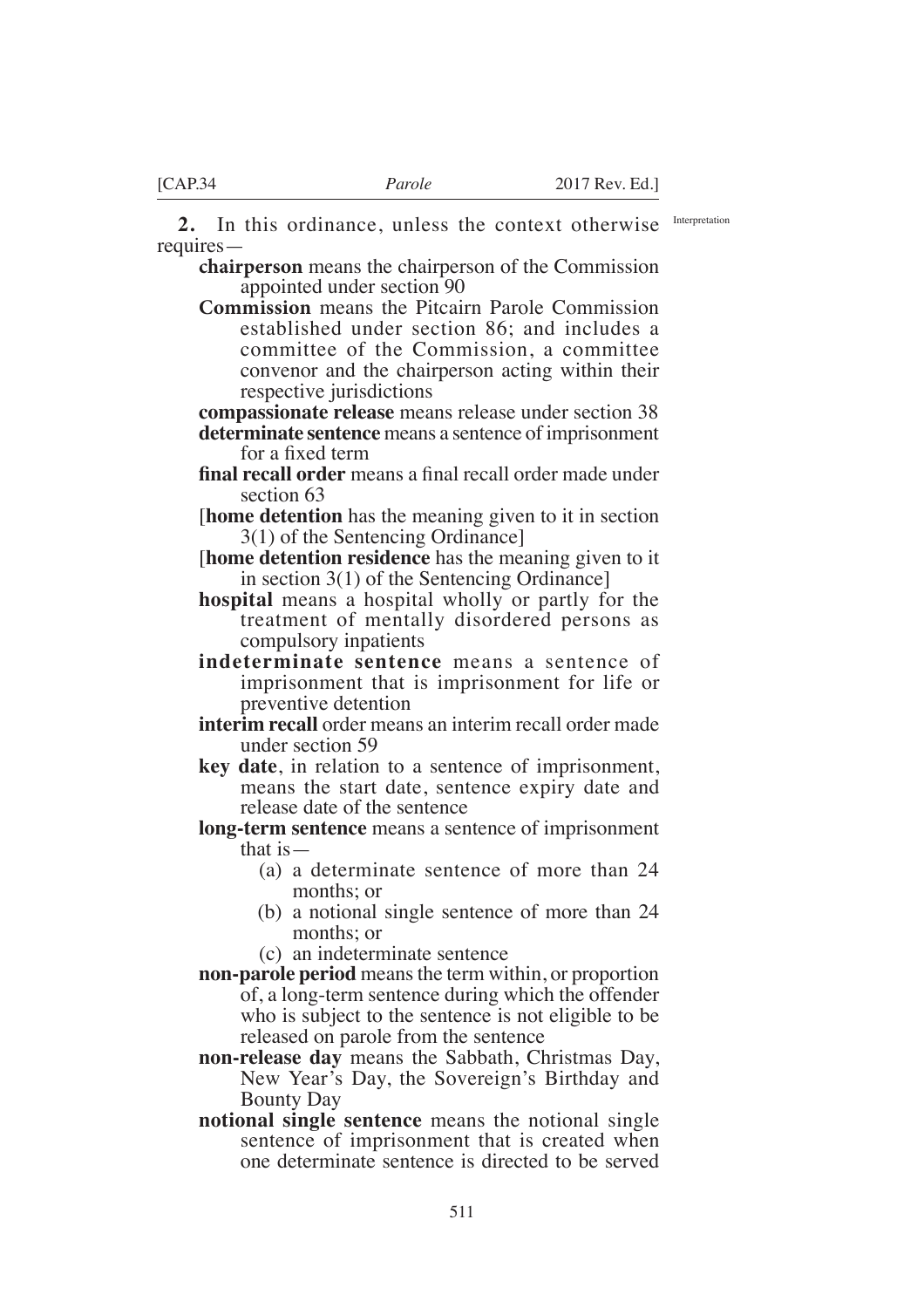cumulatively on another determinate sentence (*see* section 74)

- **parole eligibility date** means the date on and after which an offender who is subject to one or more long-term sentences of imprisonment is eligible to be released on parole (*see* section 17)
- **penal institution** means a prison or other place of detention established under any ordinance, [but does not include a home detention residence]
- **postponement order** means an order made under section 24 that postpones the date of an offender's next parole
- **release conditions** means the standard release conditions and any special conditions imposed by the Commission or the sentencing court which apply to an offender released from detention
- **release date** means, in relation to a determinate sentence of imprisonment, the date on which the offender who is subject to the sentence ceases to be liable to be recalled to continue serving that sentence in a penal institution (*see* section 81)
- **sentence expiry date** means the date on which the offender who is subject to the sentence has served its full term and therefore ceases to be subject to it (*see* section 79)
- **short-term sentence** means a sentence of imprisonment that is
	- (a) a determinate sentence of 24 months or less; or
	- (b) a notional single sentence of 24 months or less
- **special conditions** means conditions of a type referred to in section 12
- **standard release conditions** means the standard conditions of release set out in section 11
- **start date**, in relation to a sentence of imprisonment, means the date on and from which an offender who is subject to the sentence begins to be subject to it (*see* sections 73 to 78)
- **statutory release date** means the date on which an offender who is subject to one or more sentences of imprisonment—
	- (a) must be released from detention (*see* section 14); and
	- (b) ceases to be liable to be recalled to continue serving any sentence in a penal institution (*see* sections 56 to 63)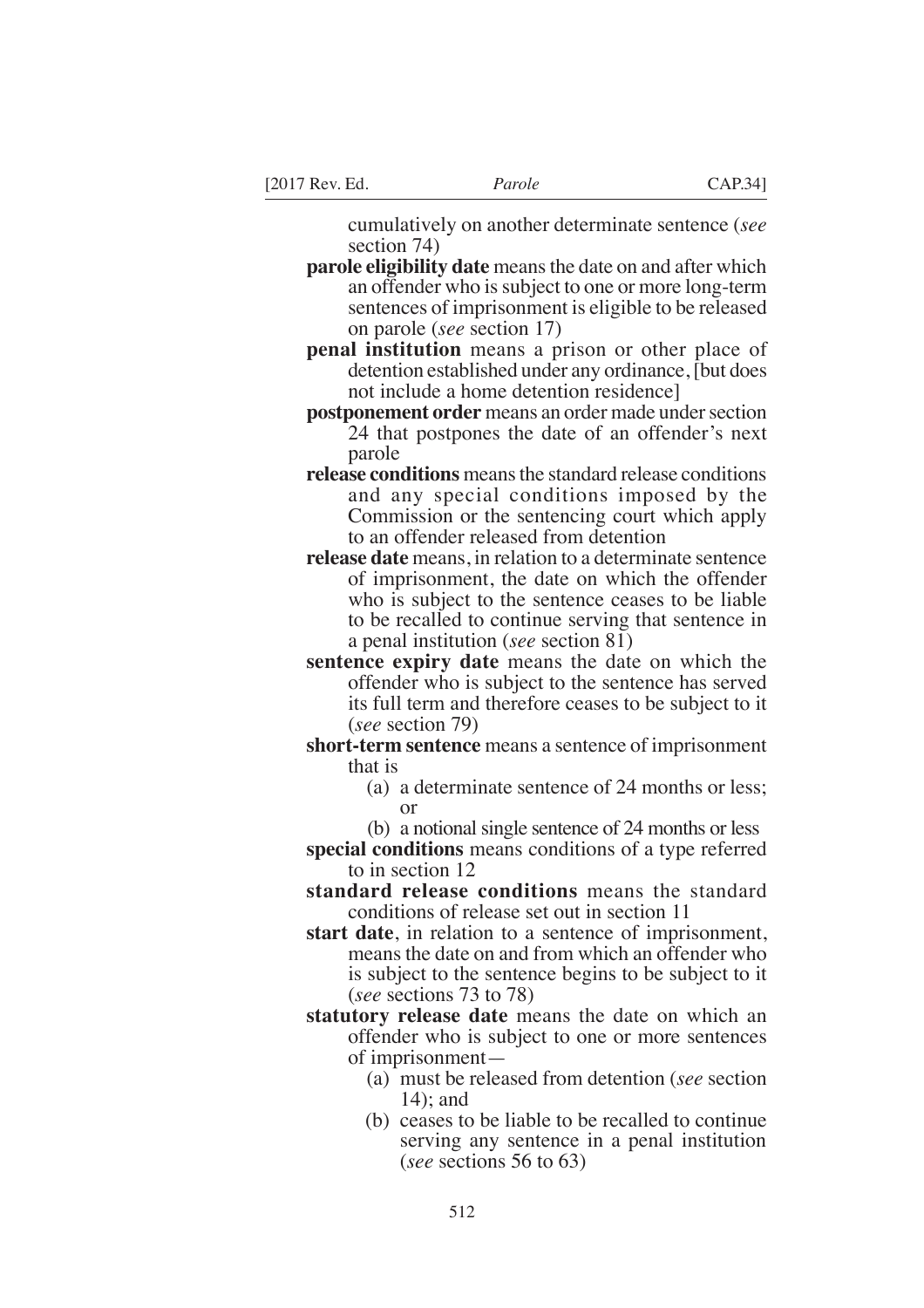**Supervision Officer** means, for the purposes of this ordinance, the person appointed to that office in accordance with section 2 of the Sentencing (Community-based Sentences) Ordinance 2002

**variation,** in relation to the variation by the Commission of release conditions, [ ] includes the suspension and addition of conditions and the variation of their duration.

# **(Amended by Ordinance No. 1 of 2016)**

**3.** This ordinance binds the Crown.

Ordinance binds the Crown

*General provisions*

**4.** (1) This section is intended to give a broad overview <sup>Overview of release</sup> of how and when offenders are released from detention. It does not confer rights or impose obligations and, if there is an inconsistency between this section and any other, the other section prevails.

**PART II—RELEASE**

(2) Unless an offender has been released earlier under this Part, he or she must be released from detention on his or her statutory release date and after that is no longer subject to recall. However, offenders may be subject to release conditions after their statutory release date.

[(3) This Part provides for two types of early release from detention—

(a) parole; and

(b) compassionate release.]

# **(Repealed and replaced by Ordinance No. 1 of 2016)**

(4) Parole has the following characteristics—

- (a) it is available only to an offender who is subject to a long-term sentence;
- (b) it is granted by the Commission, which also imposes release conditions;
- (c) an offender on parole from a determinate sentence is subject to recall at any time until his or her statutory release date;
- (d) an offender on parole from an indeterminate sentence is subject to recall for life.

### (5) **(Repealed by Ordinance No. 1 of 2016)**

(6) Compassionate release has the following characteristics—

- (a) it may be granted by the Commission in either of two specific circumstances;
- (b) the Commission may impose release conditions and may recall the offender.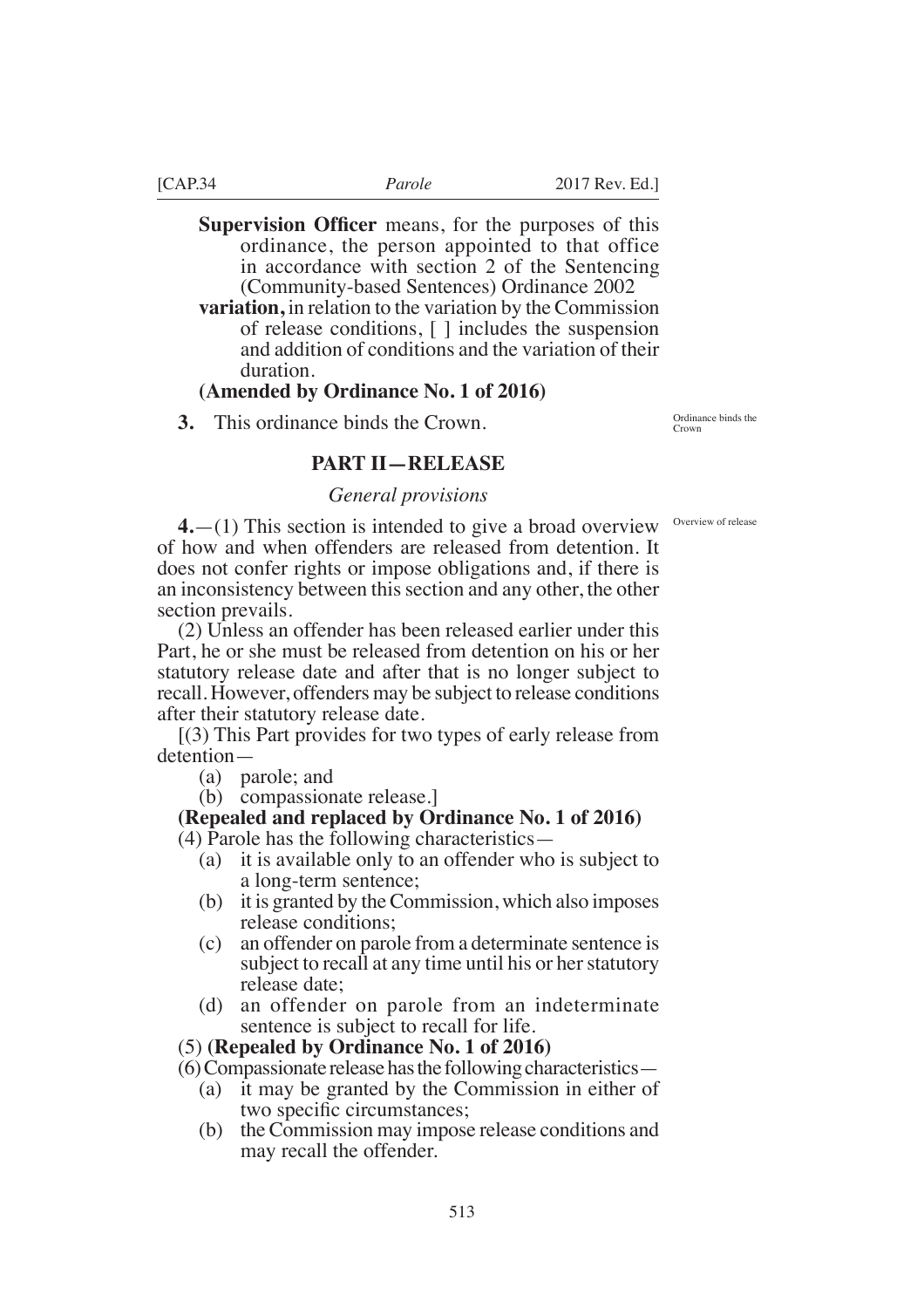Guiding principles

**5.**—(1) When making decisions about, or in any way relating to, the release of an offender, the paramount consideration for the Commission in every case is the safety of the community.

(2) Other principles which must guide the Commission's decisions are—

- (a) that offenders must not be detained any longer than is consistent with the safety of the community and that they must not be subject to release conditions [ ] that are more onerous or last longer than is consistent with the safety of the community; and
- (b) that offenders must be provided with information about decisions that concern them and be advised how they may participate in decision-making that directly concerns them; and
- (c) that decisions must be made on the basis of all the relevant information that is available to the commission at the time; and
- (d) that the rights of victims are upheld and victims' submissions and any restorative justice outcomes are given due weight.

### **(Amended by Ordinance No. 1 of 2016)**

(3) When any person is required under this ordinance to assess whether an offender poses an **undue risk**, the person must consider both—

- (a) the likelihood of further offending; and
- (b) the nature and seriousness of any likely subsequent offending.

**6.**—(1) This ordinance applies to all offenders who are subject to a sentence of imprisonment.

(2) Every decision about, or in anyway relating to, the release of an offender that is made after the commencement date must be made under this ordinance unless specifically provided otherwise.

**7.** Unless specifically provided otherwise, this ordinance applies to every person who is subject to a term of imprisonment (whether by committal, sentence or order) for non-payment of a fine or other sum of money, disobedience or a court order or contempt of court, as if—

- (a) every reference to a sentence of imprisonment included a reference to a term of imprisonment; and
- (b) every reference to an offender included a reference to a person who is subject to a term of imprisonment.

**8.**—(1) This section applies to an offender who is detained in or on leave from a hospital following his or her transfer from detention in a penal institution to that hospital under

Application of ordinance

Application of ordinance to persons subject to term of imprisonment

Application of ordinance to offenders detained in hospital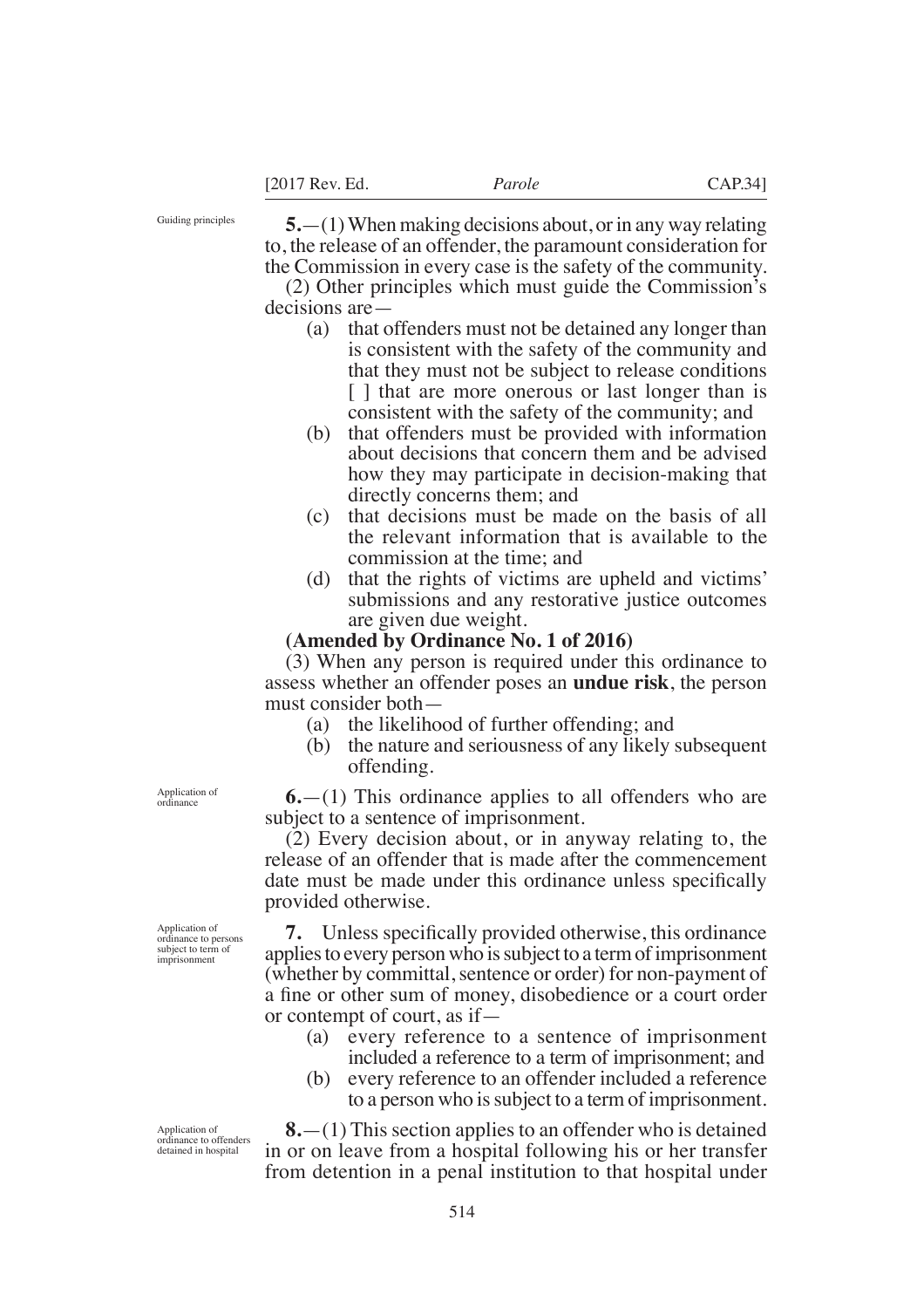relevant provisions of law by reason of mental disorder or illness.

(2) An offender to whom this section applies must be treated for the purposes of this ordinance as if he or she were detained in a penal institution and a reference to an offender detained in a penal institution is a reference to an offender detained in or on leave from a hospital.

(3) However, nothing in subsection (2) derogates from any provision that applies specifically to offenders to whom this section applies and the Commission and the Governor may make special arrangements for such offenders.

(4) When an offender to whom this section applies is released under this ordinance, he or she must be treated thereafter as an inpatient or a voluntary patient, as the case may be.

**9.** For the avoidance of doubt, a requirement in this Part that an offender be released from detention at a certain time is subject to any order of a court or other authority of competent jurisdiction that the offender be detained. This ordinance subject to other orders

General rules about information to be

given to offenders

**10.**—(1) The Commission must take all reasonable steps to ensure that the information received by the Commission on which it will make any decision relating to an offender is made available to the offender—

- (a) at least 20 working days before the relevant hearing; or
- (b) if that is not possible, as soon as practicable before the hearing.

(2) Notwithstanding subsection (1), the Commission must ensure that—

- (a) no information is given to the offender that discloses the address or contact details of any victim of the offender; and
- (b) if any written submissions by a victim or any victim impact statements are shown to an offender, they are not retained by the offender.

(3) Notwithstanding subsection (1), the Commission may, in exceptional circumstances, order that any information referred to in that subsection not be made available to an offender if, in the opinion of the relevant committee convenor, it would prejudice the mental or physical health of the offender or endanger the safety of any person.

(4) Information withheld under subsection (3) may be provided to the offender's counsel on a confidential basis. with the consent of the offender or, if the circumstances so require, without such consent.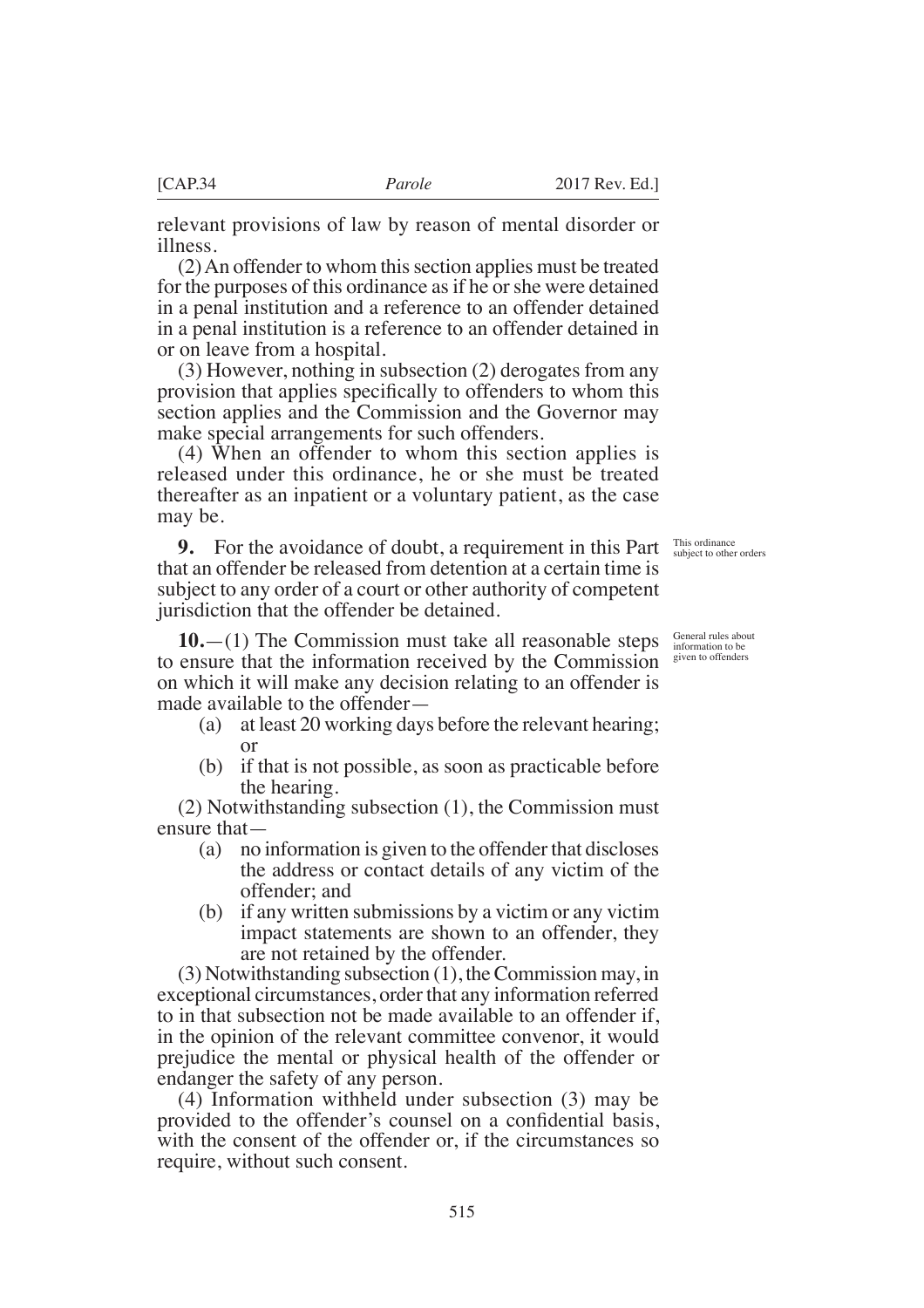(5) Information provided or shown to an offender under this section must be used only for the purpose of assisting the offender to make submissions to the Commission.

(6) The Commission must give a written copy of every order or determination to the offender who is the subject of the order or determination together with information as to how the offender may exercise any review or appeal rights that he or she has in relation to the order or determination.

(7) Any person who publishes information provided under this section in a form that identifies, or enables the identification of, a victim commits an offence and is liable on summary conviction to—

- (a) in the case of an individual, a term of imprisonment not exceeding 3 months or a fine not exceeding \$2,000; and
- (b) in the case of a body corporate, a fine not exceeding \$10,000.

# *Conditions*

**11.**—(1) An offender who is subject to the standard release conditions must comply with the following conditions—

- (a) the offender must report in person to the Supervision Officer as soon as practicable and not later than 72 hours after release;
- $(b)$  the offender must report to the Supervision Officer as and when required to do so by the Supervision Officer and must notify the Supervision Officer of his or her residential address and the nature and place of his or her employment when asked to do so;
- (c) the offender must not move to a new residential address without the prior written consent of the Supervision Officer;
- (d) the offender must not reside at any address at which the Supervision Officer has directed the offender not to reside;
- (e) the offender must not engage, or continue to engage, in any employment or occupation in which the Supervision Officer has directed the offender not to engage or continue to engage;
- $(f)$  the offender must not associate with any specified person, or with persons of any specified class, with whom the Supervision Officer has, in writing, directed the offender not to associate;
- (g) the offender must take part in a rehabilitative and reintegrative needs assessment if and when directed to so do by the Supervision Officer.

Standard release conditions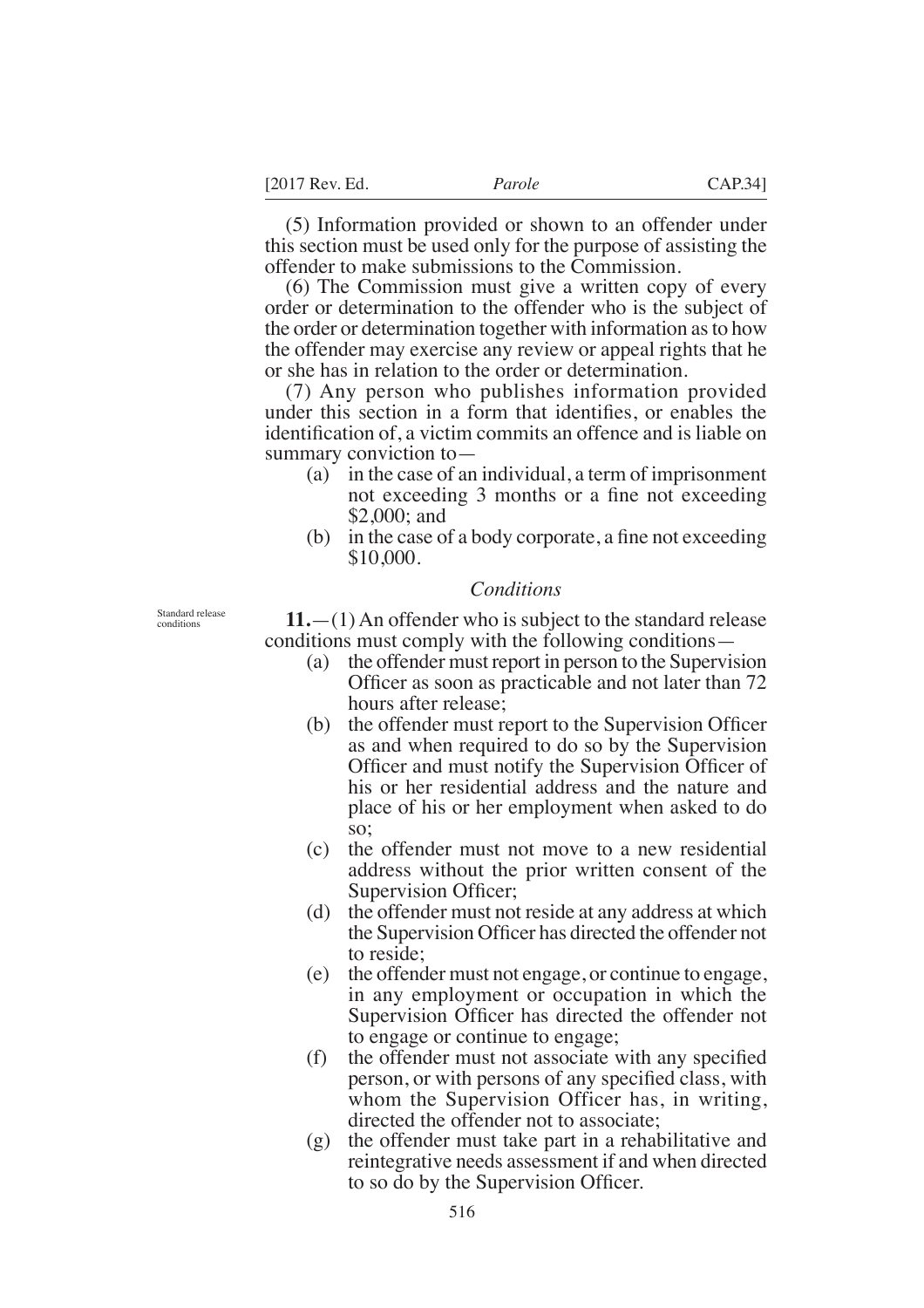(2) The conditions in subsection  $(1)(c)$  and  $(d)$  do not apply if, and to the extent that, they are inconsistent with any special conditions imposed by the Commission.

Special conditions

**12.**—(1) If the Commission imposes standard release conditions on an offender [ ], the Commission may (subject to subsections (2) and (4)) impose any one or more special conditions on the offender.

### **(Amended by Ordinance No. 1 of 2016)**

(2) A special condition must not be imposed unless it is designed to—

- (a) reduce the risk of re-offending by the offender; or
- (b) facilitate or promote the rehabilitation and reintegration of the offender; or
- (c) provide for the reasonable concerns of victims of the offender.

(3) Without prejudice to the generality of this section, the kinds of conditions that may be imposed as a special condition include—

- (a) conditions relating to the offender's place of residence (which may include a condition that the offender reside at a particular place) or his or her finances or earnings:
- (b) conditions requiring the offender to participate in a programme (as defined in section 13) to reduce the risk of further offending by the offender through the rehabilitation and reintegration of the offender;
- (c) conditions that the offender not associate with any person, persons or class of persons;
- (d) conditions requiring the offender to take prescription medication;
- [(e) conditions prohibiting the offender from entering or remaining in specified places or areas, at specified times, or at all times;
- (f) conditions requiring the offender to submit to the electronic monitoring of compliance with any release conditions that relate to the whereabouts of the offender.]

#### **(Amended by Ordinance No. 1 of 2016)**

(4) No offender may be made subject to a special condition that requires the offender to take prescription medication unless the offender—

- (a) has been fully advised, by a person who is qualified or authorised by law to prescribe that medication, about the nature and likely or intended effect of the medication and any known risks; and
- (b) consents to taking the prescription medication.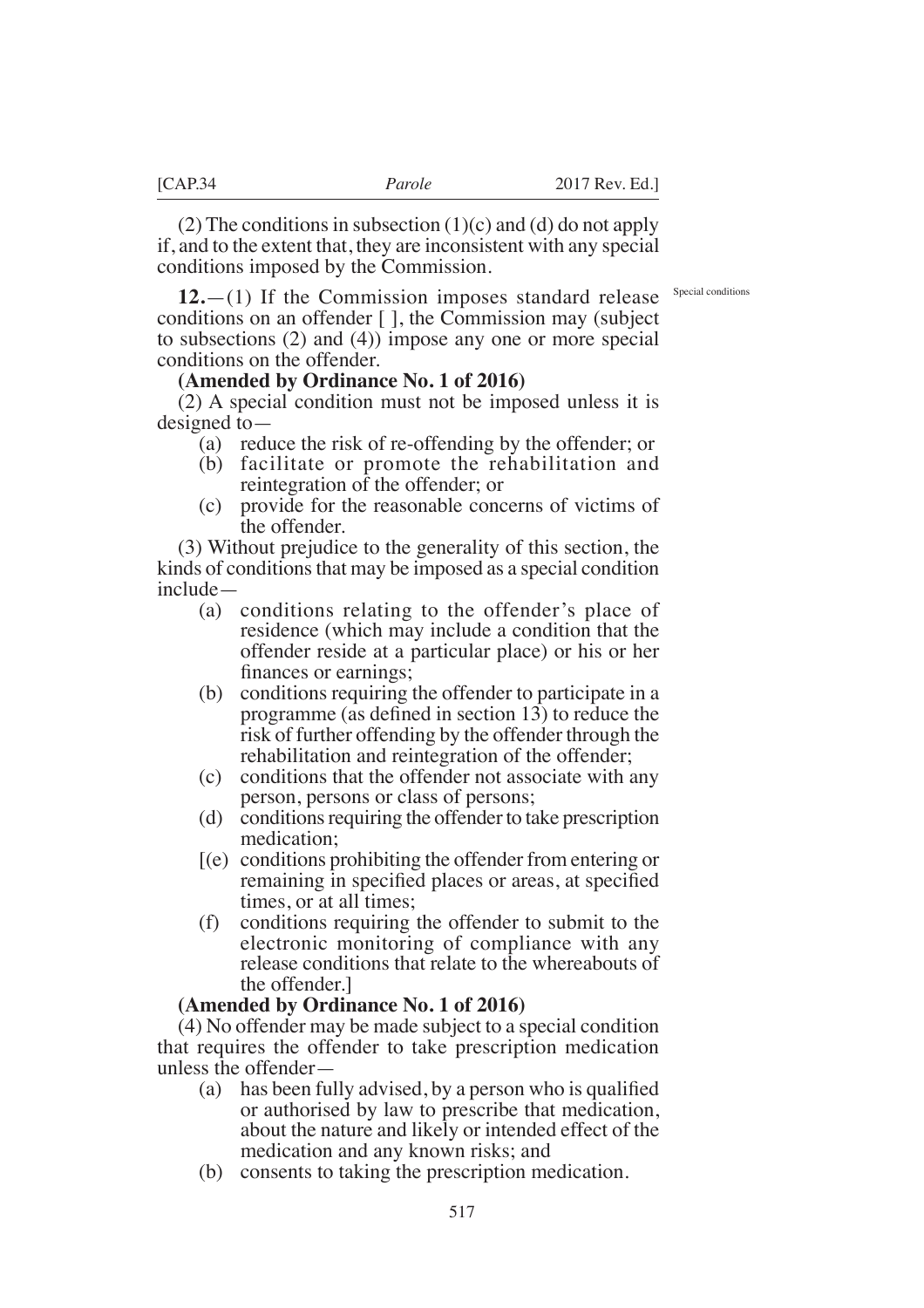(5) An offender does not commit a breach of his or her conditions for the purposes of section 68 if he or she withdraws consent to taking prescription medication but the failure to take the medication may give rise to a ground for recall set out in section 58.

Electronic monitoring

[**12A.**—(1) The purpose of an electronic monitoring condition imposed under section  $12(3)(f)$  is to deter the offender from breaching conditions that relate to his or her whereabouts, and to monitor compliance with those conditions.

(2) Information about an offender that is obtained through electronic monitoring may be used both for the purposes referred to in subsection (1) and for the following purposes:

- (a) to verify compliance with any release conditions:
- (b) to detect non-compliance with any conditions and the commission of offences:
- (c) to provide evidence of non-compliance with conditions and the commission of offences:
- (d) to verify that the offender has not tampered or otherwise interfered with the ability of the electronic monitoring equipment to operate effectively and accurately.]

# **(Inserted by Ordinance No. 1 of 2016)**

**13.** For the purposes of section 12, a **programme** means any of the following—

- (a) any psychiatric or other counselling or assessment;
- (b) attendance at any medical, psychological, social, therapeutic, cultural, educational, employmentrelated, rehabilitative or reintegrative programme;
- (c) placement in the care of any appropriate person, persons or agency approved by the Supervision Officer.

### *Release at statutory release date*

**14.**—(1) The statutory release date of an offender is the release date of the sentence to which the offender is subject (including any notional single sentences) that has the latest release date.

(2) An offender who is detained in a penal institution [ ] on his or her statutory release date must be released from detention on that date.

# **(Amended by Ordinance No. 1 of 2016)**

**15.**—(1) An offender who is released under section 14 at the release date of a short-term sentence is, on release, subject to any release conditions imposed by the Court on that sentence unless subsection (3) or section 16 applies.

Programmes

Release at statutory release date

Conditions applying to release at statutory release date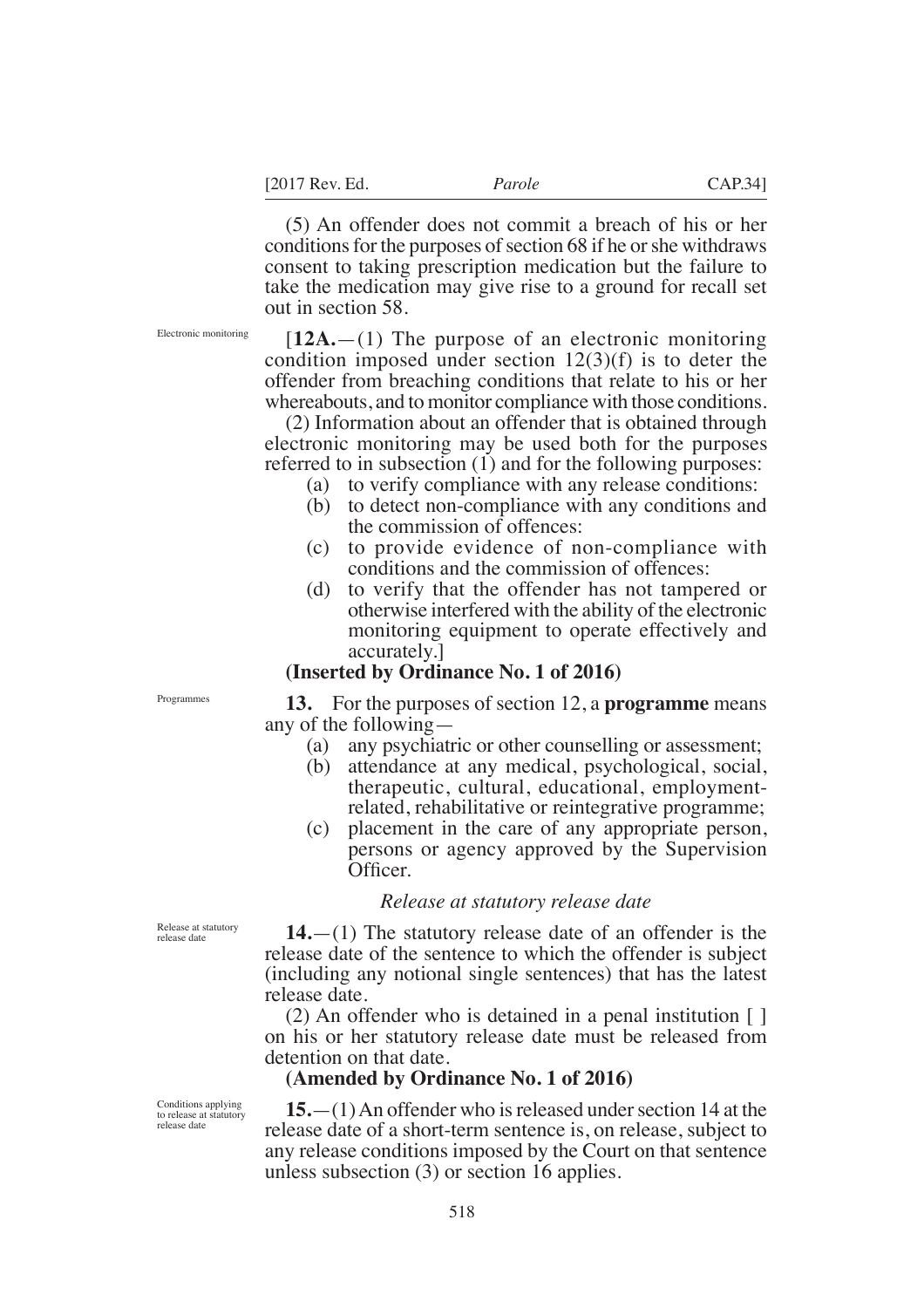(2) If an offender is released under section 14 at the releasedate of a long-term sentence, the Commission—

- (a) must impose the standard release conditions for a period of six months from the offender's statutory release date; and
- (b) may [impose] any special conditions for a period of up to six months from the offender's statutory release date.

### **(Amended by Ordinance No. 1 of 2016)**

(3) If an offender who is subject to a long-term sentence is, while not on parole or compassionate release, sentenced within the year preceding his or her statutory release date to a short-term sentence of which the release date is after that statutory release date, then, if the offender is released at the release date of the short-term sentence, that release date must be treated as if it were the release date of a long-term sentence.

Special provision for offenders sentenced to short-term sentences while on parole

**16.**—(1) If an offender who is on parole is sentenced to a concurrent short-term sentence of which the release date is before the offender's statutory release date, then (provided the offender is not recalled) the offender must be released from detention on the release date of the short-term sentence.

(2) If subsection (1) applies, except that the offender is subject to more than one short-term sentence, the offender must be released on the release date of the short-term sentence (including any short-term notional single sentence) that has the latest release date.

(3) For the avoidance of doubt, subsection (2) does not apply in respect of any short-term sentences that are imposed cumulatively if the resulting notional single sentence is a long-term sentence.

(4) If an offender is released in accordance with subsection  $(1)$  or subsection  $(2)$ —

- (a) the offender is released on parole under section 25 and the Commission must impose release conditions under section 26 accordingly; but
- (b) the actual date of release is determined under sections 48(2) and 50 as if the offender were being released at his or her statutory release date.

(5) If for any reason an offender is released in accordance with subsection (1) or subsection (2) before the Commission has imposed release conditions as required by subsection (4)  $(a)$ , then  $-$ 

(a) if the offender was at the start date of the sentence (or earliest applicable sentence) subject to any release conditions, the Commission is deemed to have re-imposed those release conditions for the remainder of the period for which they were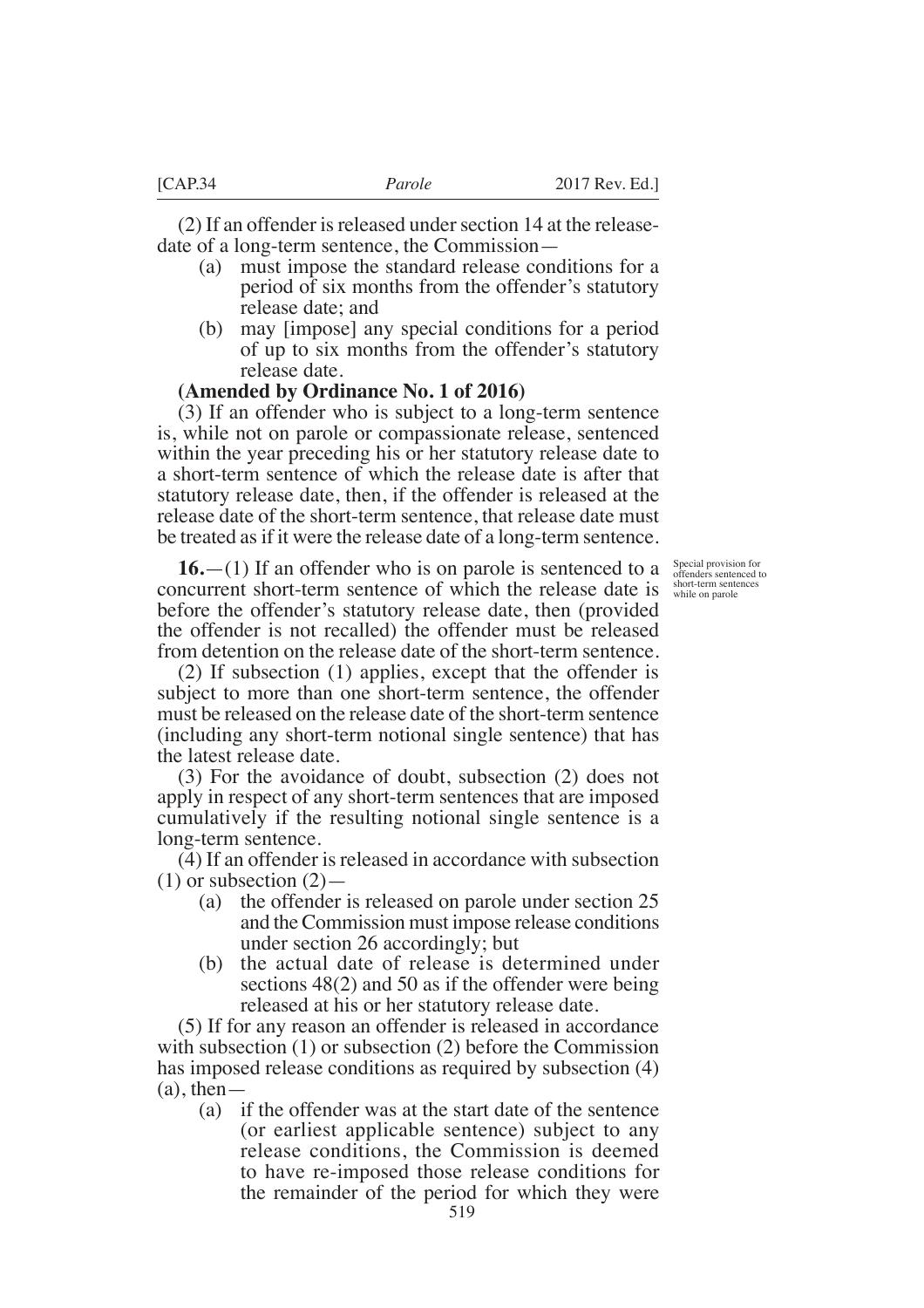[2017 Rev. Ed. *Parole* CAP.34]

originally imposed; and

(b) if the offender was not, at the start date of the sentence (or earliest applicable sentence) subject to release conditions, the offender is not subject to release conditions when he or she is released under subsection (1) or subsection (2).

# *Parole*

Parole eligibility date

**17.**—(1) The parole eligibility date of an offender who is subject  $\lceil \cdot \rceil$  to one or more sentences  $\lceil \cdot \rceil$  is the date on which the offender—

- (a) has finished serving the non-parole period of every long-term sentence to which he or she is subject; and
- (b) has passed the release date of every short-term sentence to which he or she is subject.

### **(Amended by Ordinance No. 1 of 2016)**

(2) Notwithstanding anything in this section, an offender who is subject only to one or more short-term sentences does not have a parole eligibility date (unless the short-term sentences are cumulative and form a long-term notional single sentence, in which case subsection (1) applies to the notional single sentence and the offender will have a parole eligibility date under that subsection).

**18.**—(1) The Commission must, as soon as practicable after the parole eligibility date of an offender who is detained in a penal institution, consider the offender for release on parole.

(2) The Commission must consider for parole every offender who is detained in a penal institution at least once in every 12 months after the offender's last parole hearing unless, when the offender is due to be considered—

- (a) the offender has a new parole eligibility date that is more than 12 months after his or her last parole hearing (in which case subsection (1) applies); or
- (b) the offender is subject to a postponement order; or
- (c) the offender is detained following an application for a recall order, or under an interim or final recall order.

(3) If subsection  $2(c)$  (but not subsection  $2(a)$ ) applies to an offender, the Commission must consider the offender for parole within twelve months of any final recall order that is, or is subsequently, made.

Date of hearings

Consideration for parole of offenders detained in penal institution

> **19.** For the purpose of administrative efficiency, the Commission may consider an offender for release on parole at any time within the month preceding the date on which the offender is due to be considered by the Commission; but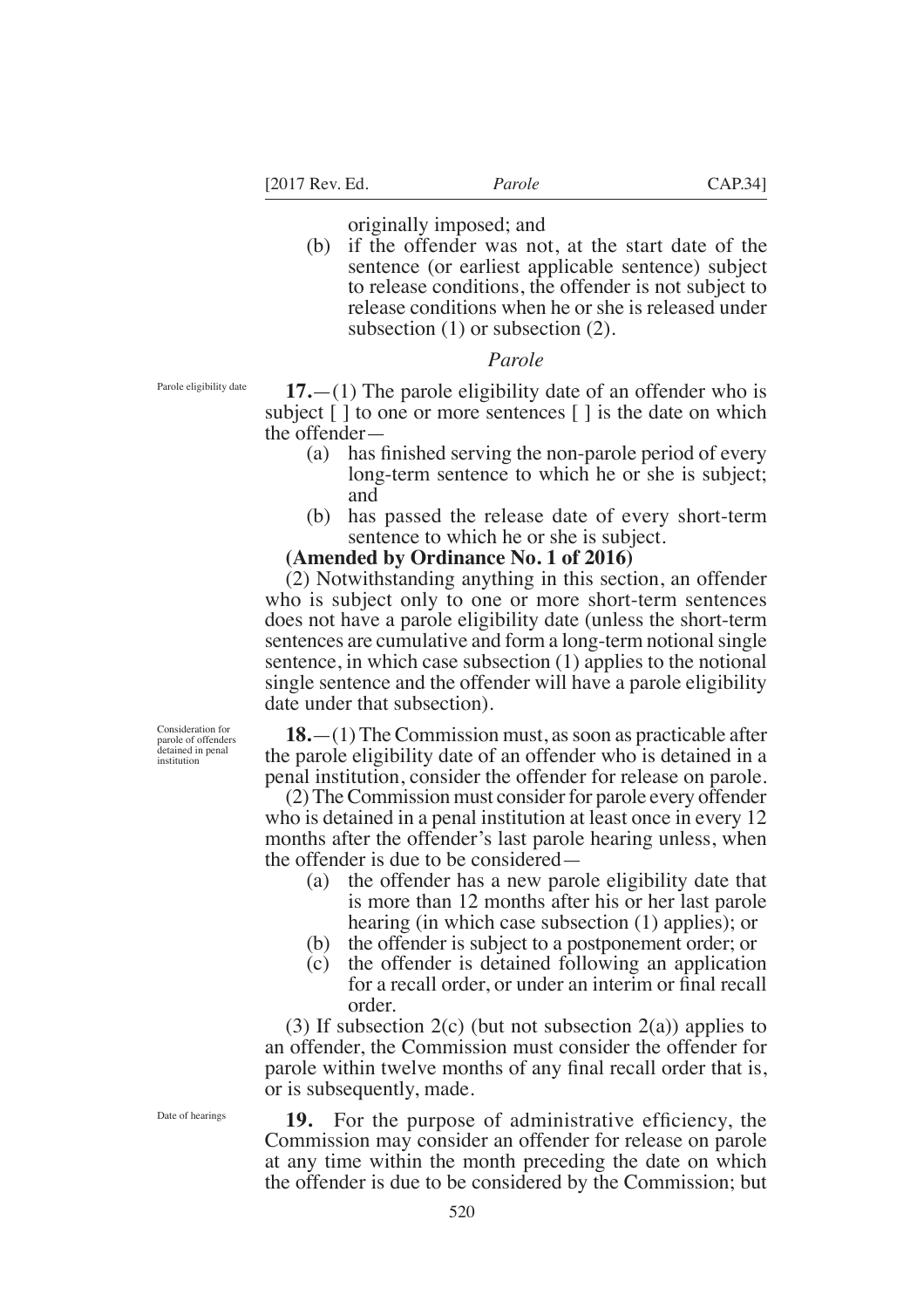in no case may an offender who is considered early under this section be released on parole before his or her parole eligibility date.

[**20.**—An offender who is released on compassionate release may not be considered for parole by the Commission.]

# **(Repealed and replaced by Ordinance No. 1 of 2016)**

**21.** An offender who is unlawfully at large on the date on which he or she is due to be considered for parole must be considered by the Commission for parole on the later of—

- (a) the date that is 12 months after his or her return to custody (or as soon as practicable after it); or
- (b) if the offender, after being returned to custody, has a new parole eligibility date, the offender's parole eligibility date (or as soon as practicable after it).

**22.**—(1) The chairperson may, in exceptional circumstances, refer an offender who has not yet reached his or her parole eligibility date for consideration by the Commission for parole.

(2) A referral under this section must be in writing and must set out the reasons why the chairperson is making the referral.

 $(3)$  The Governor may designate a class of offenders who have not yet reached their parole eligibility dates for early consideration by the Commission for parole.

(4) The Commission must, as soon as practicable, consider for parole any offender referred to it under subsection (1) and every offender belonging to a class designated under subsection (3).

(5) The Commission may direct the release on parole of an offender considered under this section if—

- (a) the Commission is satisfied on reasonable grounds that the offender, if released on parole, will not pose an undue risk to the safety of the community or any person or class of persons within the term of the sentence, having regard to the matters set out in section  $25(2)(a)$  and (b); and
- (b) in the Commission's opinion the interests of justice require that the offender be released before his or her parole eligibility date.

(6) An offender released on parole under this section is to be treated for all purposes as an offender released on parole under section 25(1).

**23.**—(1) The Commission may, at any time after an offender's parole eligibility date, consider the offender for consider offenders for release on parole at a time other than when the offender is due to be considered for parole and may make an order under section 25(1) directing his or her release on parole.

No consideration for parole of offenders on compassionate release

Consideration of offenders unlawfully at large when due to be considered for parole

Early referral and consideration for parole

Other times when Commission may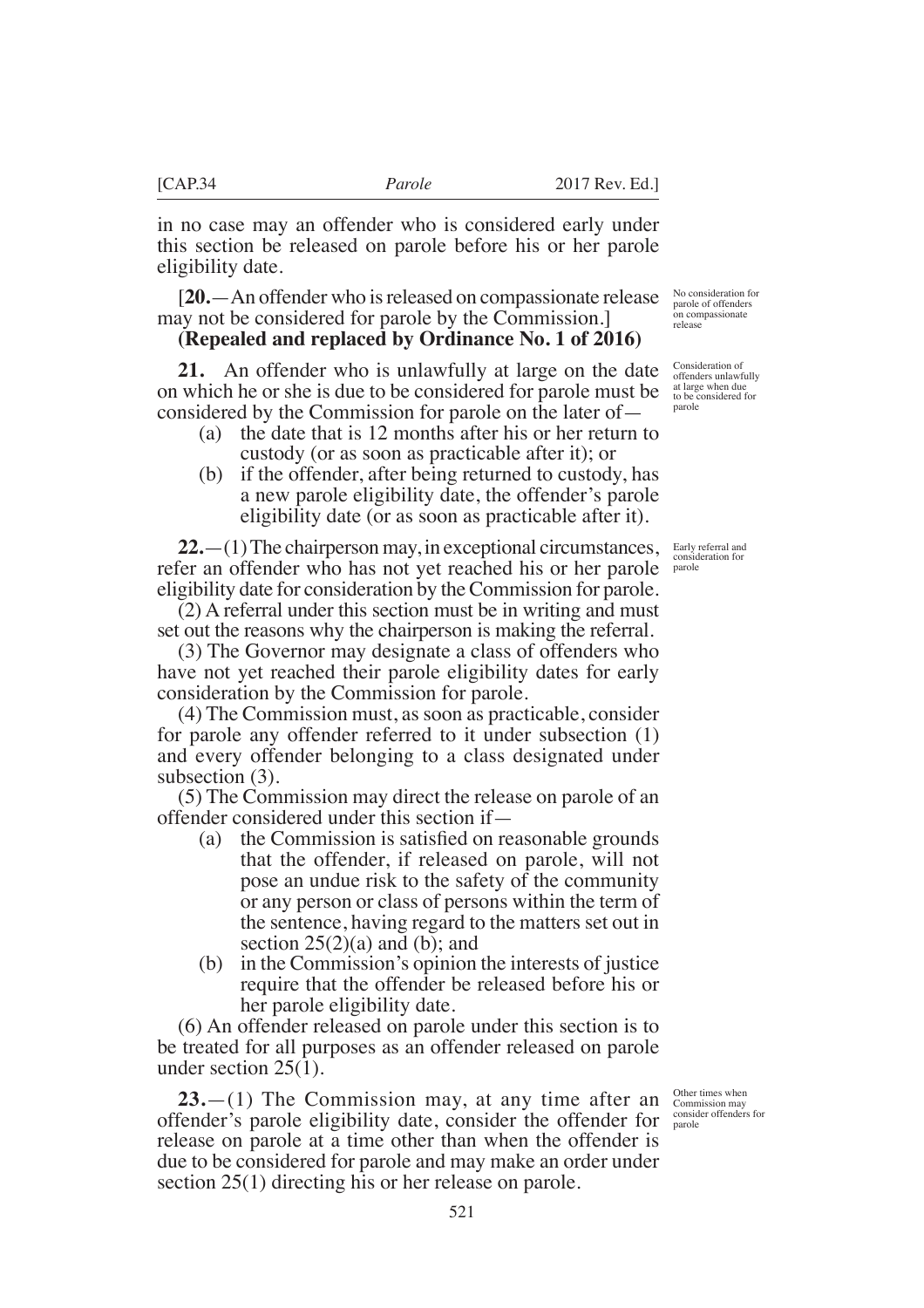(2) An offender may, at any time, apply to the Commission to exercise its discretion under subsection (1) to consider the offender for parole.

Postponement of consideration for parole

 $24.$ —(1) If the Commission is satisfied that, in the absence of a significant change in the offender's circumstances, an offender will not be suitable for release at the time when he or she is next due to be considered for parole, the Commission may make a postponement order in relation to the offender.

(2) If the Commission makes an postponement order, it must specify the date by which the offender must be further considered for parole, which—

- (a) in the case of an offender serving an indeterminate sentence, must be within three years of the offender's most recent parole hearing; or
- (b) in the case of an offender serving any other longterm sentence, must be within two years of the offender's most recent parole hearing.

(3) Despite being subject to a postponement order, an offender may at any time apply to the Commission requesting consideration for parole on the grounds that there has been a significant change in his or her circumstances.

(4) A postponement order may be made at—

- (a) an attended parole hearing; or
- (b) a special attended hearing convened for the purpose of considering whether to make a postponement order.

(5) The Commission may not make a postponement order in relation to an offender unless it has first—

- (a) advised the offender, at least 28 days before the hearing, that it is to consider making a postponement order; and
- (b) given the offender an opportunity to make written submissions to the Commission about whether the order should be made; and
- (c) held a hearing at which the offender (in person or through counsel) has been given an opportunity to make oral submissions.

Direction for release on parole

**25.**—(1) The Commission may, after a hearing at which it has considered whether to release an offender on parole, direct that the offender be released on parole.

(2) The Commission may give a direction under subsection  $(1)$  only if it is satisfied on reasonable grounds that the offender, if released on parole, will not pose an undue risk to the safety of the community or any person or class of persons within the term of the sentence, having regard to—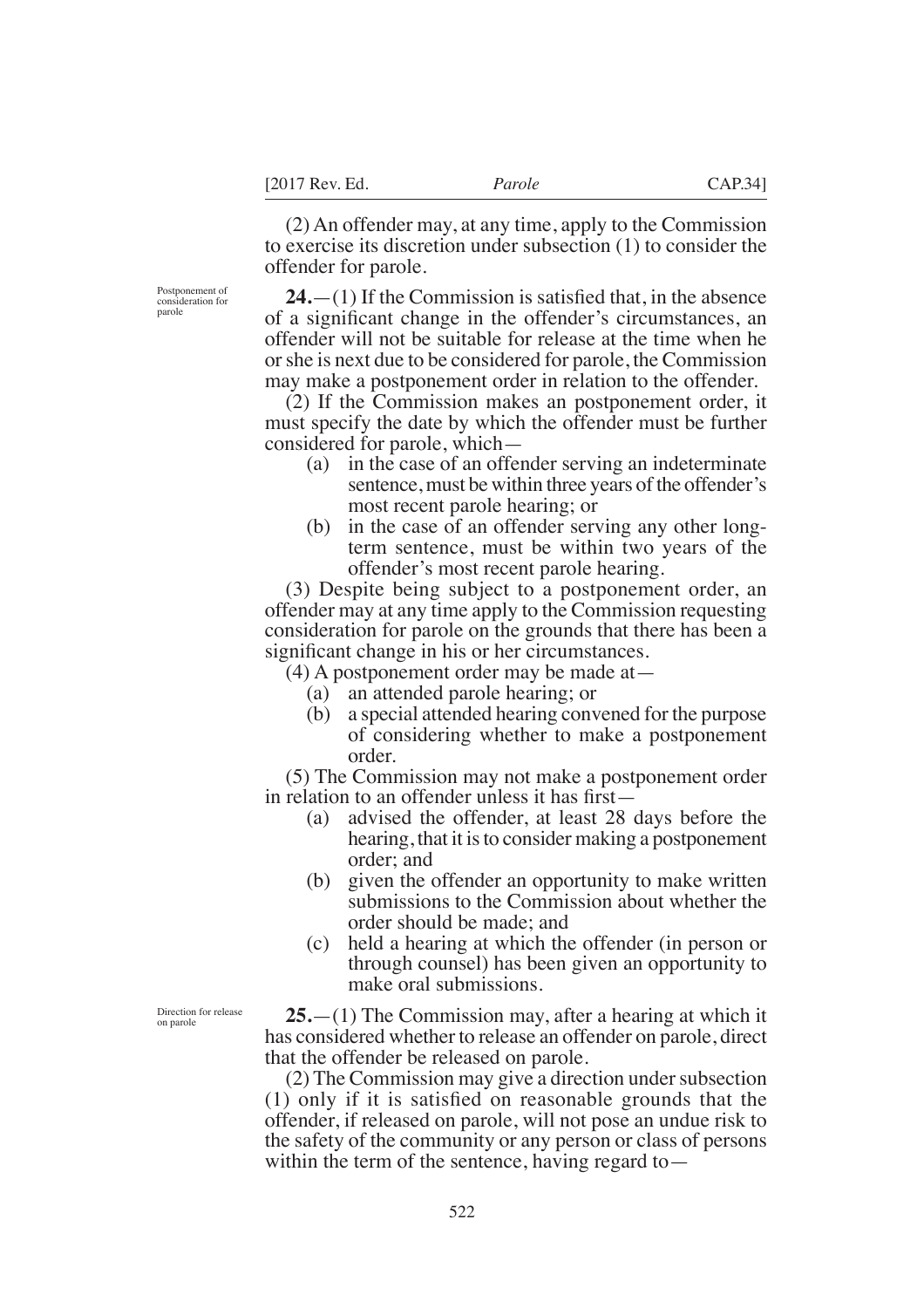- (a) the support and supervision available to the offender following release; and
- (b) the public interest in the reintegration of the offender into society as a law-abiding citizen.

(3) If the Commission directs the release of an offender on parole, it must specify the date on which the offender is to be released which must be a date that is—

(a) not later than six months after the hearing; and

(b) not a non-release day.

(4) Notwithstanding subsection (3)(b), the Commission may, in exceptional circumstances, specify a date for release that is a non-release day.

(5) The Commission may revoke or amend any direction under this section at any time before the offender is released on parole but, if it does so, the Commission must hold another parole hearing as soon as practicable.

**26.**—(1) The Commission must specify, in respect of every offender who is released on parole—

- (a) how long the standard release conditions will apply to the offender; and
- (b) whether any special conditions will apply and, if so, what they are and how long they will last.

(2) If an offender who is released on parole is subject to one or more determinate sentences, the commission must impose the standard release conditions for a period of at least six months but it may impose them for any period up to a maximum of six months beyond the offender's statutory release date.

(3) If an offender who is released on parole is subject to an indeterminate sentence, the Commission must impose the standard release conditions on the offender for the rest of the offender's life.

(4) If the Commission imposes special conditions on an offender who is released on parole, the special conditions may apply for as long as, but no longer than, the standard release conditions apply to the offender.

**27.**—(1) The Commission may, when directing the release on parole of an offender who is detained in, or on leave from, a hospital, vary any standard release conditions or waive the <sup>parole</sup> obligation to comply with any or all of them.

(2) The offender's release conditions do not take effect until the offender is actually released from the hospital.

(3) However, for the purpose of determining when the release conditions are discharged, time starts to run from the

Release conditions applying to offenders detained in hospital who are released on

Release conditions applying to parole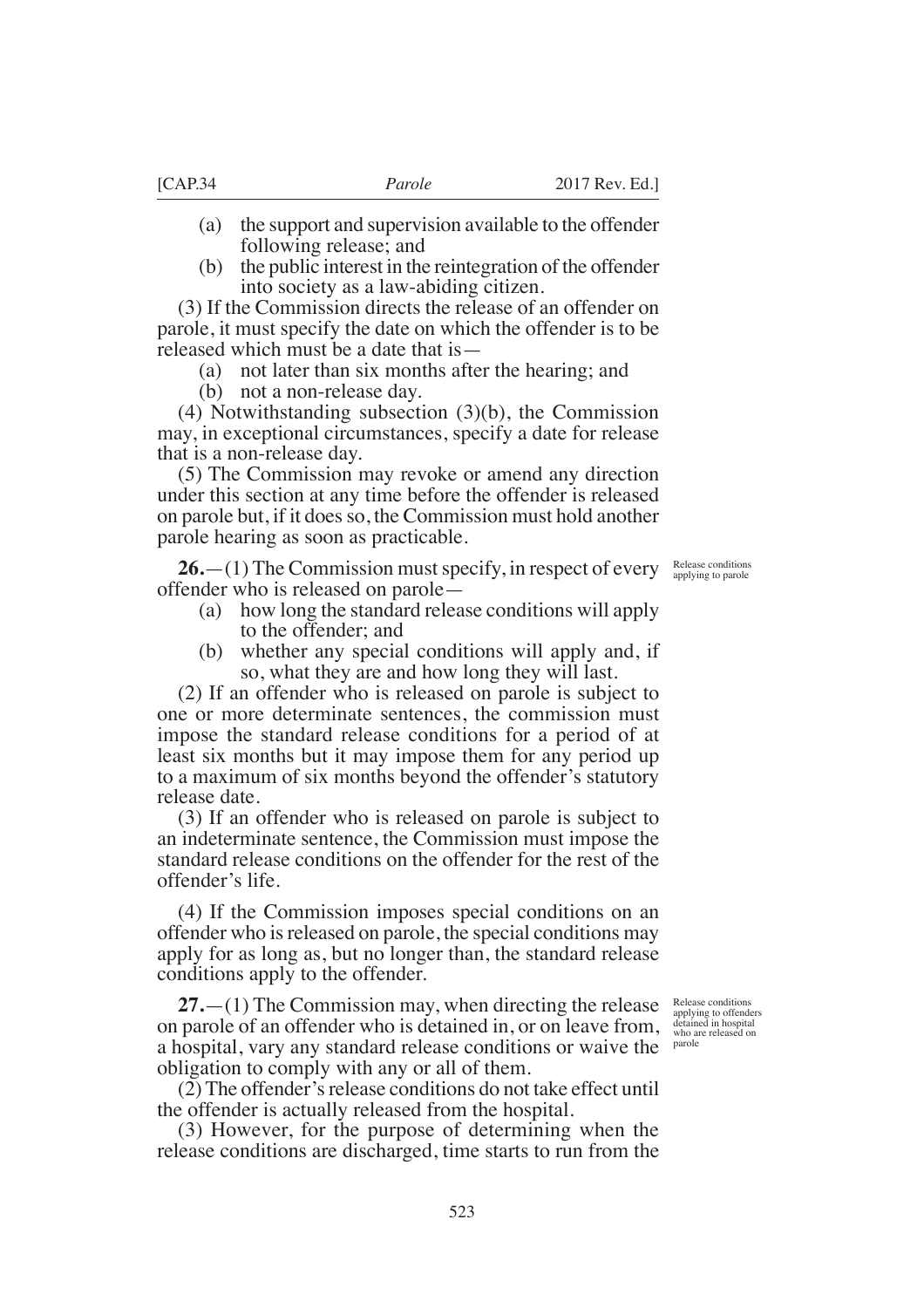date on which the offender would have been released if he or she had been detained in a penal institution.

When release conditions discharged or suspended

**28.**—(1) The release conditions of an offender who is on parole (other than an offender who is subject to an indeterminate sentence) are discharged—

- (a) when the period for which they were imposed expires; or
- (b) if the offender resumes detention in a penal institution under a new sentence; or
- (c) when the Commission discharges all release conditions under section 55.

(2) The release conditions of an offender who is on parole are suspended during any period that the offender spends in custody under a court order (for instance, on remand) or an interim recall order, and time runs on the conditions during any period that they are suspended.

**29.** An offender who has been released on parole ceases to be on parole—

- (a) when the offender reaches his or her statutory release date (as determined under section 14(1); or
- (b) if the offender resumes detention in a penal institution under a fnal recall order.

### *Home detention*

# **(Sections 30–37 repealed by Ordinance No. 1 of 2016)**

### *Compassionate release*

Commission may direct early relea on compassionate grounds

**38.**—(1) The Commission may, on referral by the chairperson, direct that an offender be released on compassionate release on either of the following grounds—

(a) the offender has given birth to a child;

(b) the offender is seriously ill and is unlikely to recover.

(2) Every referral by the chairperson for consideration for compassionate release must be in writing and set out the reasons why the chairperson is making the referral.

(3) The Commission may, as part of a direction for compassionate release, impose the standard release conditions and any special conditions on the offender and may vary or waive the obligation to comply with any standard release conditions if necessary in the circumstances.

(4) Before an offender is released, the Commission may cancel a direction for release or vary any of the conditions of release.

(5) After an offender is released, the Commission may vary or discharge any release conditions under section 55.

When parole ends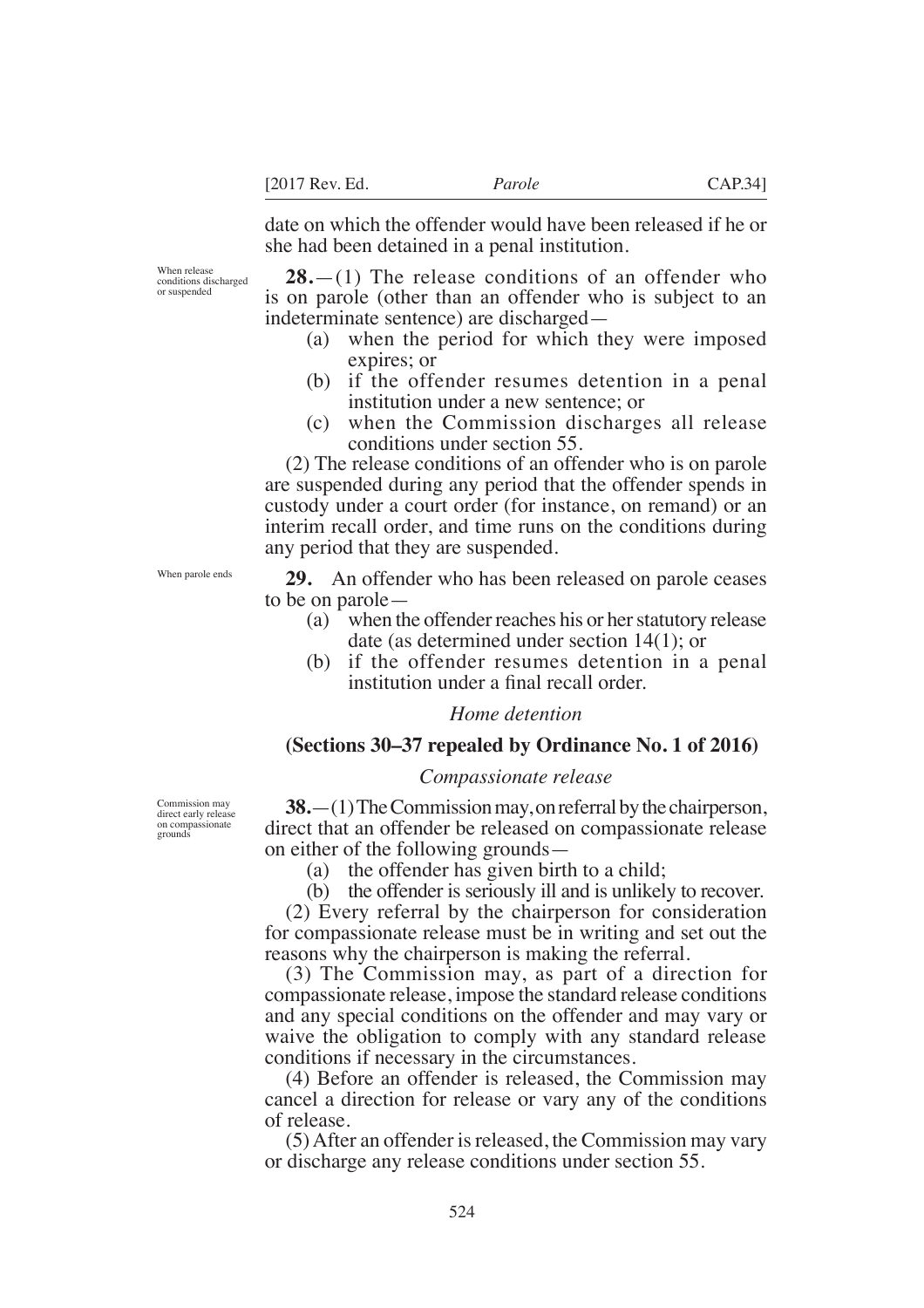(6) An offender released on compassionate release is liable to recall as if he or she had been released on parole.

(7) When an offender is released under this section, a copy of the order for release, together with any conditions imposed on the offender, must be supplied to—

- (a) the offender; and
- (b) every victim of the offender; and
- (c) the Governor; and
- (d) the police.

### *Procedures for certain hearings*

**39.** Sections 40 to 47 apply to every hearing of the Application of Commission concerning an offender who—

- (a) is due to be released from detention on his or her statutory release date; or
- (b) is to be considered for parole [ ].

### **(Amended by Ordinance No. 1 of 2016)**

Start of process

procedures set out in sections 40 to 47

**40.**—(1) When an offender is due to be released at his or her statutory release date, or to be considered by the Commission for parole [ ], the Supervision Officer must provide the Commission with—

- (a) copies of all relevant information relating to the offender's current and previous convictions, including (for example) sentencing notes and presentence reports; and
- (b) if the offender has engaged in any restorative justice processes, any reports arising from those processes; and
- (c) in the case of an offender detained in a penal institution, a report by the officer in charge; and
- $(d)$   $\lceil$   $\rceil$
- (e) in the case of an offender currently detained in, or on leave from, a hospital, a report from the responsible clinical (or the most suitable other health professional to provide such a report) concerning the offender and any care programmes that the hospital has put, or intends to put, in place for the offender; and
- (f) in the case of a young offender placed under the control of a caregiver, a report by the caregiver of the conduct and social attitudes of the offender.

#### **(Amended by Ordinance No. 1 of 2016)**

(2) The Commission must take all reasonable steps to give notice to the following people that a hearing is pending—

- (a) the offender;
- (b) every victim of the offender;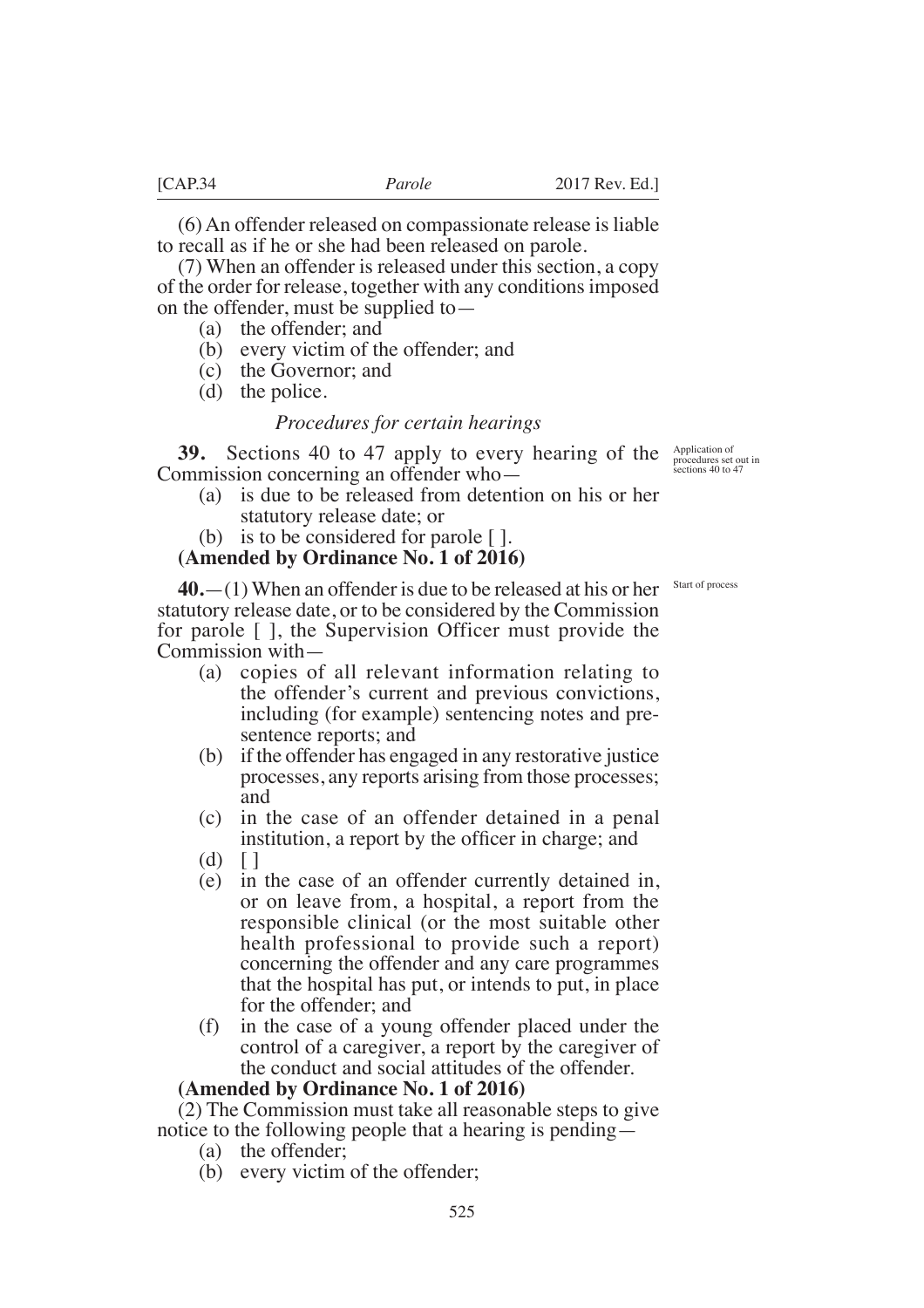- (c) the superintendent of the prison in which the offender is detained (if applicable);
- $(d)$   $\lceil$   $\rceil$
- (e) the medical superintendent (in the case of an offender currently detained in a hospital);
- (f) the police.

# **(Amended by Ordinance No. 1 of 2016)**

(3) If the hearing relates to an offender who is subject to a long-term sentence, any victim who is notified must be advised that he or she may request information on the offender under section 41.

 $(4)$  Any person notified under subsection  $(2)$  may write to the Commission by a given date, making submissions on or giving information relevant to—

- (a) the substantive matter to be decided; and
- (b) whether the hearing should be an unattended hearing or an attended hearing.

(5) For the purpose of providing the reports required under subsection  $(1)(e)$  and  $(f)$ , the responsible clinician (or other health professional) referred to in subsection (1)(e) or the caregiver referred to in subsection  $(1)(f)$  (as the case may be) must, on request by the Supervision Officer, supply a report on the relevant offender to the Supervision Officer as required.

Information for victims

**41.** If a victim requests information on an offender under section  $40(3)$ , the Supervision Officer must prepare and send to the victim the following—

- (a) a list of any programmes that the offender has attended since commencing his or her sentence and a list of any programmes that the offender has completed;
- (b) a statement of the offender's current security classification:
- (c) a list of any convictions received by the offender since commencing his or her sentence;
- (d) an explanation of the hearing process and how the victim may participate;
- (e) an undertaking that the purpose of providing the victim with information about the offender is to assist the victim to make submissions and that the information is not to be used for any other purpose.

**42.**—(1) The committee convenor who is allocated to conduct a particular hearing must decide whether that hearing will be an unattended hearing under section 45 or an attended hearing under section 46.

(2) A decision under subsection (1) may not be made until—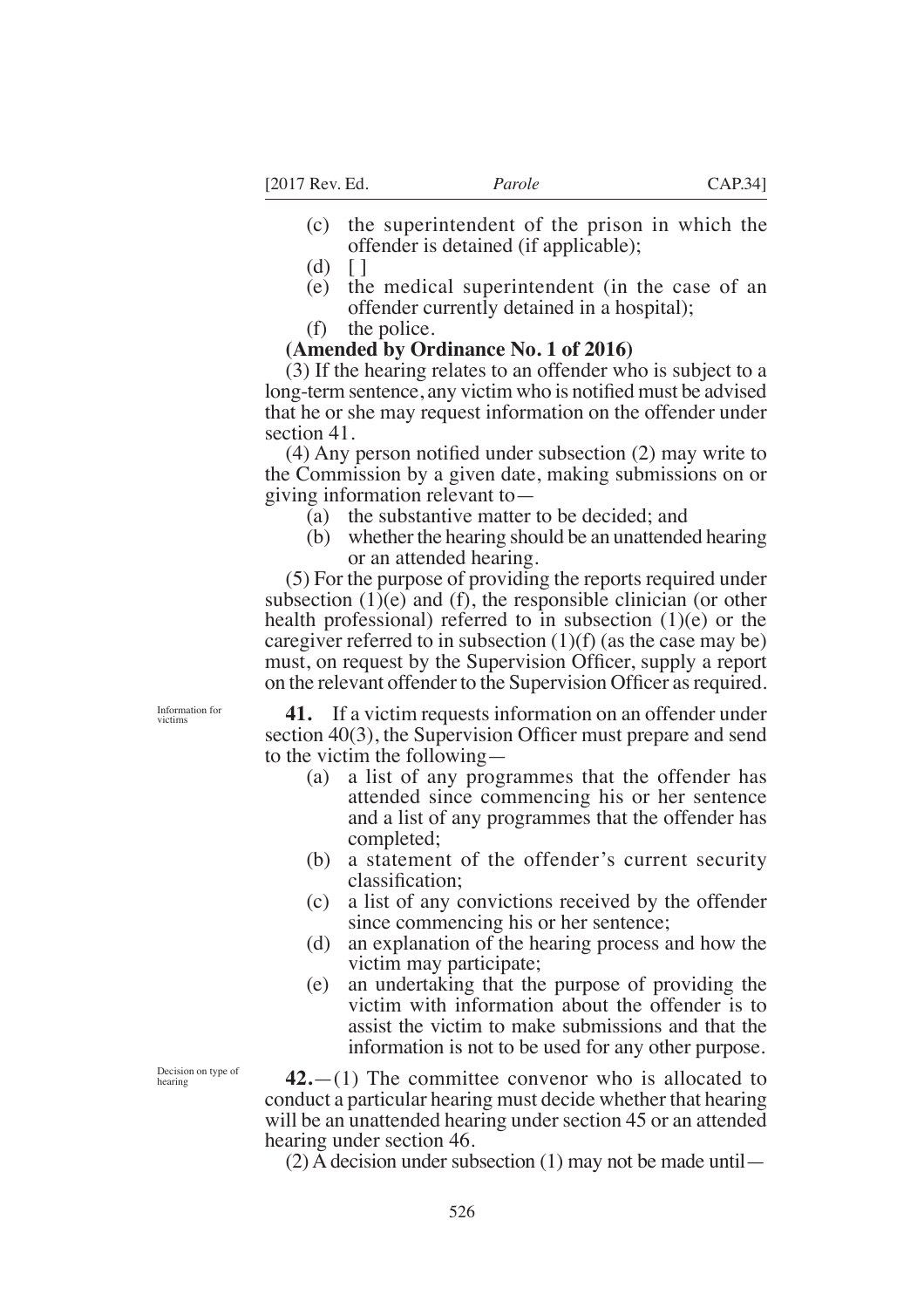- (a) the Commission has received the information referred to in section 40(1); and
- (b) the given date referred to in section 40(4) has passed.

(3) If the committee convenor believes on reasonable grounds that the Commission is able to make a proper decision on the basis of the information available to the Commission, without the need for any person other than Commission members to attend the hearing, the convenor may decide that the hearing will be an unattended hearing.

(4) In deciding whether to hold an unattended hearing or an attended hearing, the committee convenor must consider—

- (a) whether and how often the offender has been considered by the Commission;
- (b) the length of time since his or her last attended hearing (if any);
- $(c)$  whether there are significant advantages to be gained by having one type of hearing rather than the other;
- (d) whether written submissions indicate that there are matters that warrant consideration at an attended hearing;
- (e) any relevant cultural or personal factors;
- (f) any other matter that the committee convenor considers relevant.

 $(5)$  The decision on the type of hearing must be notified in writing to the offender and every victim of the offender and to any other person from whom the Commission wishes to receive information in relation to the hearing.

(6) A committee convenor may, before or during an unattended hearing, determine that the hearing must be an attended one and, in that case, a time for the attended hearing must be fixed and the people referred to in subsection (5) must be notified accordingly.

(7) Notification under subsections (5) or (6) must include  $-$ 

- (a) if the hearing is to be an unattended one, a summary of the reasons for deciding that the hearing will be unattended and information about the right to an interview under section 44; and
- (b) if the hearing is to be an attended one, the date of the hearing and relevant information about the rights of people attending; and
- (c) information about the right of review given by section 43.

**43.**  $-(1)$  A person who is dissatisfied with a decision that Review of decision on a hearing will be an unattended hearing may seek a review of the decision by writing to the Commission within thirty days of the date of the notice.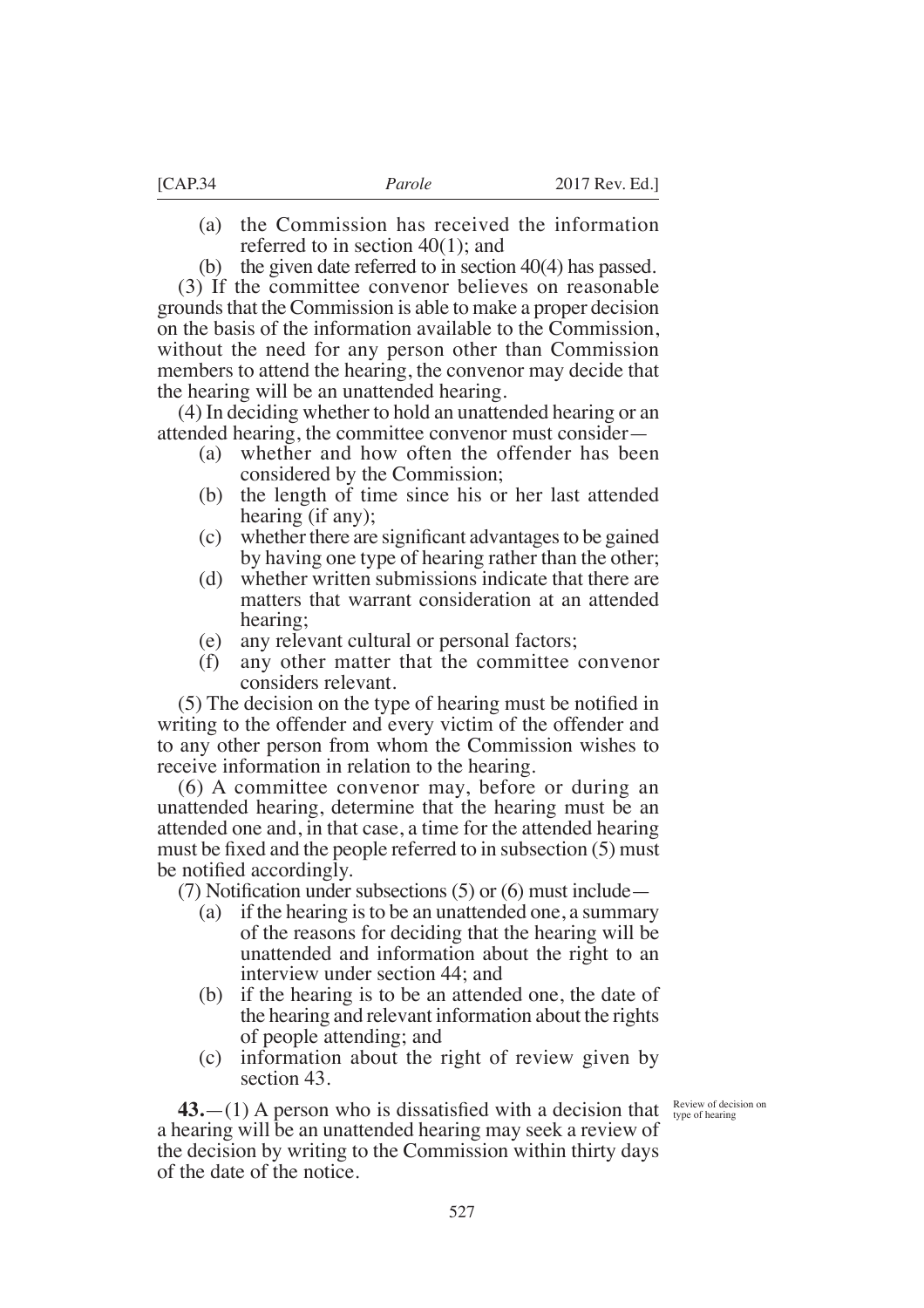(2) The Commission must review a decision on the type of hearing as soon as practicable after a person has asked for a review of the decision.

 $(3)$  Following a review, the Commission may confirm the decision or determine that the hearing will be an attended hearing.

(4) If the hearing is to be an attended hearing, the Commission must fix a time for the attended hearing and notify the people referred to in section 42(5) accordingly.

(5) If the hearing is to be an unattended hearing, the Commission must notify the person who sought the review.

**44.**—(1) If a hearing is to be an unattended hearing, the offender and every victim of the offender must be given the opportunity to have an interview before the hearing with one member of the committee allocated to conduct the hearing.

(2) The member conducting the interview may conduct the interview at whatever place and in whatever manner he or she considers appropriate, subject to this section.

(3) In relation to an interview with a victim—

- (a) the victim may have a support person with him or her and the support person may, with the consent of the victim and the permission of the member conducting the interview, speak on behalf of the victim; and
- (b) if there are special circumstances, and with the consent of the victim and the prior written approval of the Commission, the victim may be represented at the interview by another person who must attend the interview in place of the victim; and
- (c) the interview may not take place at a penal institution unless the victim (or his or her representative) consents.

(4) At an interview with an offender, the offender may have a support person with him or her and the support person may, with the consent of the offender and the permission of the member conducting the interview, speak in support of the offender.

Unattended hearings

**45.**—(1) At an unattended hearing, the only people who may be present are—

- (a) the Commission members conducting the hearing; and
- (b) the staff assisting the Commission; and
- (c) any other person whom the Commission agrees in writing to allow to be present.

Interviews before hearings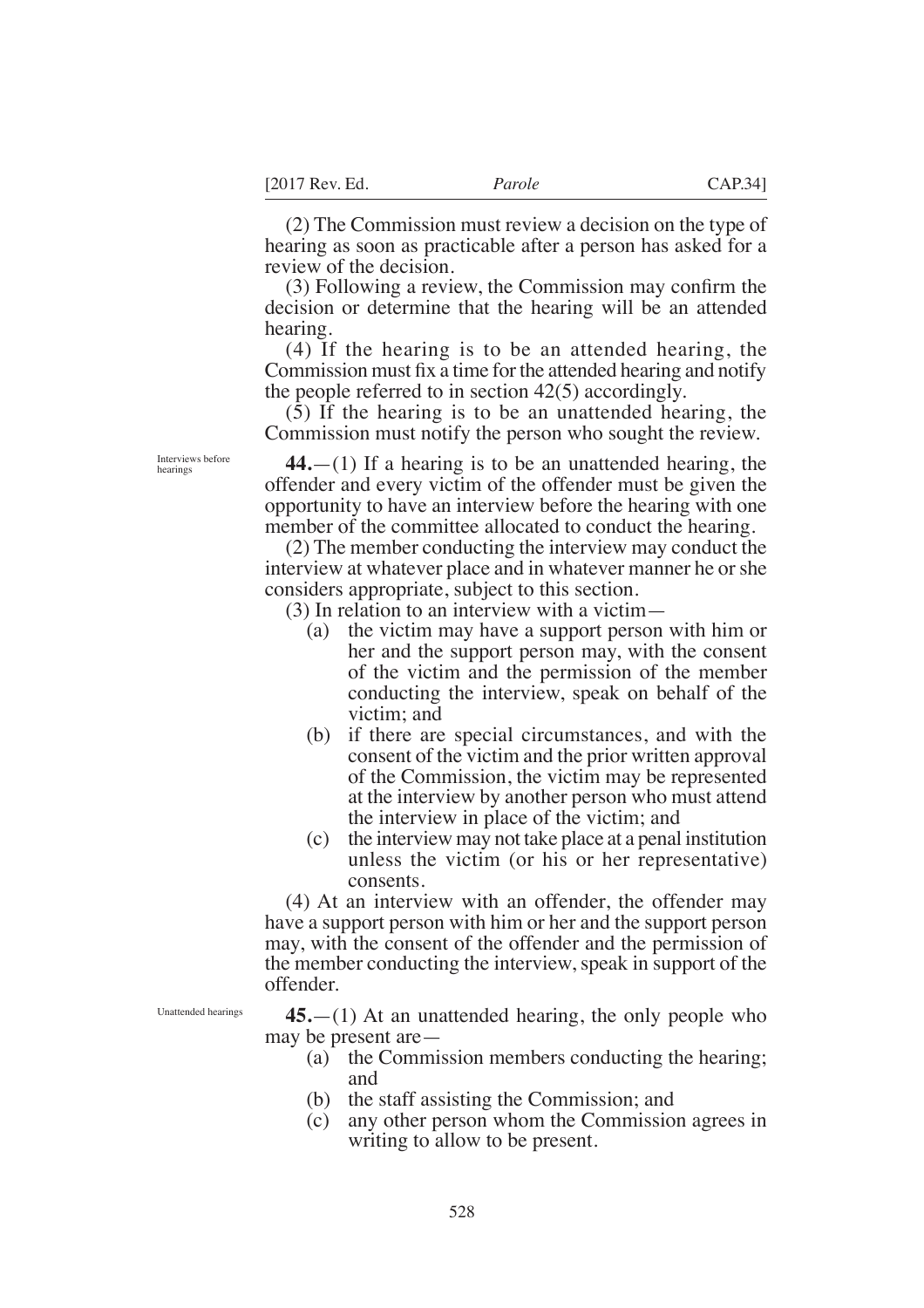(2) An unattended hearing may be conducted with any or all of the people mentioned in subsection (1) being present by way of telephone or video link, rather than in person.

Attended hearing

**46.**—(1) An attended hearing must be conducted in the manner of an inquiry and in an atmosphere that encourages persons appearing before the Commission to speak for themselves and as freely and openly as possible.

(2) Within that context, the Commission may conduct the hearing as it thinks appropriate and, subject to this section, has the following powers—

- (a) to determine who may attend and determine whether a person may attend other than in person (for instance by telephone or video link);
- (b) to determine who may speak;
- (c) to impose limits on what a person may talk about and for how long;
- (d) to require any person to leave the hearing, either temporarily or for the remainder of the hearing;
- (e) to adjourn the hearing.

(3) The offender who is being considered is entitled to  $-$ 

- (a) appear and make oral submissions to the Commission; and
- (b) attend while any other person is making submissions, provided that the offender may not be present unless the victim, the offender and the Commission agree; and
- (c) with the leave of the Commission, be represented by counsel; and
- (d) be accompanied by one or more support persons (subject to any limitation on numbers imposed by the Commission) who may, with leave of the Commission, speak in support of the offender.
- (4) Every victim of the offender is entitled to—
	- (a) appear and make oral submissions to the Commission for the purpose of assisting the Commission to reach a decision;
	- (b) with the leave of the Commission, be represented by counsel; and
	- (c) be accompanied by one or more support persons (subject to any limitation on numbers imposed by the Commission) who may, with the leave of the Commission
		- (i) speak in support of the victim; and
		- (ii) with the permission of the victim, speak on behalf of the victim.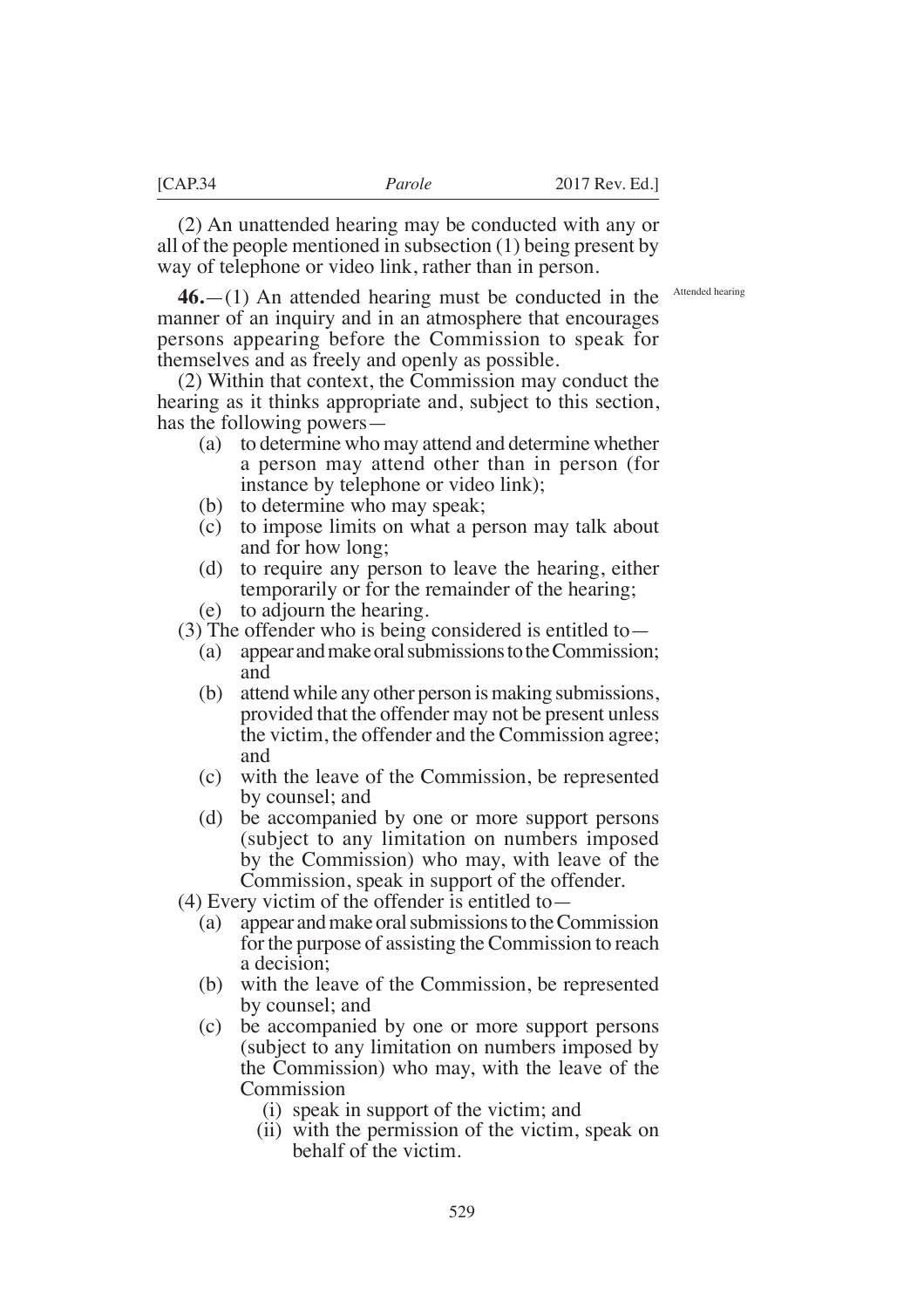Decisions must be notifed

 $47.$ —(1) After a hearing, every person who was notified under section 40(2) must be advised—

- (a) whether, and if so, when, the offender is to be released from detention [ ]; and
- (b) of any release [ ] conditions applying to the offender; and
- (c) if a postponement order has been made, the duration of the postponement.

(2) Advice under subsection (1) to a victim may include all those release [ ] conditions which are of personal relevance to the victim or his or her family, or which address the victim's submissions.

## **(Amended by Ordinance No. 1 of 2016)**

### *Actual release*

Date of release

**48.**—(1) This section applies to an offender who is serving a sentence of imprisonment in a penal institution.

(2) An offender who is due to be released at his or her statutory release date must be released from the penal institution on that date, unless he or she is released earlier under section 49.

(3) An offender who has been directed by the Commission to be released on parole or compassionate release [ ] must be released from the penal institution on the date specified by the Commission.

### **(Amended by Ordinance No. 1 of 2016)**

**49.**—(1) This section applies only to an offender who is serving a sentence of imprisonment of more than 14 days and who is due to be released from a penal institution [ ] at his or her statutory release date.

### **(Amended by Ordinance No. 1 of 2016)**

(2) If the offender's statutory release date falls on a nonrelease day, the offender must be released on the nearest preceding date that is not a non-release day.

(3) If an offender is released early under subsection (2), the offender, during the period between the date of actual release and his or her statutory release date—

- (a) is subject to any release conditions that will apply on his or her statutory release date as if he or she had been released on his or her statutory release date (but time does not begin to run on any conditions until the offender's statutory release date); and
- (b) is liable to recall.

Release of offenders released at statutory release date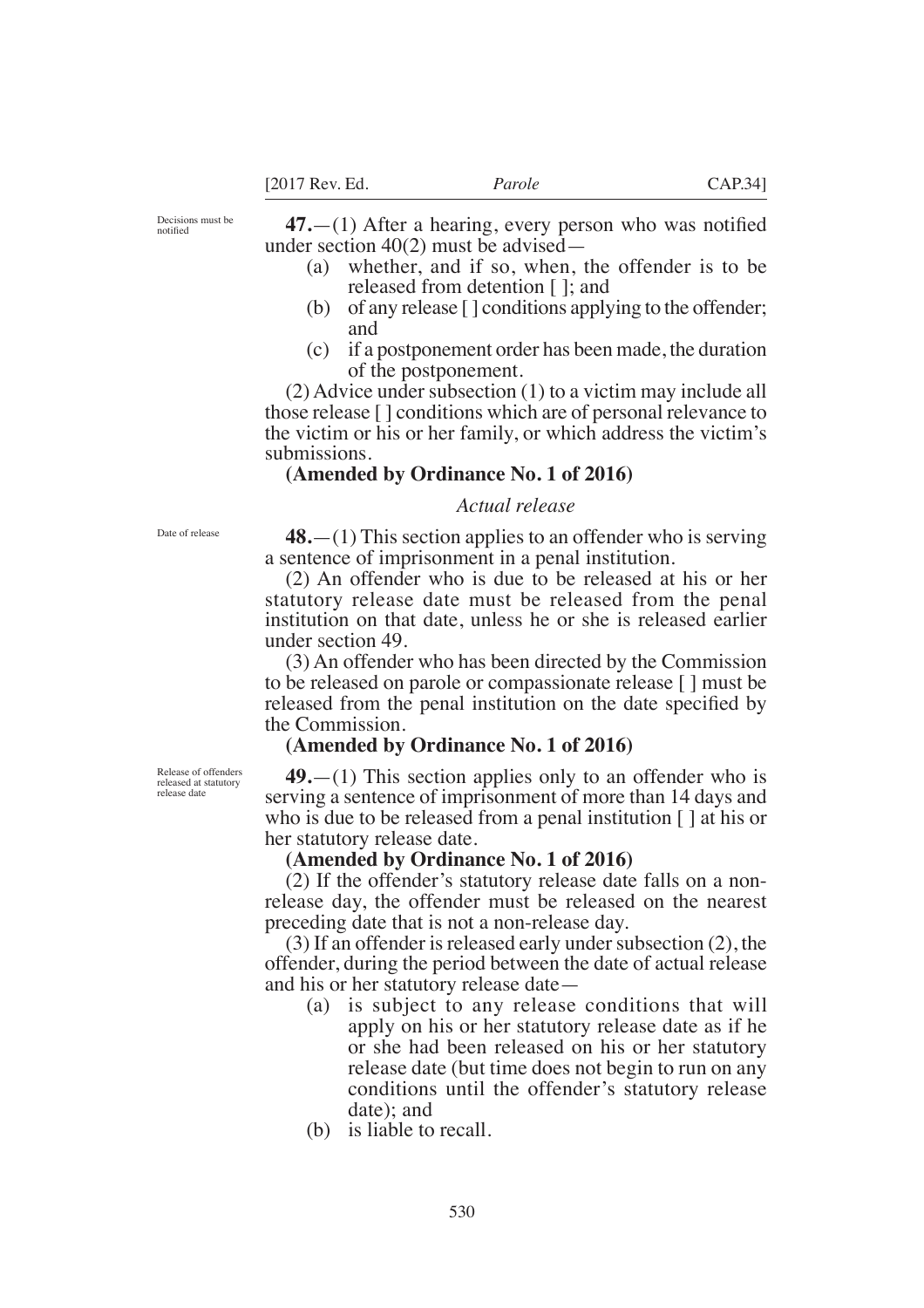**50.**—(1) When an offender is released from detention in a penal institution [ ], he or she must be issued with a licence that sets out—

- (a) the release conditions [ ] that apply to the offender; and
- (b) the date or dates on which the conditions, or any of them, cease to apply; and
- (c) details about liability to recall[; and
- (d) the statutory provisions under which the conditions may be varied or discharged.]

### **(Amended by Ordinance No. 1 of 2016)**

(2) Subsection (1) does not apply to an offender who is released from a short-term sentence if, on release, the offender is not subject to any release conditions.

### (3) **(Repealed by Ordinance No. 1 of 2016)**

(4) If an offender's release conditions [ ] are varied or discharged, the offender must be given a new or amended licence that shows the conditions as varied or discharged.

### **(Amended by Ordinance No. 1 of 2016)**

**51.**—(1) [Before] an offender is released from detention in a penal institution  $\lceil \cdot \rceil$ , the Supervision Officer must advise the police of—

- (a) the date on which the offender is released; and
- (b) the offender's release conditions; and
- (c) the offender's statutory release date.

# **(Amended by Ordinance No. 1 of 2016)**

 $52$ . $-$ (1) The Governor may, by notice in writing to the superintendent of a penal institution, order the release of an offender into the custody of any officer of the police if  $-$ 

- (a) the offender is subject to a sentence of imprisonment; and
- (b) the offender has been ordered to be deported from the Islands by the Governor under section 6 of the Landing and Residence Ordinance.

(2) A notice issued under subsection (1) is sufficient authority for the superintendent to release the offender accordingly on request by any officer of the police.

(3) When a ship becomes available to take the offender from the Islands and it is practicable in all the circumstances for the offender to leave on that ship, an officer of the police may require the superintendent, in accordance with subsection (1), to deliver the offender into the custody of the officer; and the officer must escort the offender (or arrange for him or her to be escorted) to the Landing and ensure that the offender is placed upon the ship and detained there until the ship leaves the Islands.

Police must be advised

Release for purpose of deportation

cap.12

Licence issued on release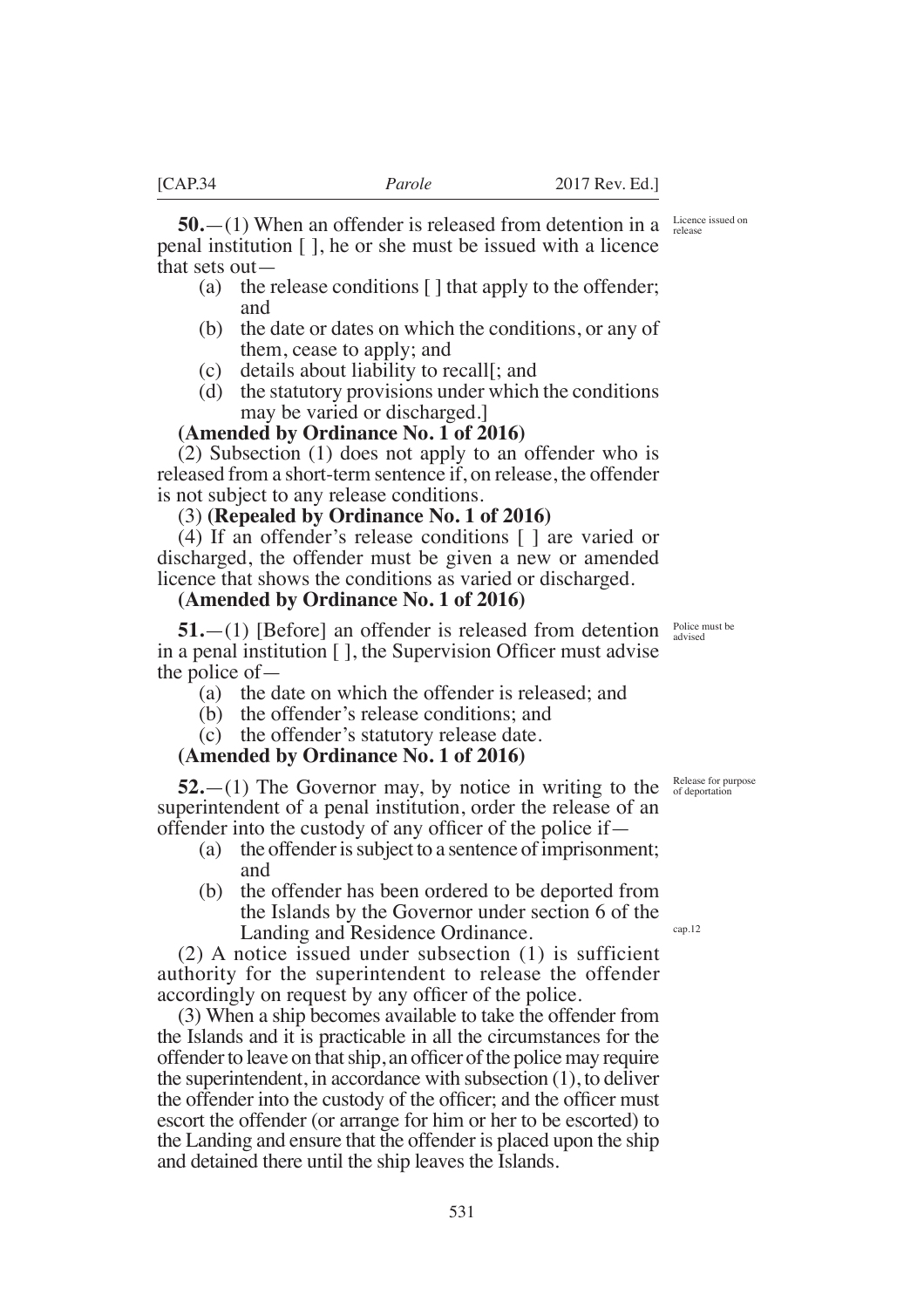(4) If for any reason that ship is delayed in the Islands for more than 24 hours, the offender must be returned to the custody of the superintendent and, for that purpose, the warrant by which the offender was originally committed to the institution is deemed to be still in force.

(5) If an offender is returned to custody under subsection  $(4)$ , the superintendent must, on request by any officer of the police, release the offender into the custody of that officer for deportation and the provisions of this section apply in respect of every request until the offender is finally deported.

(6) Notwithstanding subsection (1), in respect of any offender to whom paragraphs (a) and (b) of that subsection apply, the Supervision Officer may, at any time within  $28 \text{ days}$ preceding the offender's statutory release date, by notice in writing to the superintendent of the penal institution in which the offender is detained, order the release of the offender into the custody of any officer of the police in possession of the notice; and that notice is sufficient authority for the superintendent to release the offender accordingly.

 $(7)$  If an offender is released into the custody of an officer of the police under subsection  $(6)$ , subsections  $(3)$  to  $(5)$  apply as if the release were ordered by the Governor.

(8) If an offender is released and deported under this section, his or her sentence continues to run and, if the offender subsequently returns to the Islands before the sentence expiry date, the offender is liable to resume serving it.

#### *Variation and discharge of conditions*

**53.**—(1) An offender who is subject to release conditions [ ] imposed by the Commission may apply to the Commission at any time for the variation or discharge of any of those conditions.

 $(2)$  The Supervision Officer may at any time apply to the Commission for the variation or discharge of any release condition [ ] imposed by the Commission that applies to the offender.

(3) An application under this section must indicate whether or not the offender wishes to appear before the Commission to state his or her case.

 $(4)$  When the Supervision Officer applies for the variation or discharge of a condition, the Supervision Officer may suspend the condition until the application is determined.

# **(Amended by Ordinance No. 1 of 2016)**

**54.**—(1) Before determining an application for variation or discharge, the Commission may seek information from anyone

Application for variation or discharge of conditions

Procedure for determining applications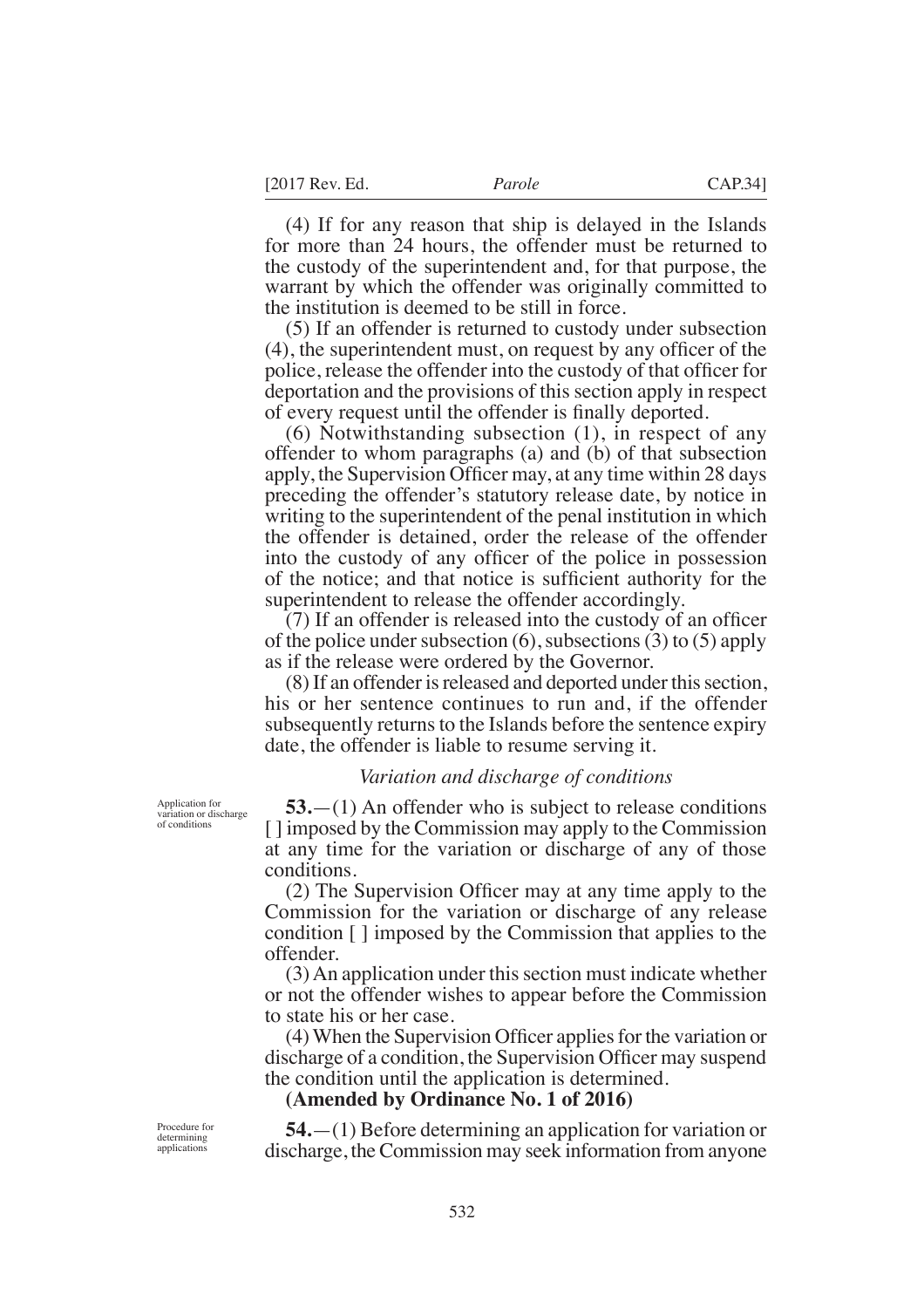it considers has, or may have, an interest in the application, such as the police or any victim of the offender.

(2) For the avoidance of doubt, section 10 (concerning information to be given to offenders) applies to hearings for the purpose of determining an application for variation or discharge.

(3) An application for variation or discharge may be determined without the Commission hearing from any person, unless—

- (a) the offender has asked to appear before the Commission to state his or her case; or
- (b) the Commission wishes to hear from any person orally.

**55.** (1) On an application under section 53, the Commission Commission may direct the variation or discharge of any release condition supplication for discharge [ ] imposed by the Commission that applies to an offender.

(2) The Commission may not—

- (a) extend the duration of any release condition to a date that is later than six months after the offender's statutory release date; or
- (b) extend the duration of any special condition beyond the date on which the standard release [ ] conditions cease to apply.

(3) The Commission may not discharge the standard release conditions with effect from a date that is less than six months after the date on which the offender was released, unless the offender is released on compassionate release or was, at the time of his or her release, detained in a hospital.

(4) If the Commission directs the variation or discharge of a condition—

- (a) the variation or discharge takes effect on the date specified in the direction; and
- (b) every variation must be treated as part of the conditions that apply to the offender; and
- (c) notice of the direction must be given to the offender, the Supervision Officer, the police and (if reasonably practicable) any victim to whom notice of the original condition was given.

# **(Amended by Ordinance No. 1 of 2016)**

### *Recall*

**56.** A **recall application** is an application for an order that an offender be recalled to continue serving a sentence of imprisonment in a penal institution.

Definition of recall application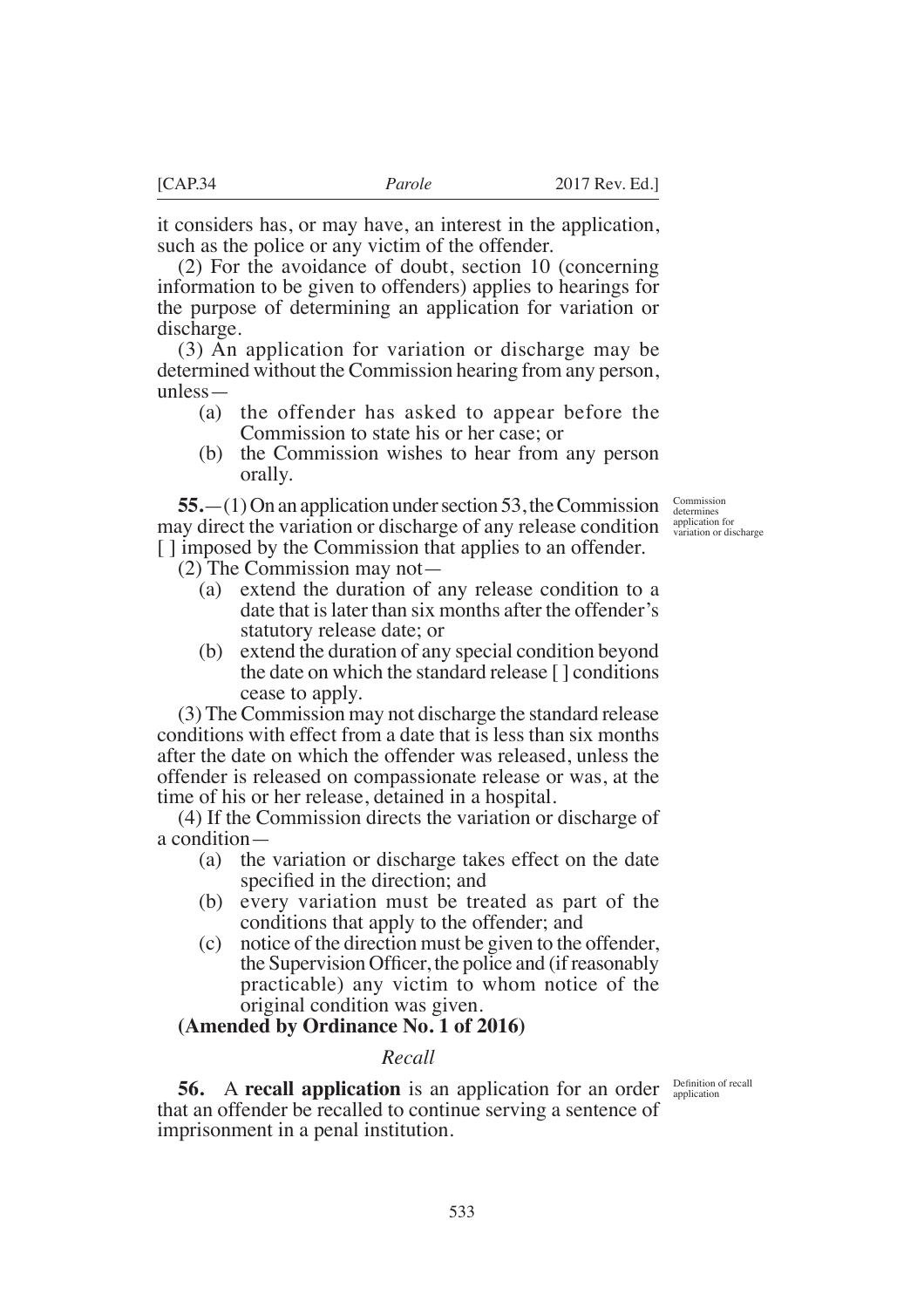Making recall application

**57.**—(1) The Supervision Officer may make a recall application to the Commission in respect of any offender  $who$ —

- (a) is subject to an indeterminate sentence; and
- (b) is on parole or on compassionate release.

 $(2)$  The Supervision Officer may make a recall application to the Commission in respect of any offender who—

- (a) is subject to a determinate sentence; and
- (b) has not yet reached his or her statutory release date; and
- (c) is on parole, [ ] or compassionate release.

**(Amended by Ordinance No. 1 of 2016)**

(3) A recall application must specify the ground or grounds in section 58 on which the applicant relies and the basis on which the applicant is satisfied that the ground or grounds apply.

[(4) When a recall application is made, the sentence to which the application relates ceases to run, except for any period between the lodgement of the application and the date on which it is determined during which the offender is in custody in a penal institution.]

### **(Repealed and replaced by Ordinance No. 1 of 2016)**

Grounds for recall

**58.** The grounds for recall are that—

- (a) the offender poses an undue risk to the safety of the community or any person or class of persons; or
- (b) the offender has committed a breach of his or her release conditions [ ]; or
- (c) the offender has committed an offence punishable by imprisonment; or
- $(d)$  []
- (e) in the case of an offender who is subject to a special condition that requires his or her attendance at a residential programme—
	- (i) the offender is jeopardising the safety of any person at the residence or the order or security of the residence; or
	- (ii) the offender has failed to remain at the residence for the duration of the programme; or
	- (iii) the programme has ceased to operate or the offender's participation in it has been terminated for any reason.

# **(Amended by Ordinance No. 1 of 2016)**

**59.**—(1) On receiving a recall order, the chairperson or any committee convenor must make an interim recall order if he or she is satisfied on reasonable grounds that—

Making an interim recall order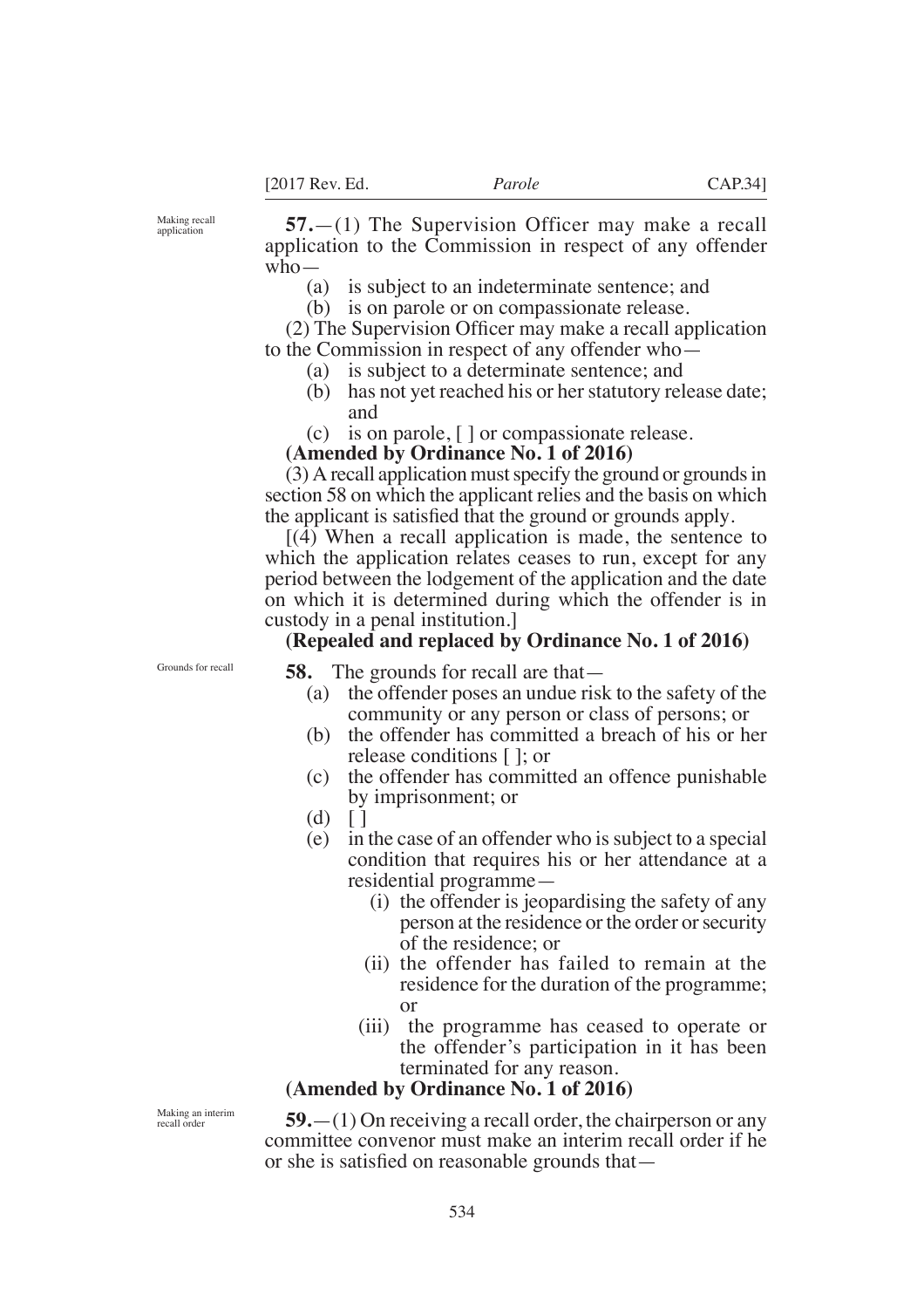- (a) the offender poses an undue risk to the safety of the community or to any person or class of persons; or
- (b) the offender is likely to abscond before the determination of the application for recall [ ].

# **(Amended by Ordinance No. 1 of 2016)**

(2) When deciding whether to make an interim recall order in respect of an offender who is currently detained, the chairperson or committee convenor (as the case may be) must make the decision as if the offender were not detained.

**60.**—(1) When an interim recall order is made, the chairperson or a committee convenor (as the case may be) must issue a warrant in the prescribed form for the offender to be detained in a penal institution pending the determination of the application for recall.

(2) At any time after a warrant is issued under subsection  $(1)$ , a police officer may arrest the offender, whether or not the officer has possession of the warrant, for the purpose of returning the offender to a penal institution.

(3) On, or as soon as practicable after, being taken into custody following the issue of a warrant under subsection (1), the offender must be given a copy of the recall application and a notice that—

- (a) specifies the date on which the application is to be determined; and
- (b) advises the offender of his or her right to appear before the Commission and to state his or her case in person or through counsel; and
- (c) requires the offender to notify the Commission not later than 14 days before the date on which the application is to be determined, whether he or she wishes to make written submissions or to appear in person or to be represented by counsel.

(4) While an offender is subject to an interim recall order, he or she must be detained in custody.

**61.** If no interim recall order is made following a recall application, the Commission must cause to be served on the offender—

- (a) a copy of the recall application;
- (b) a notice of the kind described in section  $60(3)$ .

**62.**—(1) If an interim recall order is made, the Commission must determine the recall application on a date that is—

(a) if the offender is in custody when the interim order is made, at least 21 days after, but not more than one month after, the date of the interim order; or

Procedure for determining recall applications

What happens if no recall order made

What happens when interim recall order made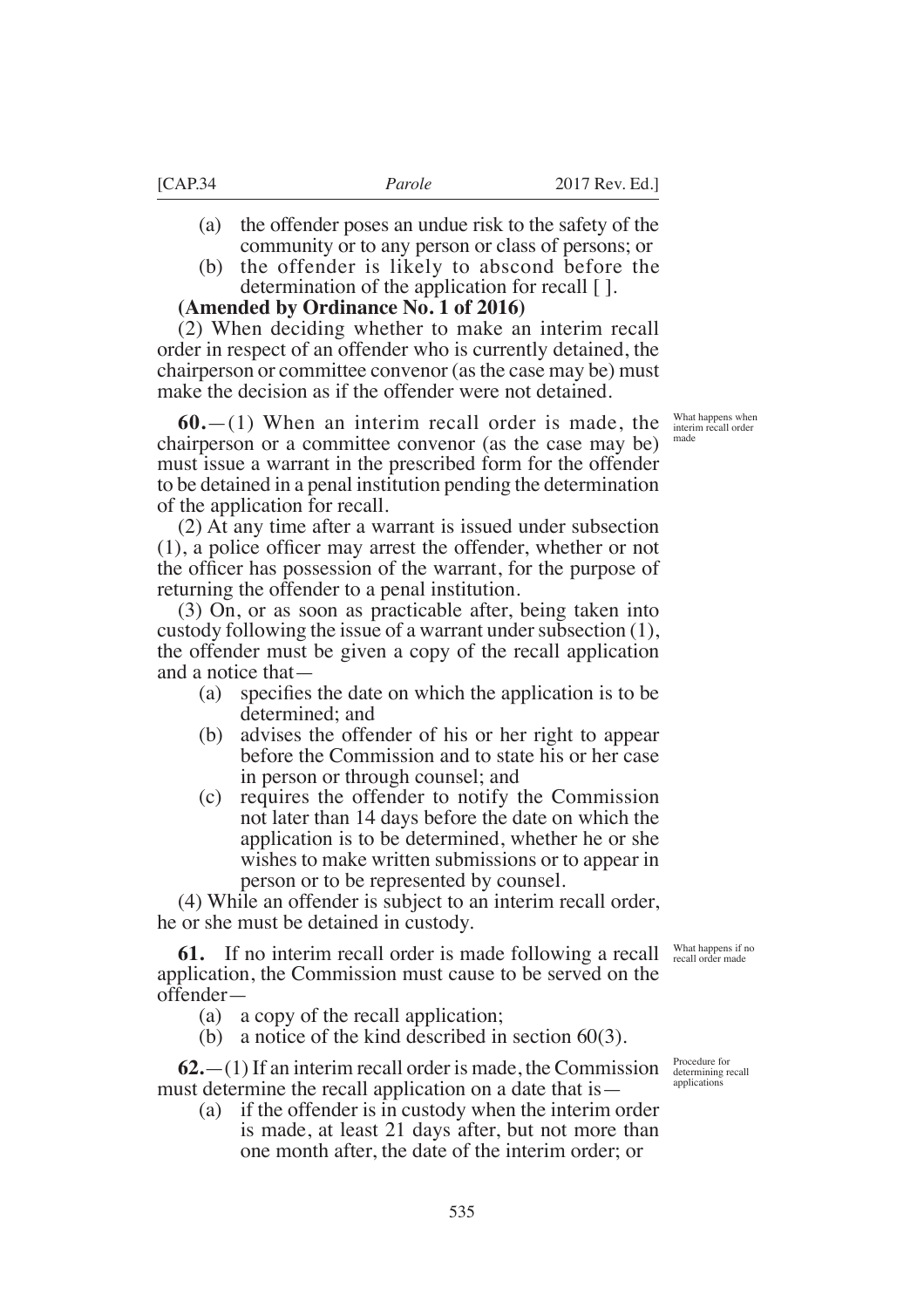(b) if the offender is not in custody when the interim order is made, at least 21 days after, but not more that one month after, the date on which the offender is taken into custody.

(2) If no interim recall order is made, the Commission must determine the recall application on a date that is at least 21 days after, but not more than two months after, the date on which the copy of the recall application is served on the offender.

(3) For the avoidance of doubt, section 10 (concerning information to be given to offenders) applies to hearings for the purpose of determining a recall application.

(4) The Commission may determine a recall application without the Commission hearing from any person orally unless—

- (a) the offender has indicated that he or she, in person or through counsel, wishes to appear to state his or her case; or
- (b) the Commission wishes to hear from any other person orally.

(5) Notwithstanding subsections (1) and (2), the Commission may from time to time adjourn the hearing of a recall application; but no adjournment may be for more than eight days, unless the offender consents to a longer period.

Commission may PaNe fnal recall order

 $63$ — $(1)$  The Commission may make a final recall order recalling an offender to continue serving his or her sentence in a penal institution if, following a hearing on a recall application, it is satisfied on reasonable grounds that one or more of the grounds for recall in section 58 have been established.

 $(2)$  When deciding whether to make a final recall order in respect of an offender who is currently detained, the Commission must make the decision as if the offender were not detained.

(3) On making a recall order, the Commission must issue a warrant in the prescribed form for the offender to resume serving his or her sentence in a penal institution.

(4) If the Commission refuses a recall application—

- (a) the Commission must direct the offender's release from custody under any warrant issued under section 60(1) (if applicable); and
- (b) any release conditions [ ] that were suspended resume (subject to paragraph (c)); and
- (c) the Commission may vary or discharge any conditions imposed by the Commission that apply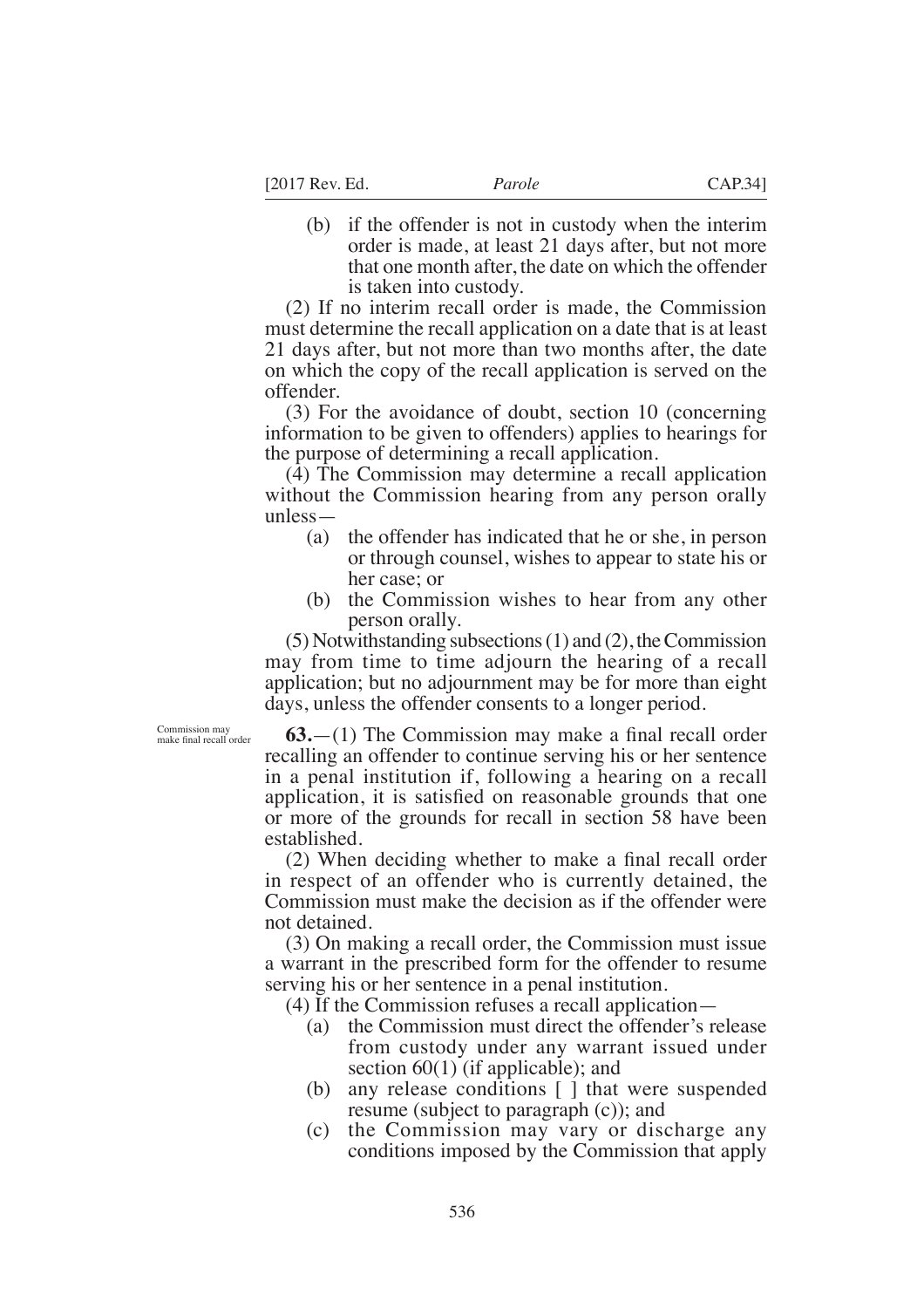to the offender without the need for an application under section 53.

# **(Amended by Ordinance No. 1 of 2016)**

# *Reviews and appeals from decisions*

**64.** (1) Subject to subsection (2), an offender who is Review of decisions the subject of any decision of the Commission under this ordinance may, within 28 days of the decision, apply in writing to the Commission for a review of that decision.

(2) No review under this section may be sought in respect of—

- (a) a decision under section 42 about the type of hearing; or
- (b) a decision under section 43 on a review of a decision about the type of hearing.

(3) The grounds for an application for review under this section are that the Commission, in making the decision—

- (a) failed to comply with the procedures set out in this ordinance and any regulations made under it; or
- (b) made an error of law; or
- (c) failed to comply with a policy of the Commission developed under section 87(2)(a), which resulted in unfairness to the offender; or
- (d) based its decision on erroneous or irrelevant information that was material to the decision reached; or
- (e) acted without jurisdiction.

(4) A review under this section must be undertaken, as soon as practicable, by the chairperson or by a committee convenor to whom the chairperson delegates the conduct of the review.

(5) Following a review, the reviewer must—

- (a) confirm, quash, or amend the decision; or
- (b) refer the matter back to the Commission with a direction to reconsider and decide the matter.
- (6) for the purposes of an appeal under section 65—
	- (a) a decision to confirm, quash or amend the decision is the final decision of the Commission; and
	- (b) a decision of the Commission taken following a reconsideration in accordance with a referral under subsection  $(5)(b)$  is the final decision of the Commission.

 $65$ .  $- (1)$  An offender who is subject to a postponement  $\frac{\text{Appendis to Supreme}}{\text{Count}}$ order or a final recall order may, within 28 days of the date of the decision on a review under section 64 (or whatever longer time the Court permits), appeal to the Supreme Court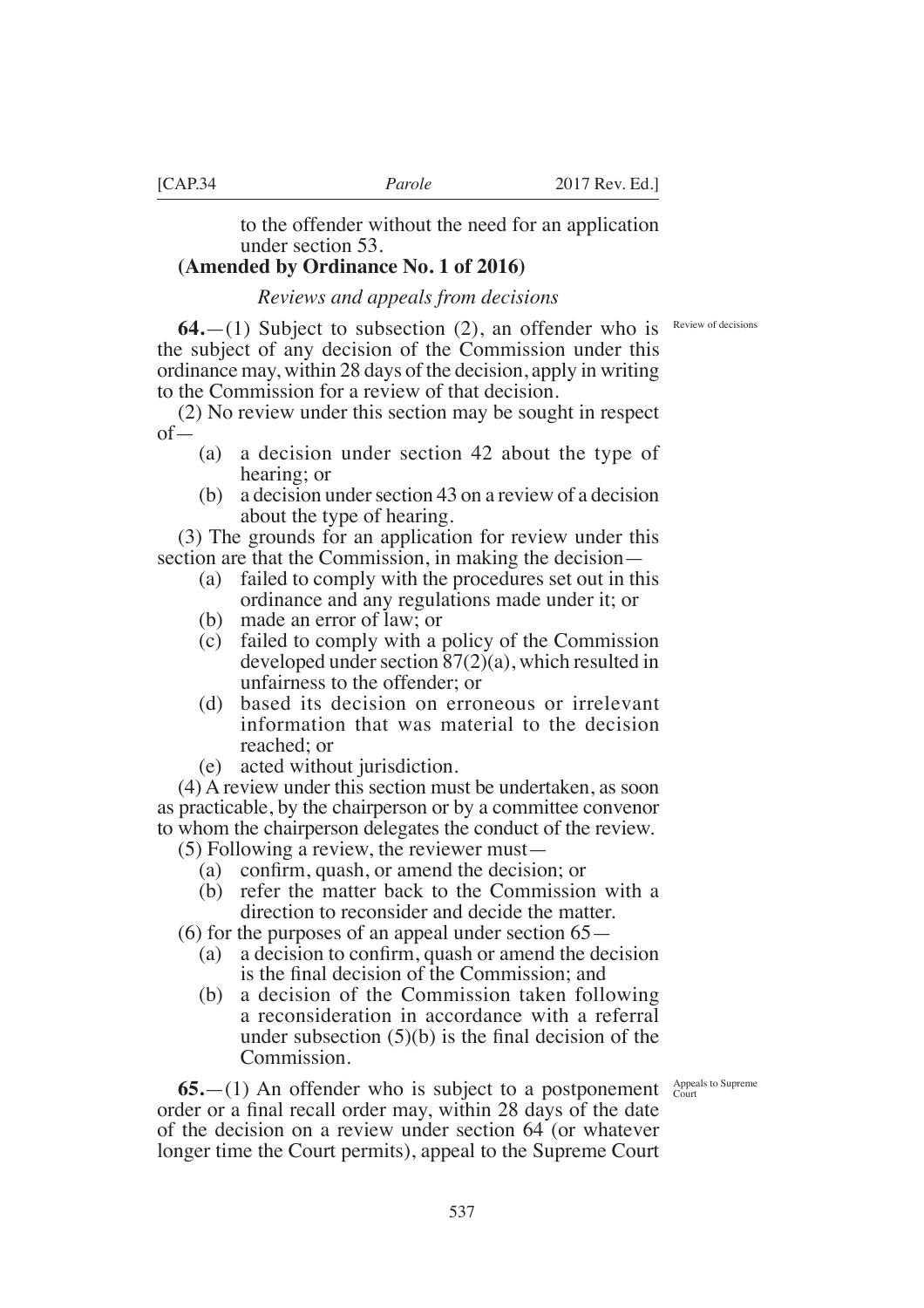against the decision on the grounds that the order ought not to have been made.

(2) No appeal may be made under this section until the decision to make the order has been reviewed under section 64.

(3) If an offender lodges an appeal, he or she remains subject to the order while the appeal is determined.

 $(4)$  In the case of an appeal against a final recall order, without limiting the matters that the Court may consider in determining the appeal, the Court must consider the need to protect the community or any person or class of persons.

**66.**—(1) An appellant must forward a copy of his or her appeal to the Commission.

(2) On receiving a copy of an appeal, the Commission must forward to the Registrar of the Supreme Court all information in its possession regarding the decision appealed against.

(3) The Registrar of the Supreme Court must, on receipt of the information from the Commission, set down the appeal for hearing on the first practicable sitting day in the most convenient place where sittings of the Supreme Court are held, and must notify the appellant and the Commission accordingly.

(4) Subject to this section and, with any necessary modifications, the provisions of sections  $11$ ,  $14$  and  $22$  of the Judicature (Appeals in Criminal Cases) Ordinance shall apply to an appeal under section 65 as if the order appealed against were an order made by the Magistrate's Court.

(5) On an appeal under section 65, the Court may receive in evidence anything that the Commission could have received at frst instance.

(6) The Court is not bound to allow the appeal on the ground merely of the improper admission or rejection of evidence unless, in the opinion of the Court, a substantial wrong or miscarriage of justice occurred because of it.

**67.**—(1) On an appeal against a postponement order, the Court may—

- (a) confirm, quash or amend the order; or
- (b) refer the matter back to the commission with a direction to reconsider and decide the matter, in which case it must—
	- (i) advise the Commission of its reasons for doing so; and
	- (ii) give the Commission any directions that it thinks just concerning any aspect of the reconsideration.
- $(2)$  On an appeal against a final recall order, the Court may  $-$

(a) confirm the order; or

Procedure on appeals

cap.4

Powers of Court on appeal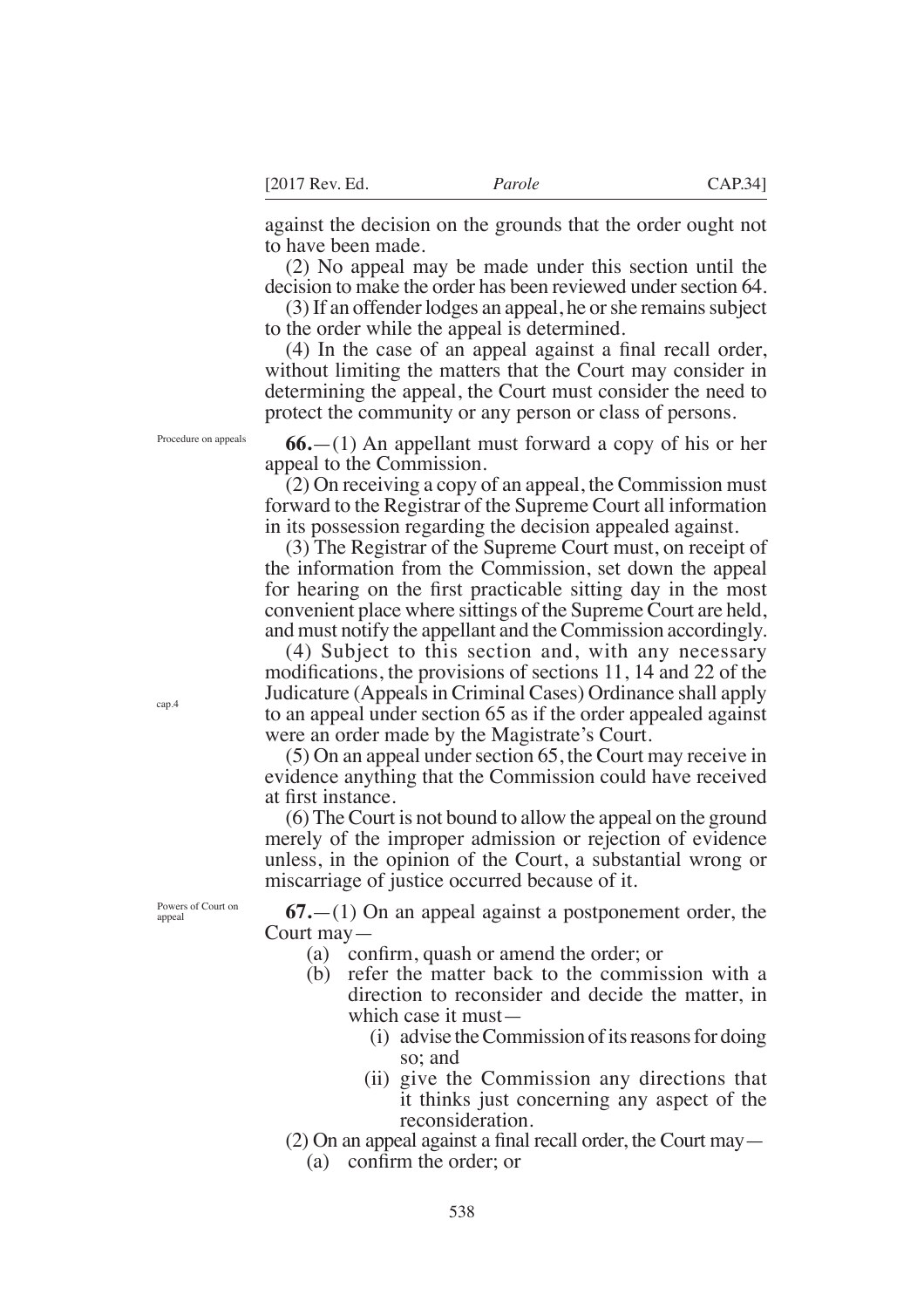- (b) quash the order and, unless the offender is liable to be detained under this or any other enactment,—
	- (i) direct the release of the offender from custody; or
	- (ii) direct the release of the offender on standard release [ ] conditions (in which case the conditions are deemed to have been imposed by the Commission) and refer the offender to the Commission for consideration of whether to impose any special conditions; or

(c) refer the matter back to the Commission with a direction to reconsider and decide the matter, in which case it must—

- (i) advise the Commission of its reasons for doing so; and
- (ii) give the Commission any directions that it thinks just concerning any aspect of the reconsideration.

# **(Amended by Ordinance No. 1 of 2016)**

### *Offences*

 $68$ .  $- (1)$  Every offender commits an offence and is liable  $\frac{\text{Office the Commit}}{\text{break of conditions}}$ on summary conviction to imprisonment for a term not exceeding one year or to a fine not exceeding  $$2,000$ , who commits any breach, without reasonable excuse, of any release conditions [ ] imposed by the Commission.

(2) The conviction and sentencing of an offender under this section does not limit the power to recall the offender from parole [ ] or compassionate release.

# **(Amended by Ordinance No. 1 of 2016)**

# **69. (Repealed by Ordinance No. 1 of 2016)**

# *Arrest of offenders*

 $70.$ — $(1)$  Any police officer may arrest, without a warrant, an offender whom the officer has reasonable grounds to believe is unlawfully at large.

 $(2)$  Any police officer or the Supervision Officer may arrest, without a warrant, an offender whom the police officer or Supervision Officer has reasonable grounds to believe has committed a breach of any of his or her release conditions [ ].

# **(Amended by Ordinance No. 1 of 2016)**

# *Regulations*

71. The Governor may, from time to time, make regulations for all or any of the following purposes— Regulations

Offence to refuse entry to home detention residence

Arrest without warrant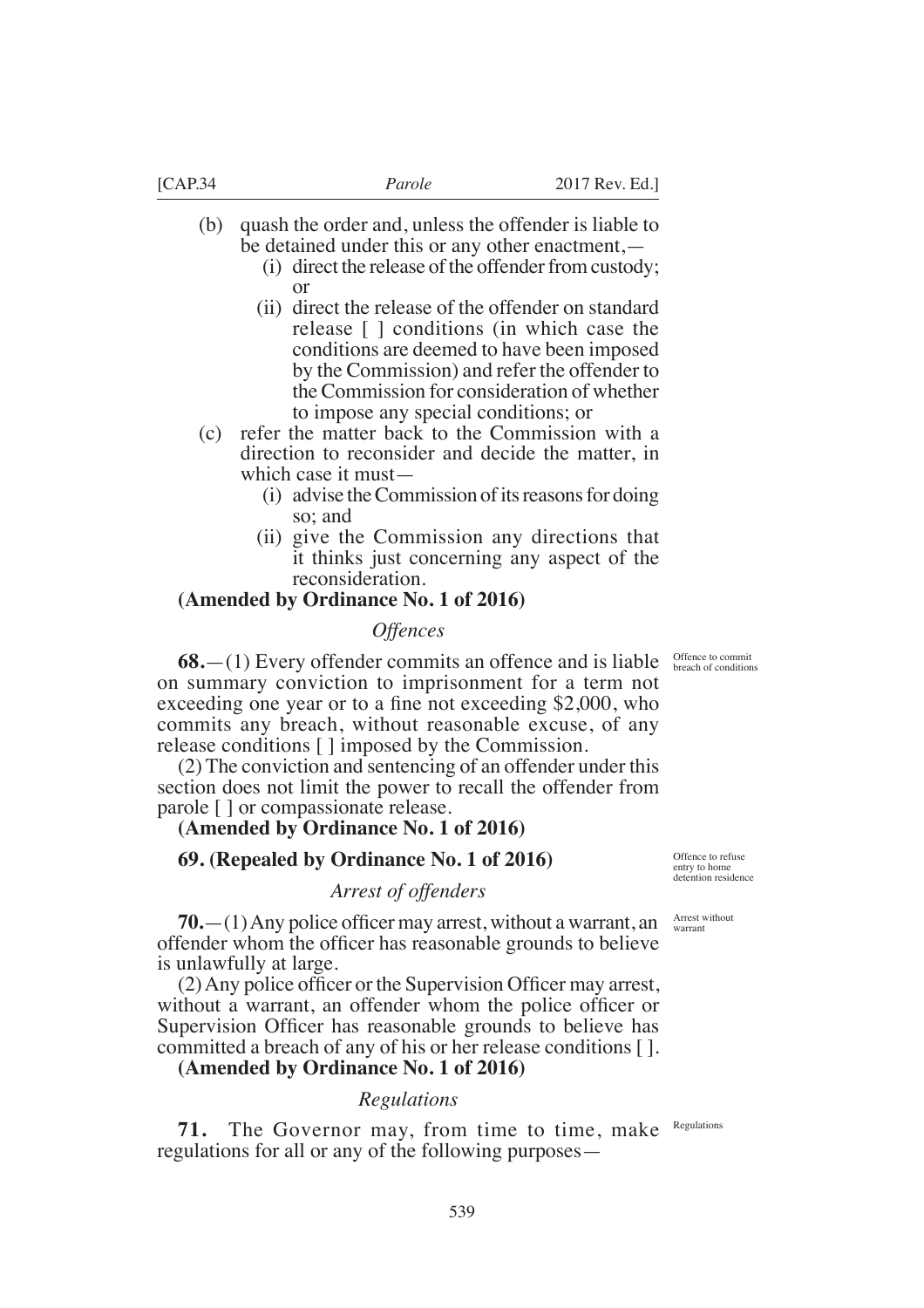- (a) prescribing forms for the purpose of this Part;
- (b) prescribing the manner in which the key dates and non-parole periods of sentences of imprisonment are to be determined;
- $(c)$  providing that specified information must be given to offenders and prescribing the manner and form in which that information is to be given;
- (d) regulating the operation of the Commission;
- (e) prescribing offences in respect of the contravention of, or non-compliance with, any regulations made under this section and the amounts of the fines that may be imposed in respect of those offences;
- (f) generally providing for any other matters that are contemplated by, or necessary for giving full effect to, this Part and its due administration.

### Sentence Calculation

### *Cumulative sentences*

Cumulative sentences form notional single sentence

**72.**—(1) If, after the commencement date, an offender is sentenced to a sentence of imprisonment ( a **later sentence**) that is directed to be served cumulatively on another sentence (an **earlier sentence**), the later sentence and the earlier sentence form a notional single sentence for the purpose of determining—

- (a) whether the offender is subject to a long-term sentence or a short-term sentence; and
- (b) the non-parole period to apply when determining the offender's parole eligibility date; and
- (c) the release date to apply when determining the offender's statutory release date.

(2) If the earlier sentence is part of a series of cumulative sentences, then all the sentences in that series, along with the later sentence, form a notional single sentence for the purpose described in subsection (1).

(3) Every sentence in a series of cumulative sentences links to the next one in the series at its sentence expiry date.

### *Start date of sentence of imprisonment*

**73.** The start date of a sentence of imprisonment imposed after the commencement date is the date on which the sentence is imposed, except as otherwise provided in sections 74 to 78.

**74.** The start date of a notional single sentence is the start date of the first sentence in the series of sentences that forms the notional single sentence.

General rules about start date of sentence of imprisonment

Start date of notional single sentence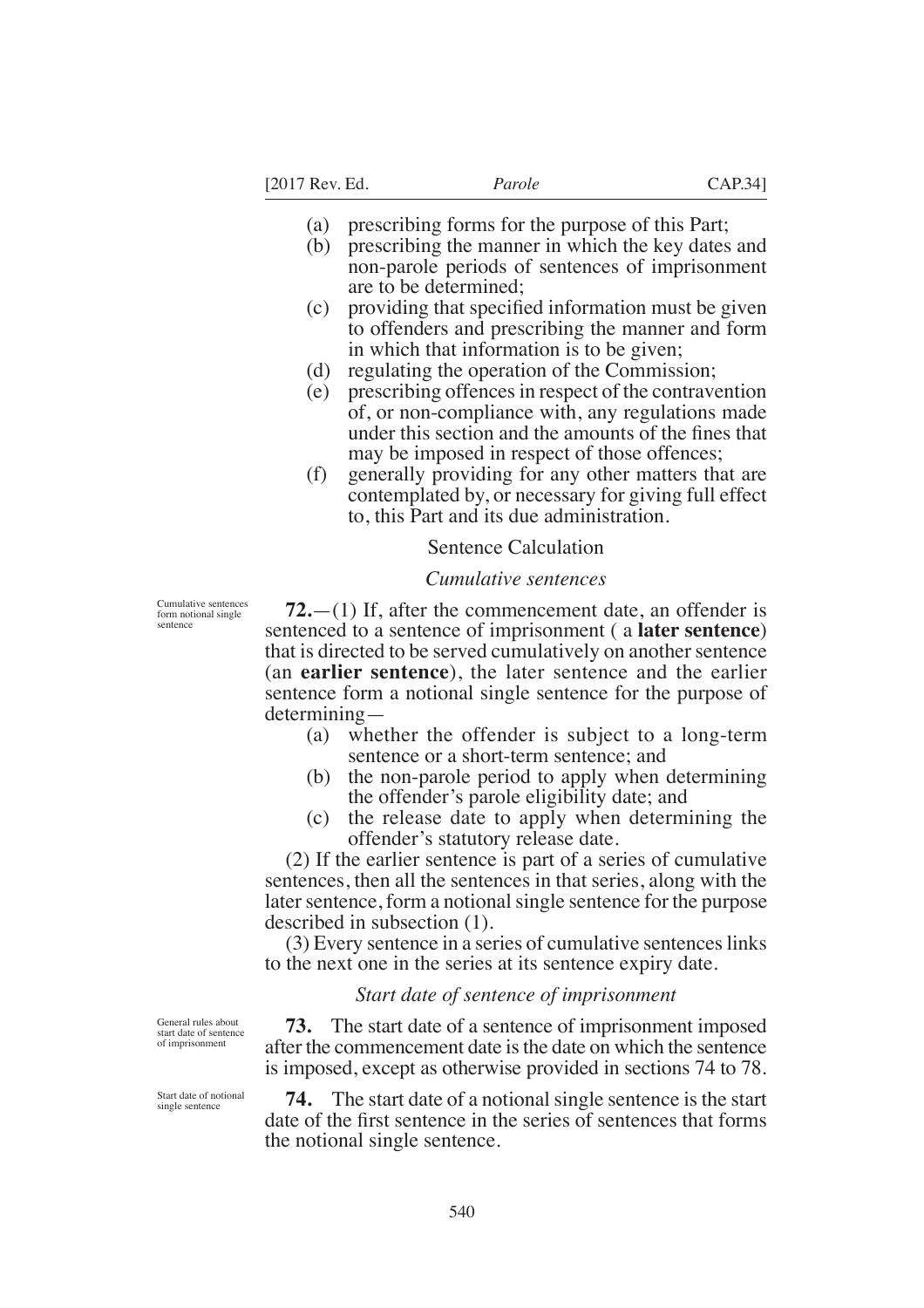Deferred start date

Start date if new sentence replaces original sentence

**75.** If a Court defers a start date under any provision of law, the start date of the sentence of imprisonment is the date on which the offender is taken into custody after the expiry of the period specified by the Court.

**76.**—(1) Subject to this section, if a sentence of imprisonment is quashed or otherwise set aside and another sentence of imprisonment is substituted for it, the start date of the new sentence is the start date of the original sentence.

- (2) Subsection (3) applies if—
	- (a) a sentence of imprisonment that was directed to be served cumulatively on another sentence or term is quashed or otherwise set aside; and
	- (b) a new sentence of imprisonment is substituted for the original sentence, but is not directed to be served cumulatively.

(3) In the situation described in subsection (2), the start date of the new sentence is the start date that the original sentence would have had if it had not been directed to be served cumulatively.

**77.**—(1) This section applies if an offender is temporarily surrendered to Pitcairn under the law of extradition in force in Pitcairn and—

- (a) is convicted and sentenced to a sentence of imprisonment; and
- (b) is required to be returned in accordance with such law to the country from which the offender was surrendered on completion of the proceedings to which the extradition related.

(2) Unless the Court otherwise directs, the start date of the sentence imposed is the date on which the person, having been returned to Pitcairn, is taken into custody.

(3) This section applies notwithstanding any other provision in this ordinance.

**78.** If a person on whom a term of imprisonment is imposed for non-payment of a sum of money, disobedience of a court order or contempt of court is not already detained under a sentence of imprisonment, then the start date of the sentence of imprisonment is the day on which the person is taken into custody to serve the term imposed.

### *Sentence expiry dates*

**79.** - (1) The sentence expiry date of a determinate sentence Sentence expiry date is the date that is reached when the offender who is subject to the sentence has served the full term of the sentence.

Start date after temporary surrender to Pitcairn

Start date of sentence of imprisonment when term imposed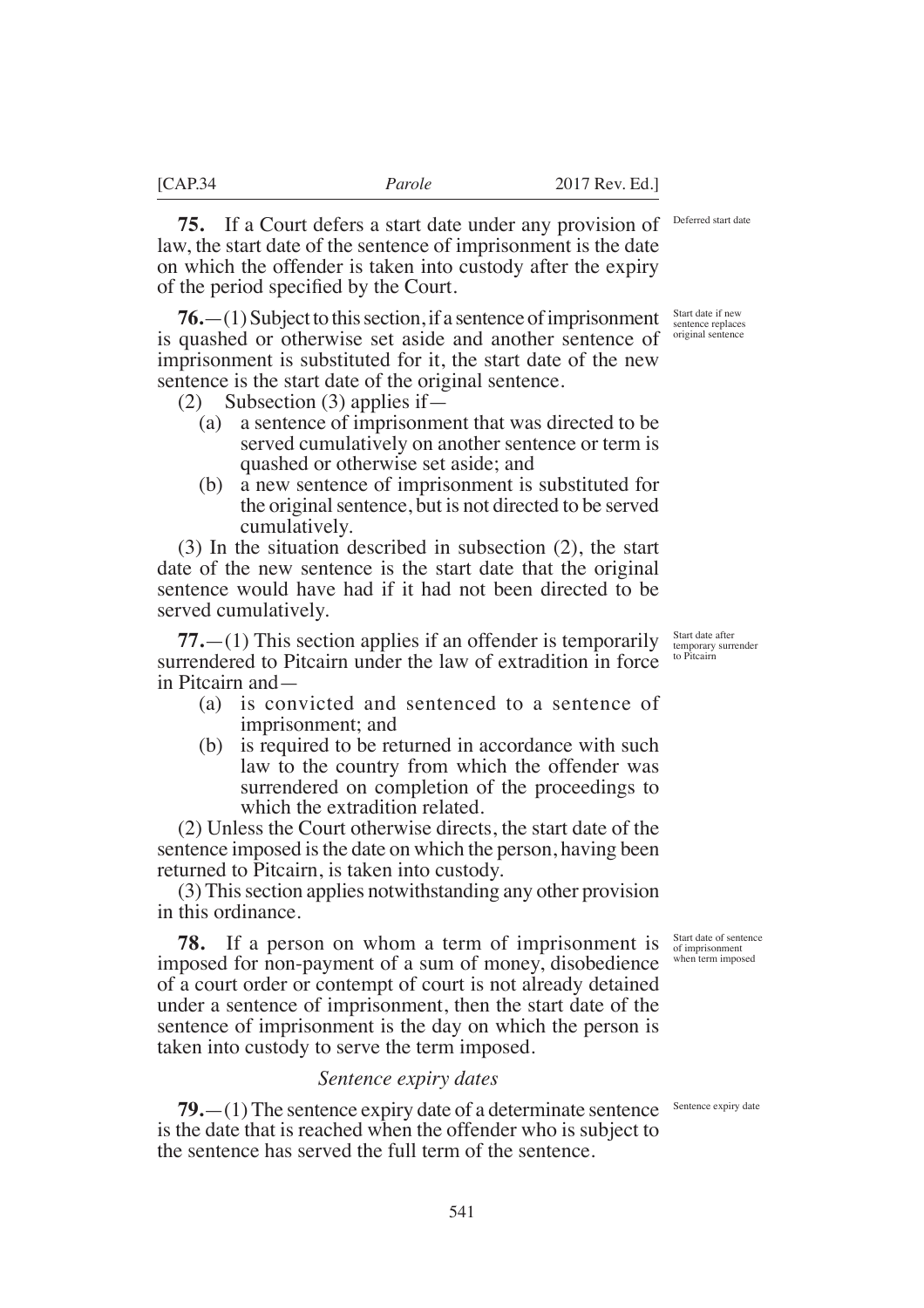(2) The sentence expiry date of a notional single sentence is the sentence expiry date of the last sentence in the series of sentences that forms the notional single sentence.

(3) An indeterminate sentence has no sentence expiry date.

### *Non-parole periods*

**80.**—(1) The non-parole period of a long-term determinate sentence is one-third of the length of the sentence, unless the sentence is one to which subsection (2) or subsection (4) applies.

(2) The non-parole period of a sentence in respect of which the Court has imposed a minimum term of imprisonment is the minimum term imposed.

(3) The non-parole period of a sentence of imprisonment for life (other than one in respect of which the Court has imposed a minimum term of imprisonment) is ten years.

(4) The non-parole period of a long-term notional single sentence is the total obtained by adding together all the nonparole periods of every sentence that makes up the notional single sentence.

(5) For the purpose only of calculating the non-parole period of a long-term notional single sentence, every short-term sentence within the notional single sentence must be treated as if it had a non-parole period of one-third of its length.

#### *Release dates*

**81.**—(1) The release date of a short-term sentence (including a short-term notional single sentence) is the date on which the offender who is subject to the sentence has served half of it.

(2) The release date of a long-term determinate sentence (including a long-term notional single sentence) is its sentence expiry date.

(3) An indeterminate sentence has no release date.

## *Determining key dates*

Supervision Offcer must determine key dates etc.

Release date of sentence

> **82.**—(1) The Supervision Officer must ensure that the key dates and non-parole period of every sentence to which an offender is subject and the offender's parole eligibility date and statutory release date (if any) are determined in accordance with this Part and any regulations made under this ordinance.

> (2) Notwithstanding subsection (1), the non-parole period and release date of every sentence imposed on an offender need not be determined if the offender's parole eligibility date and statutory release date (if any) may be correctly calculated

Non-parole periods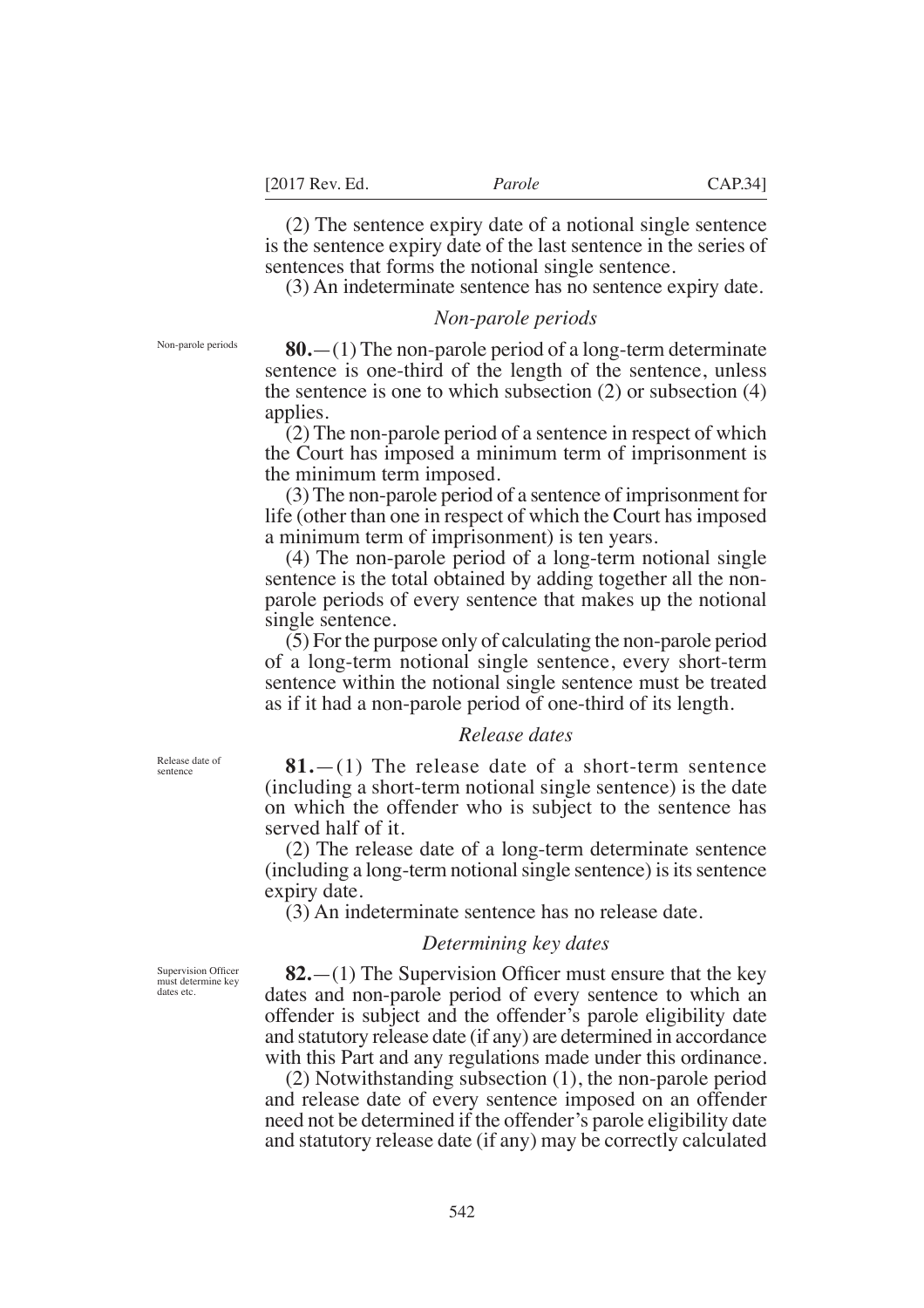without determining all the non-parole periods and release dates.

(3) A determination under this section may be revised at any time.

**[82A.** For the purpose of calculating the key dates and non-parole period of a sentence of imprisonment (including a notional single sentence) and an offender's statutory release date and parole eligibility date, an offender is deemed to have been serving the sentence during any period that the offender has spent in pre-sentence detention.

(2) Where an offender is subject to 2 or more concurrent sentences,

- (a) the amount of pre-sentence detention applicable to each sentence must be determined; and
- (b) the amount of pre-sentence detention that is deducted from each sentence must be the amount determined in relation to that sentence.

(3) Where an offender is subject to 2 or more cumulative sentences that make a notional single sentence, any presentence detention that relates to the cumulative sentences may be deducted only once from the single notional sentence.

**82B.—**(1) Pre-sentence detention is detention of a type described in subsection (2) that occurs at any stage during the proceedings leading to a conviction or pending sentence of the person, whether that period (or any part of it) relates to—

- (a) any charge on which the person was eventually convicted; or
- (b) any other charge on which the person was originally arrested; or
- (c) any charge that the person faced at any time between his or her arrest and before conviction.

(2) The types of detention that are pre-sentence detention are—

- (a) detention in a prison pursuant to section 4 of the Prisons Ordinance;
- (b) detention in a New Zealand prison pursuant to section 38(2) of the Pitcairn Trials Act 2002 (NZ);
- (c) detention in a New Zealand hospital or other similar institution pursuant to section 46 of the Pitcairn Trials Act 2002 (NZ).

(3) In the case of a person who is convicted of an offence following upon his or her extradition to the Islands, presentence detention includes detention in custody overseas in relation to that extradition provided that the length of such

Period spent in presentence detention deemed to be time served

Meaning of pre-sentence detention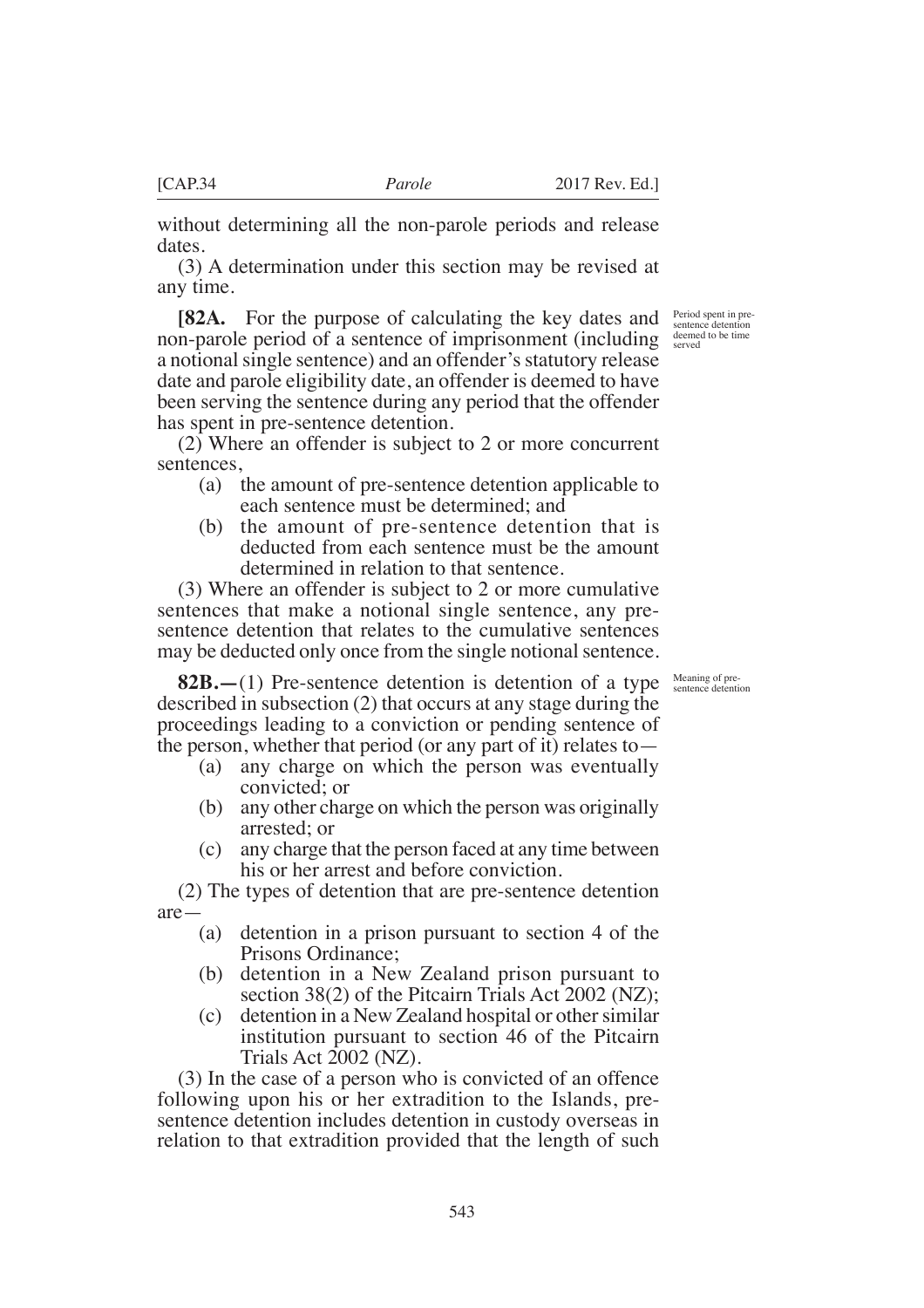detention is recorded in a certificate supplied by the competent authority in the overseas country from which the person was extradited.

(4) The certificate referred to in subsection  $(3)$  shall be sought by the Governor from the competent authority in the country from which the person was extradited.

 $(5)$  In the event that no such certificate is made available, then the length of pre-sentence detention shall be determined having regard to the information that is available to the Governor, provided that the Governor is satisfied the information is accurate.

(6) Detention that would, under subsection  $[(2)$  or  $(3)]$ , be pre-sentence detention, is not pre-sentence detention if the offender was, during that detention,—

- (a) serving a sentence of imprisonment in a penal institution [ ]; or
- (b) in the case of a person who was extradited to the Islands, detained in custody under a sentence for an offence imposed under the law of the country from where the offender was extradited [under] the request for extradition.

# **(Amended by Ordinance No. 1 of 2016)**

**82C.—**In any case where the calculation of key dates or nonparole periods depends in whole or part upon the time at which an event (such as the commencement of pre-sentence detention) occurred in some place outside the Islands, the time at which that event took place shall he expressed in Islands time and the key dates or non-parole period shall be calculated accordingly.] **(Sections 82A—82C inserted by Ordinance No. 2 of 2007)**

**83.** For the purpose of calculating how much time an offender who is subject to a sentence of imprisonment has served, time ceases to run—

- (a) for an offender detained in a penal institution, during any period when the offender is unlawfully at large from detention; and
- (b) for an offender on parole or compassionate [release], during any period between the date on which an application for a recall order is lodged and the date on which the offender is next taken [into] custody  $\vert \ \vert$ .

# **(Amended by Ordinance No. 1 of 2016)**

**84.** Any time during which an offender is released from detention on bail pending an appeal does not count as time served under any sentence.

Islands time to be used in calculating key dates

Time ceases to run in certain circumstances

Time on bail pending appeal does not count as time served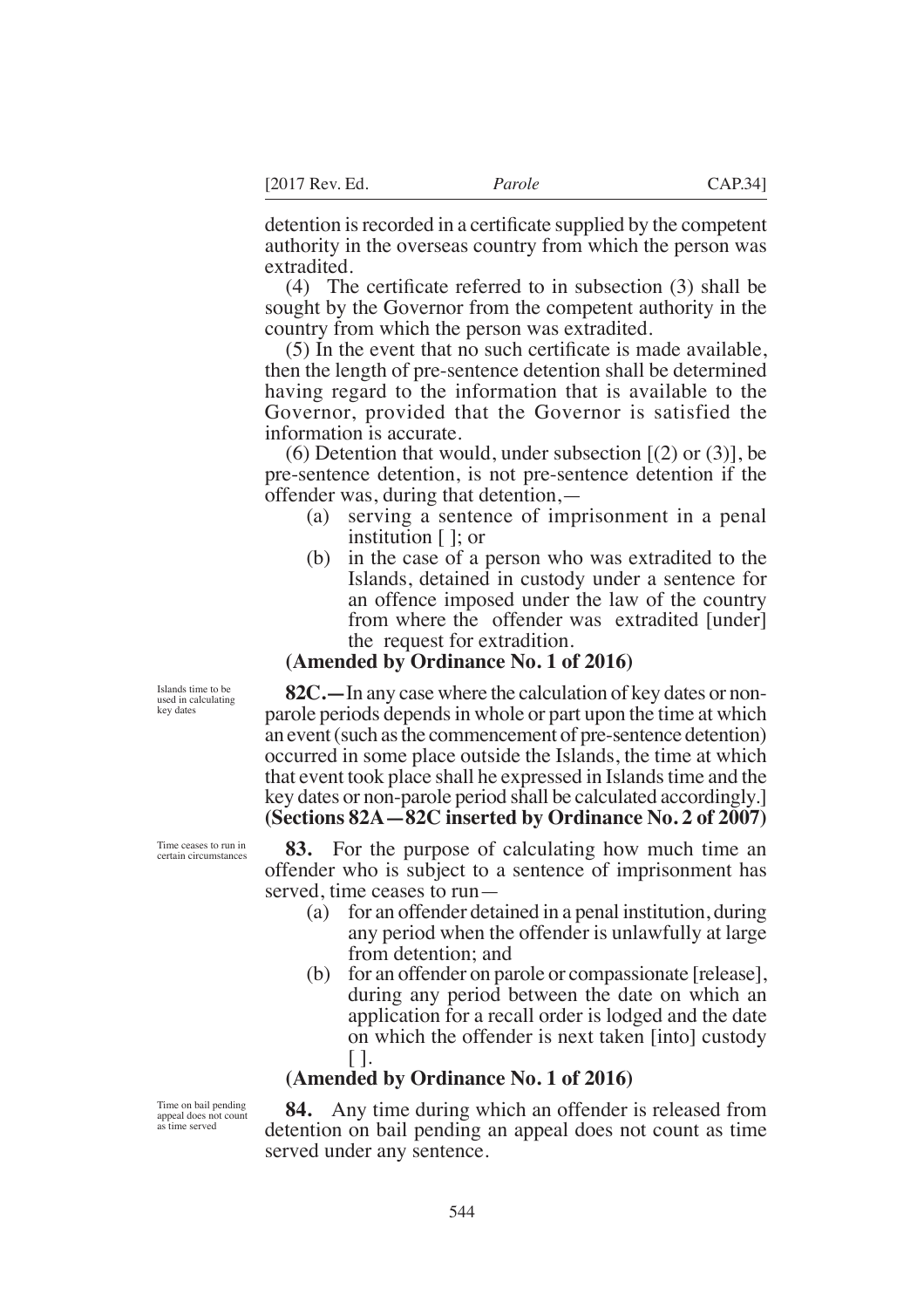**85.**—(1) Subsection (2) applies if—

- (a) a sentence of imprisonment is passed on the new sentence does not conviction of an offender; and
- (b) that conviction is subsequently quashed and a new hearing or a new trial is ordered; and
- (c) following a new hearing or a new trial, the offender is again convicted and a new sentence of imprisonment is imposed on the offender.

(2) In the situation in subsection (1), the period commencing on the quashing of the first sentence and the imposition of the new sentence does not count as time served under the new sentence.

# **PART III**

# **Pitcairn Parole Commission**

### *Establishment of Commission*

**86.** The Pitcairn Parole Commission is established as an independent statutory body.

**87.**—(1) The functions of the Commission are—

- (a) to consider offenders for parole and, if appropriate, to direct offenders to be released on parole (under sections 17 to 29):
- (b) [ ]
- (c) to consider offenders for release on compassionate release and, if appropriate, to give a direction for their release on compassionate grounds under section  $38$
- (d) to set the conditions for—
	- (i) offenders released at their statutory release date (under section 15); and
	- (ii) offenders released on parole or compassionate release; and
	- $(iii)$   $\lceil$
	- (iv) offenders released at their final release date under section ;
- (e) to consider and determine applications for—
	- (i) the variation and discharge of release conditions [ ] under section 55; and
	- (ii) interim and final recall from parole  $\lceil \cdot \rceil$  or compassionate release;
- (f) to make postponement orders under section 24 in relation to offenders;
- (g) to make and review orders under this ordinance;
- (h) to review decisions in accordance with section 64;
- (i) to do anything else required under this ordinance or any other enactment.

quashed sentence and

Period between

Pitcairn Parole Commission established

Functions of Commission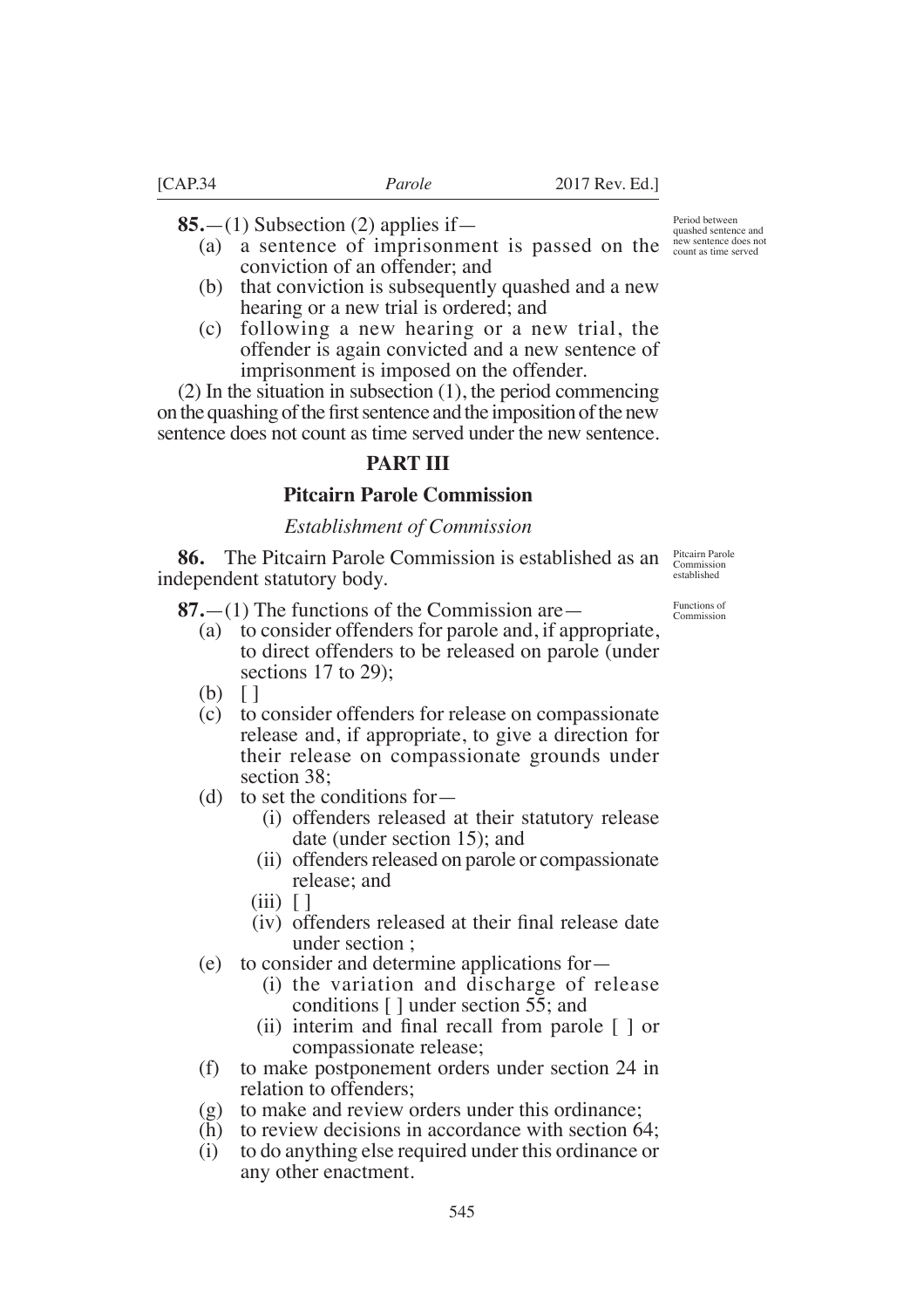[2017 Rev. Ed. *Parole* CAP.34]

# **(Amended by Ordinance No. 1 of 2016)**

(2) The Commission also has the following functions—

- (a) to develop policies on how to discharge its function under this section and to amend and revise those policies as it sees ft
- (b) to maintain a register of Commission decisions;
- (c) to keep statistical and other records relating to its work;
- (d) to provide information that is readily accessible to offenders, victims and the general public about matters relating to release from detention and the policies and operation of the Commission generally.

Administrative and training support for **Commission** 

# **88. (Repealed by Ordinance No. 1 of 2016)**

# *Membership of Commission*

**89.**—(1) The Commission consists of members who are appointed by the Governor on the recommendation of the [Attorney General].

(2) The Commission must include—

- (a) one member who is appointed as chairperson; and
- (b) at least [two] members who are appointed as committee convenors; and
- $(c)$  a sufficient number of other members to enable the Commission to carry out its functions efficiently and effectively.

# **(Amended by Ordinance No. 1 of 2016)**

(3) Before recommending a person as a member, the  $[$ Attorney General $]$  must be satisfied that the person has  $-$ 

- (a) knowledge or understanding of the criminal justice system; and
- (b) the ability to make a balanced and reasonable assessment of the risk an offender may present to the community when released from detention; and
- (c) the ability to operate effectively with people from a range of cultures; and
- (d) sensitivity to, and understanding of, the impact of crime on victims.

### **(Amended by Ordinance No. 4 of 2010)**

**90.**—(1) The member appointed as chairperson must be a Judge of the Supreme Court or a former Judge of the Supreme Court or a Magistrate or a former Magistrate.

(2) The primary function of the chairperson is to ensure that the Commission carries out its function in accordance with this ordinance in an efficient and effective manner.

Membership of Commission

Chairperson of **Commission**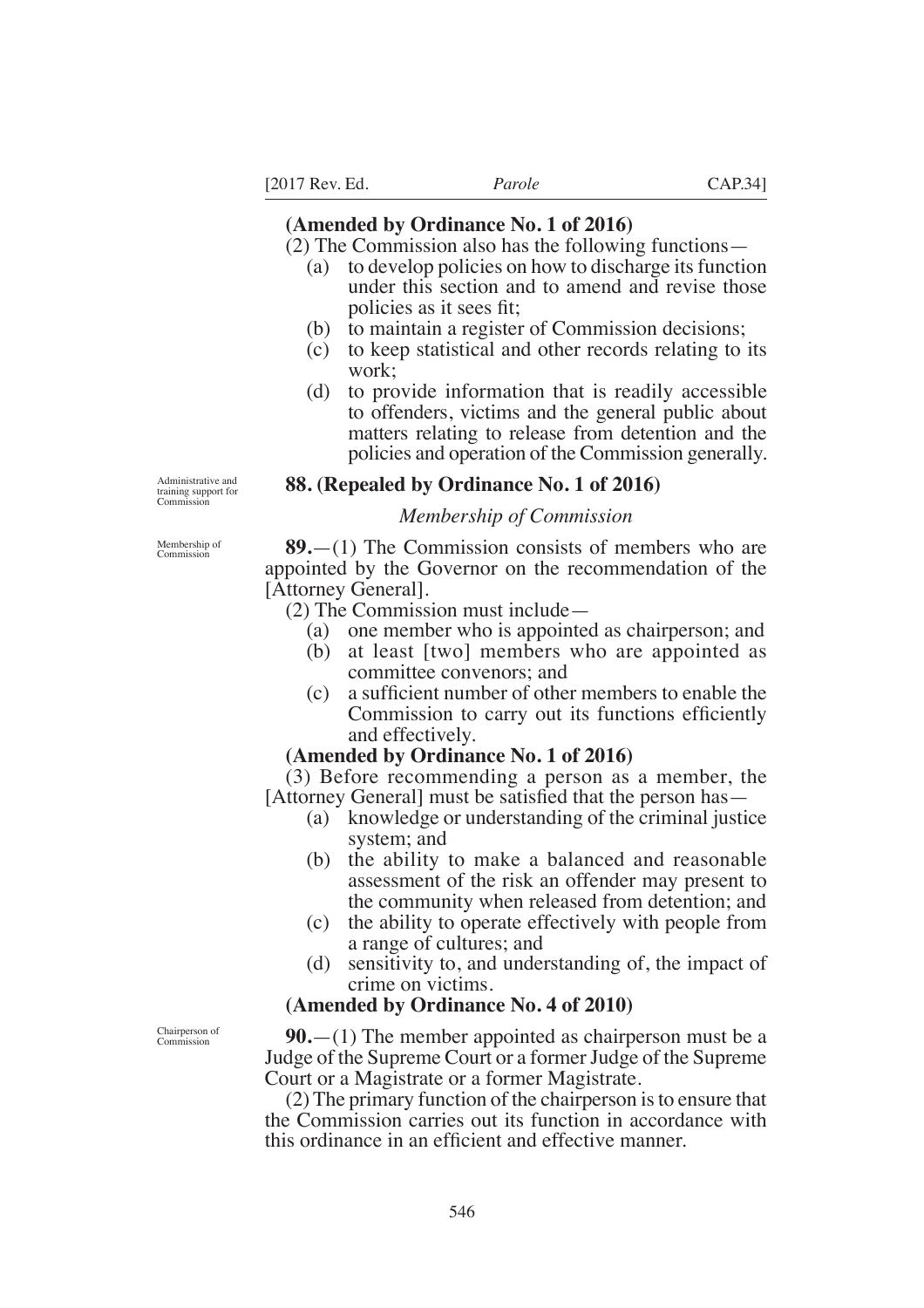(3) Without limiting the function described in subsection (2), it is also the function of the chairperson to—

- (a) make referrals to the Commission for early release under section 22; and
- (b) make referrals to the Commission for compassionate release under section 38; and
- (c) make interim recall orders under section 59; and
- (d) allocate committee convenors to undertake reviews of decisions under section 64; and
- (e) do anything else that the chairperson is required to is under this ordinance or any other enactment.

(4) The chairperson may sit as a member (including as a committee convenor) at any committee hearing.

**91.**—(1) The chairperson may delegate any of his or her functions or powers to any one or more committee convenors.

(2) Every delegation must be in writing and may be revoked at will, either in writing or orally.

(3) A delegation under this section may not be further delegated.

(4) For the purpose of ensuring that the functions and powers of the chairperson are performed or exercised during any period when the chairperson is absent or incapacitated, the chairperson must ensure that all times he or she has nominated one committee convenor to serve as acting chairperson if the need arises.

(5) The fact that a person purports to exercise or to have exercised any function or power of the chairperson under a delegation or nomination is, in the absence of proof to the contrary, sufficient evidence of the person's authority to do so.

**92.**—(1) Every member who is appointed as a committee convenor must be a Magistrate, a former Magistrate or a barrister or solicitor who has held a practising certificate admitting him or her to practise in Pitcairn or in any Commonwealth country, or both, for at least seven years.

(2) Notwithstanding subsection (1), at any time there may be appointed as a committee convenor one person who is a Judge of the Supreme Court or a former Judge of the Supreme Court.

(3) The functions of a committee convenor are—

- (a) to make the decision on whether to hold an attended or an unattended hearing for any decision relating to [release conditions or parole]; and
- (b) at a hearing—
	- (i) to preside at the hearing; and
	- (ii) to determine any matters of procedure that

Delegation of chairperson's functions, powers and duties.

Committee convenors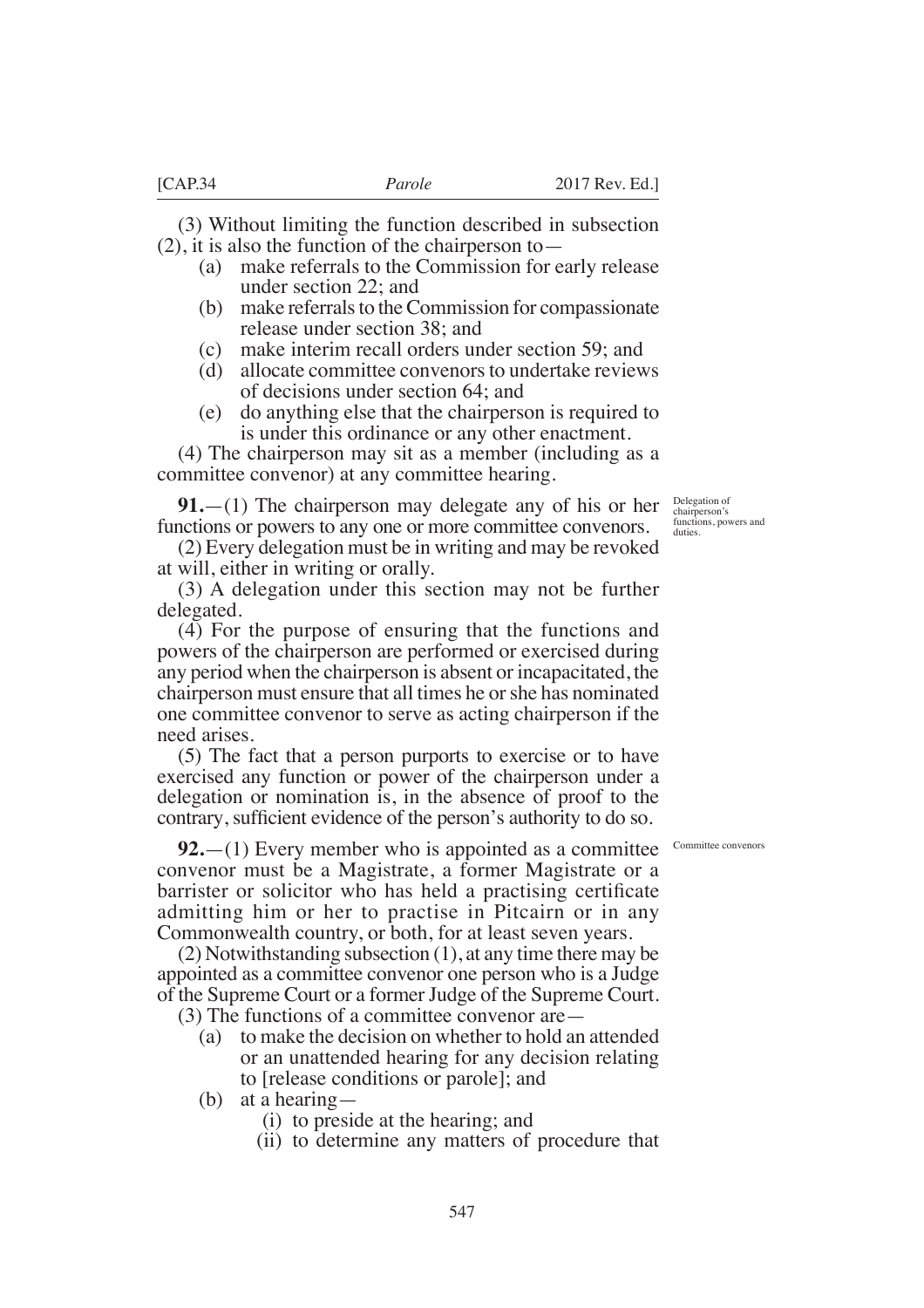may arise during or in relation to the hearing; and

- (iii) to sign the decision of the committee at that hearing; and
- (c) to make interim recall orders under section 59; and
- (d) to undertake reviews [under sections 43(2) and 64]; and
- (e) to do anything else that a committee convenor is required to do under this ordinance or any other enactment; and
- (f) under the direction of the chairperson, to undertake or assist in the exercise of any of his or her functions.

### **(Amended by Ordinance No. 1 of 2016)**

(4) The chairperson may appoint any member (whether or not qualified to be a committee convenor) as an acting committee convenor in respect of a particular hearing or number of hearings if, for any reason, a committee convenor is not available for that hearing or those hearings.

(5) If the chairperson sits on a parole committee, he or she may act as a committee convenor for the purposes of that sitting; and for that purpose the chairperson has all the functions and powers of a committee convenor.

### *How Commission performs its functions*

Parole committees

**93.**—(1) The Commission must operate in committees of at least three members, one of whom must be a committee convenor or the chairperson.

(2) The decision of the majority of members of on a committee is the decision of the committee.

(3) Subsection (1) is subject to any other provision of this ordinance which requires or permits the Commission to perform its functions other than by way of committee hearings.

(4) Notwithstanding subsection (1), if a member leaves a hearing for any reason, the remaining two members may continue the hearing and, provided the absent member participates in the decision-making process, the validity of any resulting decision is not affected.

**94.**—(1) A decision by a committee acting within its jurisdiction is a decision of the Commission.

(2) A decision by the chairperson or a committee convenor, acting within their respective jurisdictions, is a decision of the Commission.

(3) A decision of the Commission on the detention or release of an offender or on his or her release [ ] conditions, must be in writing and include reasons for the decision.

**(Amended by Ordinance No. 1 of 2016)**

Decisions of Commissi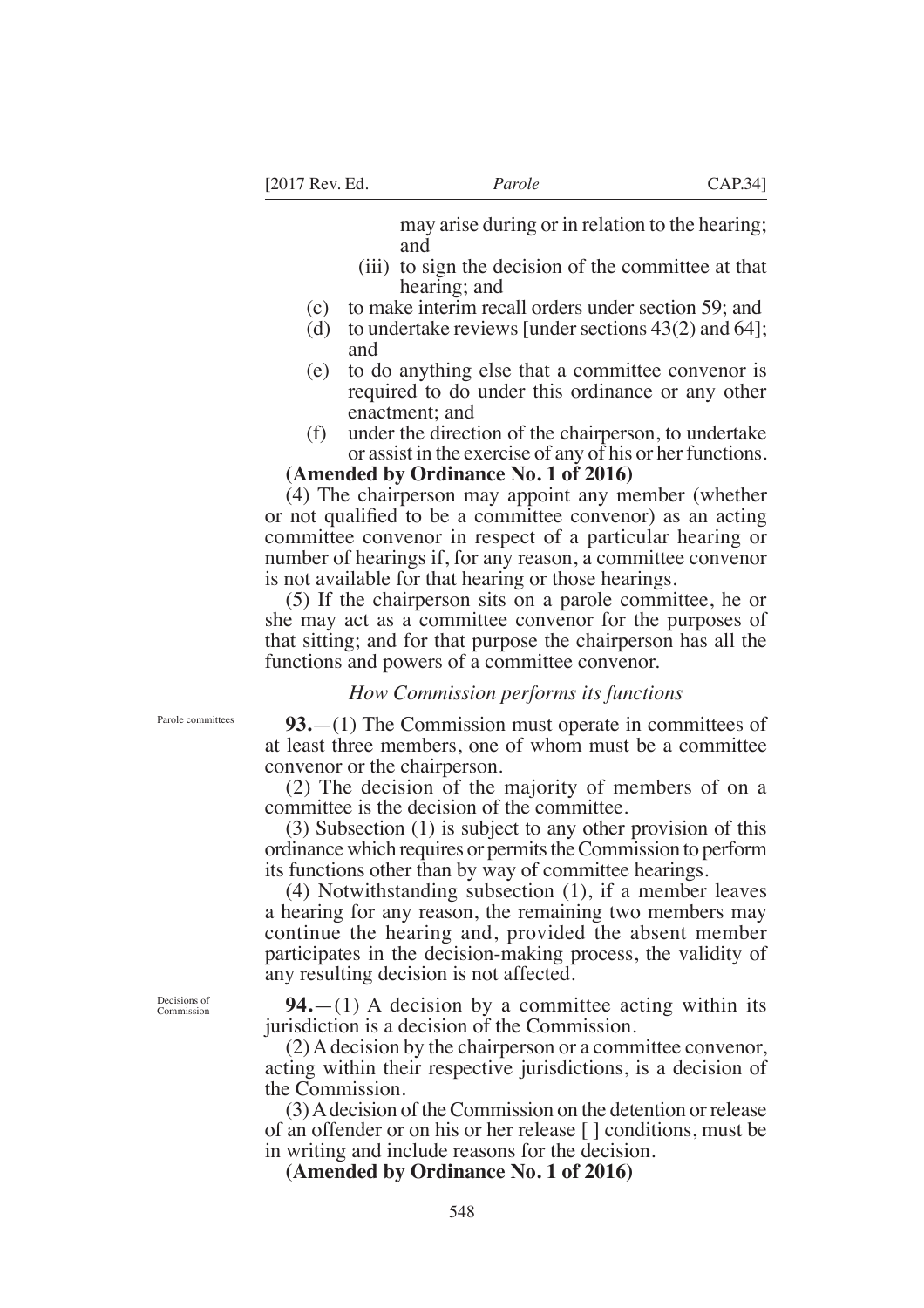(4) A copy of every decision of the Commission that relates to an offender must be given to—

(a) the offender to whom it relates; and

 $(b)$  the Supervision Officer.

**95.**—(1) In any hearing before the Commission, the Commission may receive and take into consideration whatever information it thinks fit, whether or not the information would be admissible as evidence in a court of law.

(2) Information received by the Commission may be in a form other than writing, but only if the Commission is satisfied that—

- (a) the information adds significantly to the written information available to it; and
- (b) it will be possible, in relation to that information, to comply with the rule in section 10(1) about making information available to offenders.

**96.**—(1) The chairperson must ensure that no person involved in a parole committee hearing reviews a decision of that panel.

(2) The chairperson must, if he or she becomes aware that a member has, or may be perceived as having, bias for or against an offender, require the member to excuse himself or herself from—

- (a) participating in a committee that considers an application by or relating to the offender; and
- (b) making, or participating in making, any other decision under this ordinance that relates to the offender.

### *General provisions about Commission and members*

**97.**—(1) The Commission must, within two months of the end of each calendar year, give the [Attorney General] an annual report on the operation of the Commission and the performance of its functions, during the financial year.

#### **(Amended by Ordinance No. 4 of 2010)**

(2) The Commission's annual report must include

- (a) information about every referral made by the chairperson to the Commission for early consideration for parole and for compassionate release; and
- (b) information about every class designated by the Governor under section  $22(3)$  for early consideration by the Commission for parole.

**98.**—(1) Every member, including the chairperson, must  $\frac{Term\ of\ appointment}{and\ re\ appointment}$ be appointed for a term of three years or less.

Information before Commission

Avoiding actual or perceived bias

Annual report